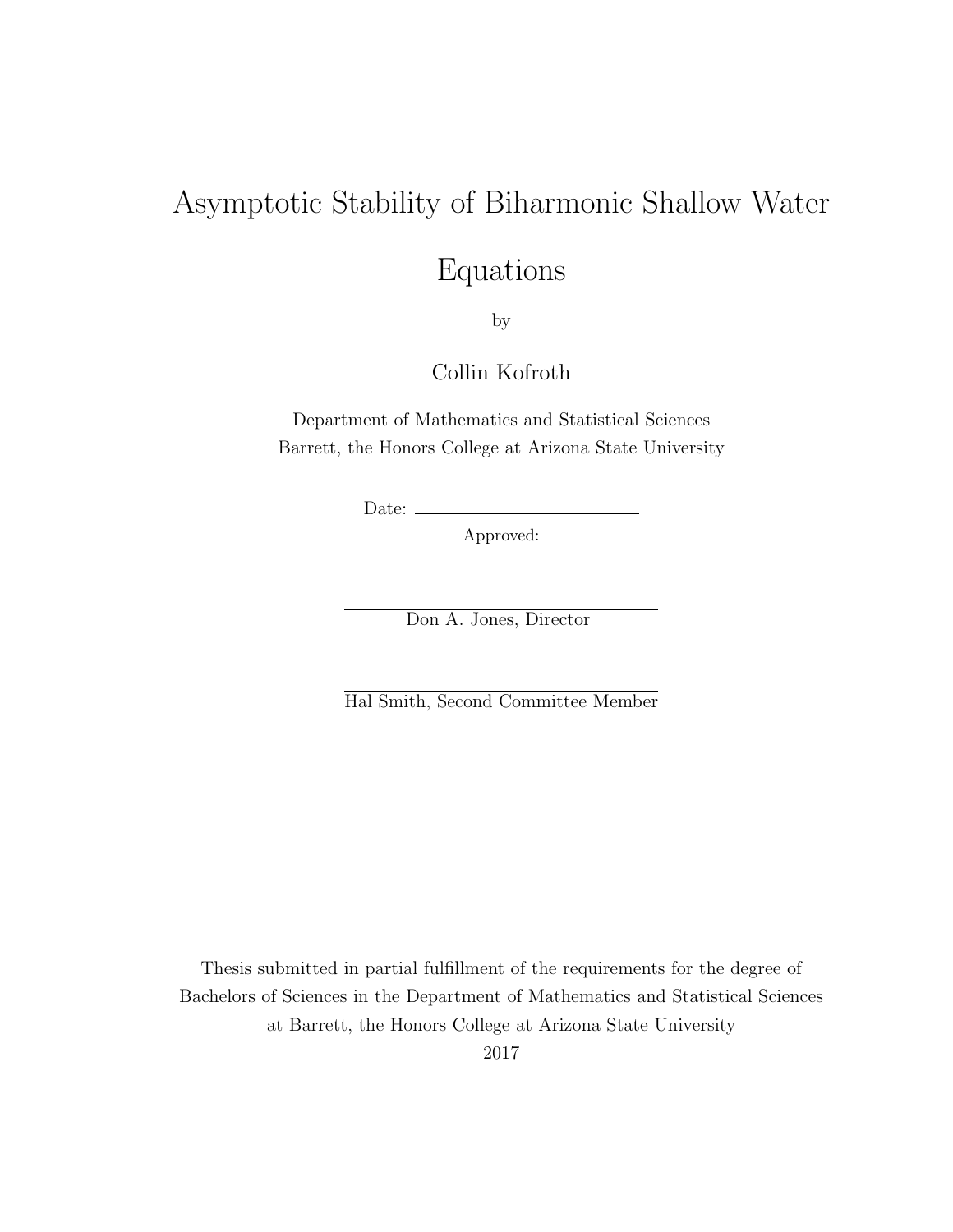## <span id="page-1-0"></span>Abstract

The dissipative shallow-water equations (SWE) possess both real-world application and extensive analysis in theoretical partial differential equations. This analysis is dominated by modeling the dissipation as diffusion, with its mathematical representation being the Laplacian. However, the usage of the biharmonic as a dissipative operator by oceanographers and atmospheric scientists and its underwhelming amount of analysis indicates a gap in SWE theory. In order to provide rigorous mathematical justification for the utilization of these equations in simulations with real-world implications, we extend an energy method utilized by Matsumura and Nishida for initial value problems relating to the equations of motion for compressible, viscous, heat-conductive fluids ([\[6\]](#page-49-0), [\[7\]](#page-49-1)) and applied by Kloeden to the diffusive SWE ([\[4\]](#page-49-2)) to prove global time existence of classical solutions to the biharmonic SWE. In particular, we develop appropriate a priori growth estimates that allow one to extend the solution's temporal existence infinitely under sufficient constraints on initial data and external forcing, resulting in convergence to steady-state.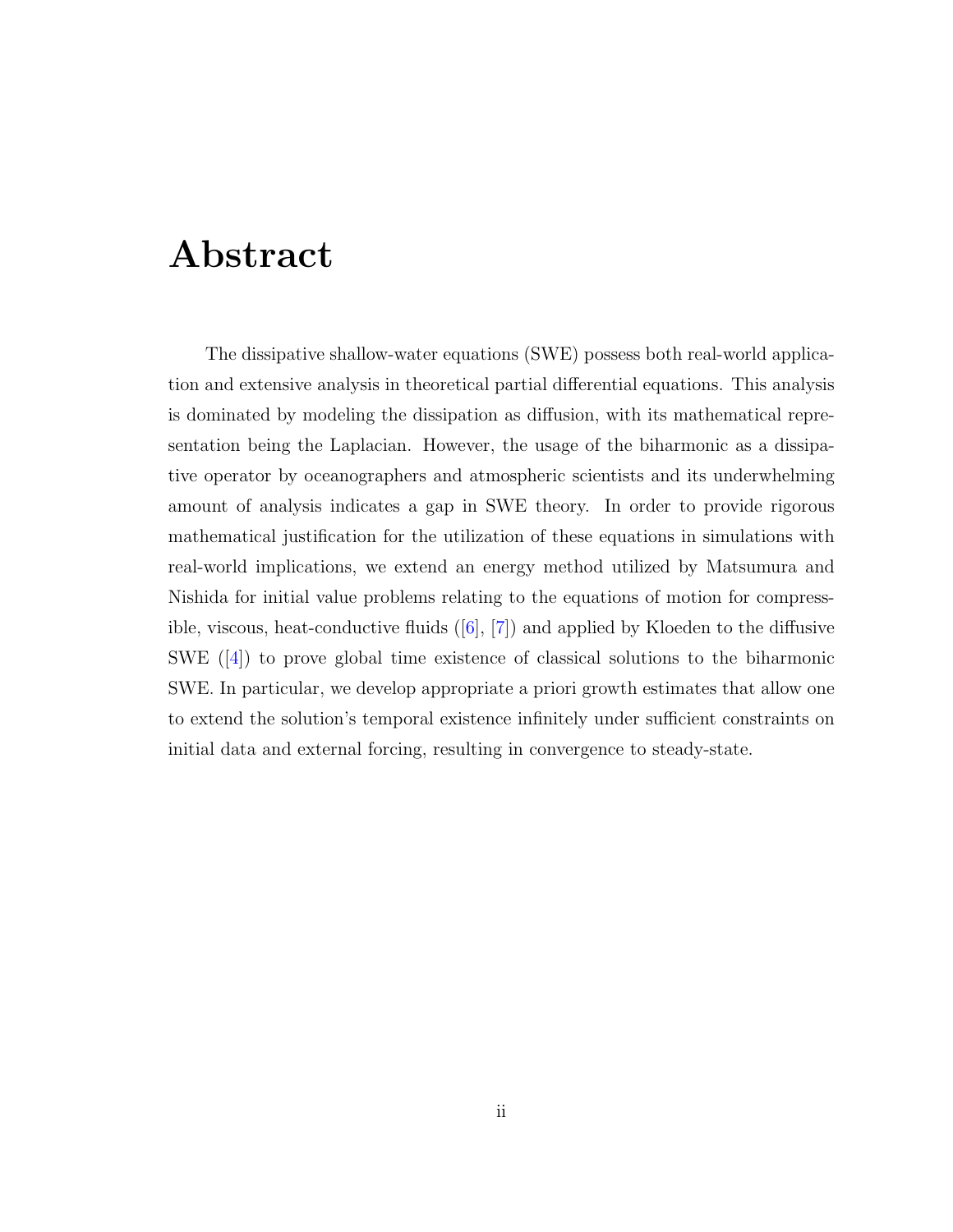## **Contents**

| <b>Abstract</b> |                                      | ii       |
|-----------------|--------------------------------------|----------|
|                 | List of Symbols                      |          |
|                 | <b>Acknowledgements</b>              | vi       |
| $\mathbf{1}$    | <b>Introduction</b>                  | 1        |
|                 | 1.1                                  | 1        |
|                 | $1.2\,$                              | 2        |
|                 | 2 Mathematical Setting               | $\bf{5}$ |
|                 | 3 Proof of the Main Theorem          | 9        |
|                 | <b>4</b> Conclusions and Future Work | 36       |
|                 | A Appendix                           | 37       |
|                 | <b>Bibliography</b>                  | 44       |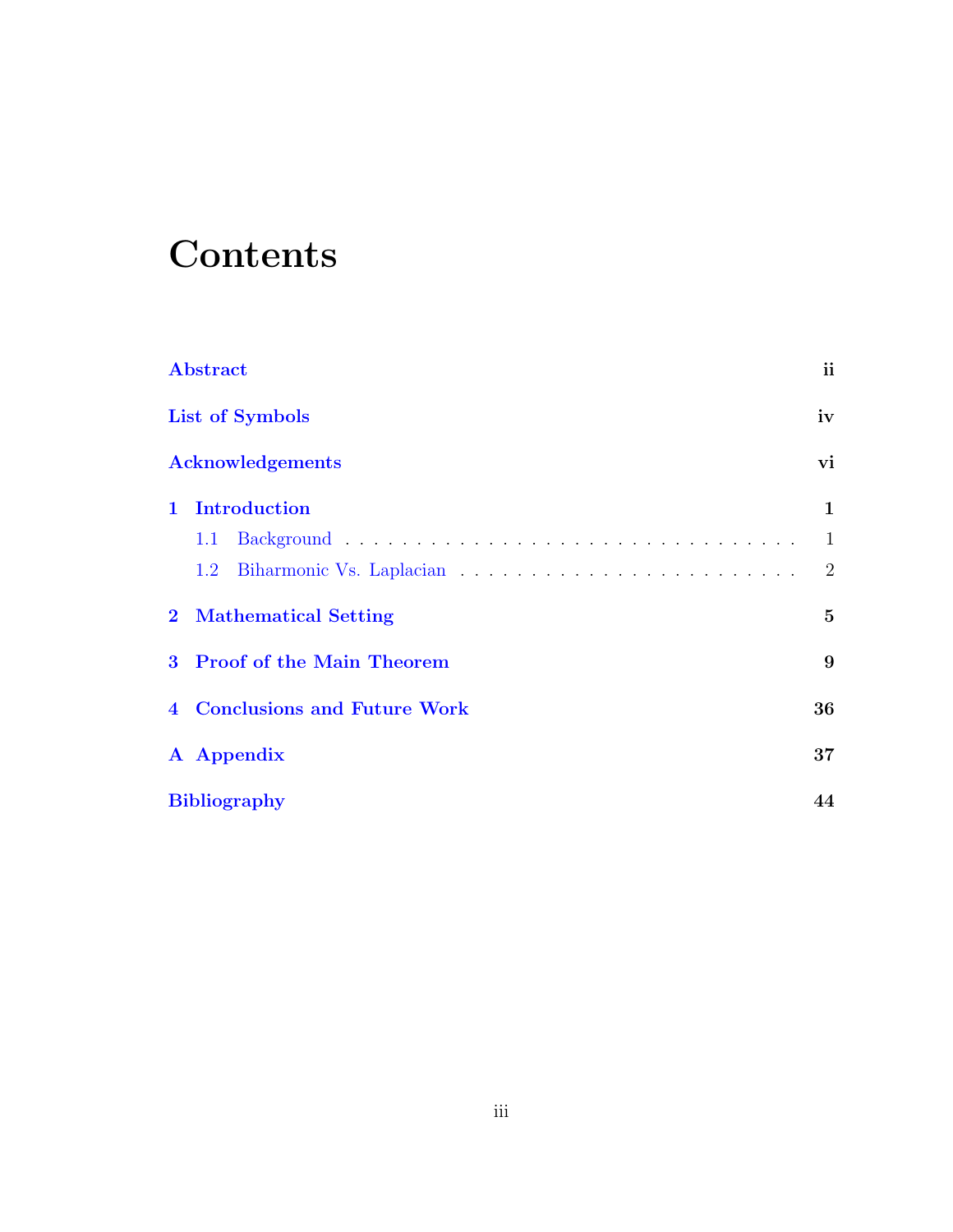## <span id="page-3-0"></span>List of Symbols

### Symbols

 $\overline{f}$  The spatial average of an integrable function f over  $\Omega$  is given by

$$
\overline{f} = \frac{1}{|\Omega|} \int_{\Omega} f(x) dx.
$$

 $L^2$ This denotes the space of measurable functions that are square integrable over  $\Omega$ , equipped with the norm

$$
||f||_{L^{2}(\Omega)} = \left(\int_{\Omega} f(x)^{2} dx\right)^{\frac{1}{2}}.
$$

 $H^k(\Omega)$ This denotes the Sobolev space of functions defined over  $\Omega$  with k weak derivatives belonging to  $L^2(\Omega)$ . This space is equipped with the norm

$$
||f||_{k} = \left(\sum_{l=0}^{k} ||D^{l}f||^{2}_{L^{2}(\Omega)}\right)^{\frac{1}{2}},
$$

where  $D<sup>l</sup>f$  represents the *l*th generalized derivative of f. We utilize the notation  $H^k(\Omega)$ , instead of  $W^{k,2}(\Omega)$ , since this function space is a Hilbert Space.

- $C^j(0,T;H^k)$  $p(0)$  This denotes the function space with elements  $f: [0, T] \to H^k(\Omega)$  whom are j times continuously differentiable in t.
- $L^2(0, T; H^k)$ This denotes the function space of measurable functions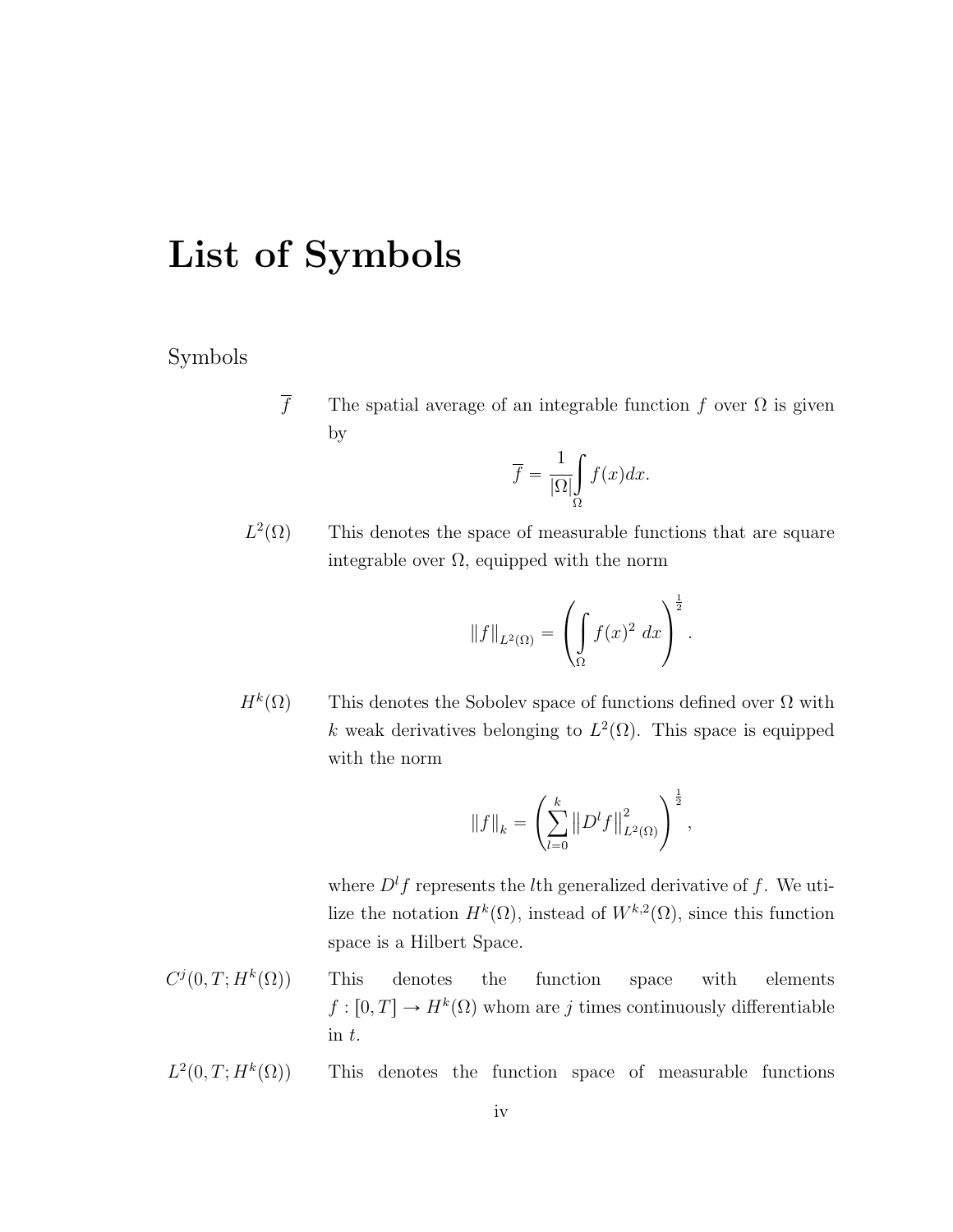$f: [0, T] \to H^k(\Omega)$  whose norm  $||f(t)||_k$  is square integrable over  $[0, T]$ .

 $C^{k,\alpha}(\overline{\Omega})$ This space represents the space of functions that are  $k$  times continuously differentiable with the kth partial derivatives being Hölder continuous over  $\overline{\Omega}$  (the closure of  $\Omega$ ) with Hölder coefficient  $0 < \alpha \leq 1$ . In this paper, we will require that  $0 < \alpha < 1$ (this is dictated by the Sobolev emeddings present in Theorem 5.4 in  $[1]$ ). If the k is dropped from the notation, it is understood that  $k = 0$ . This space is equipped with the norm

$$
||f||_{C^{k,\alpha}(\overline{\Omega})} = \sum_{l=0}^k ||D^l f||_{C^{\alpha}(\overline{\Omega})},
$$

where

$$
||Dlf||C\alpha(\overline{\Omega}) = \sup_{x \in \Omega} |f(x)| + \sup_{x,y \in \overline{\Omega}, x \neq y} \frac{|Dl f(x) - Dl f(y)|}{|x - y|^{\alpha}}.
$$

**Note** When our functions take values in  $\mathbb{R}^2$ , then interpret the  $L^2$  norm as ¨ ˛

$$
||f||_{L^{2}(\Omega)} = \left(\int_{\Omega} |f(x)|^{2} dx\right)^{\frac{1}{2}},
$$

where  $\lvert \cdot \rvert$  denotes the Euclidean 2-norm. All of the other spaces are adapted similarly.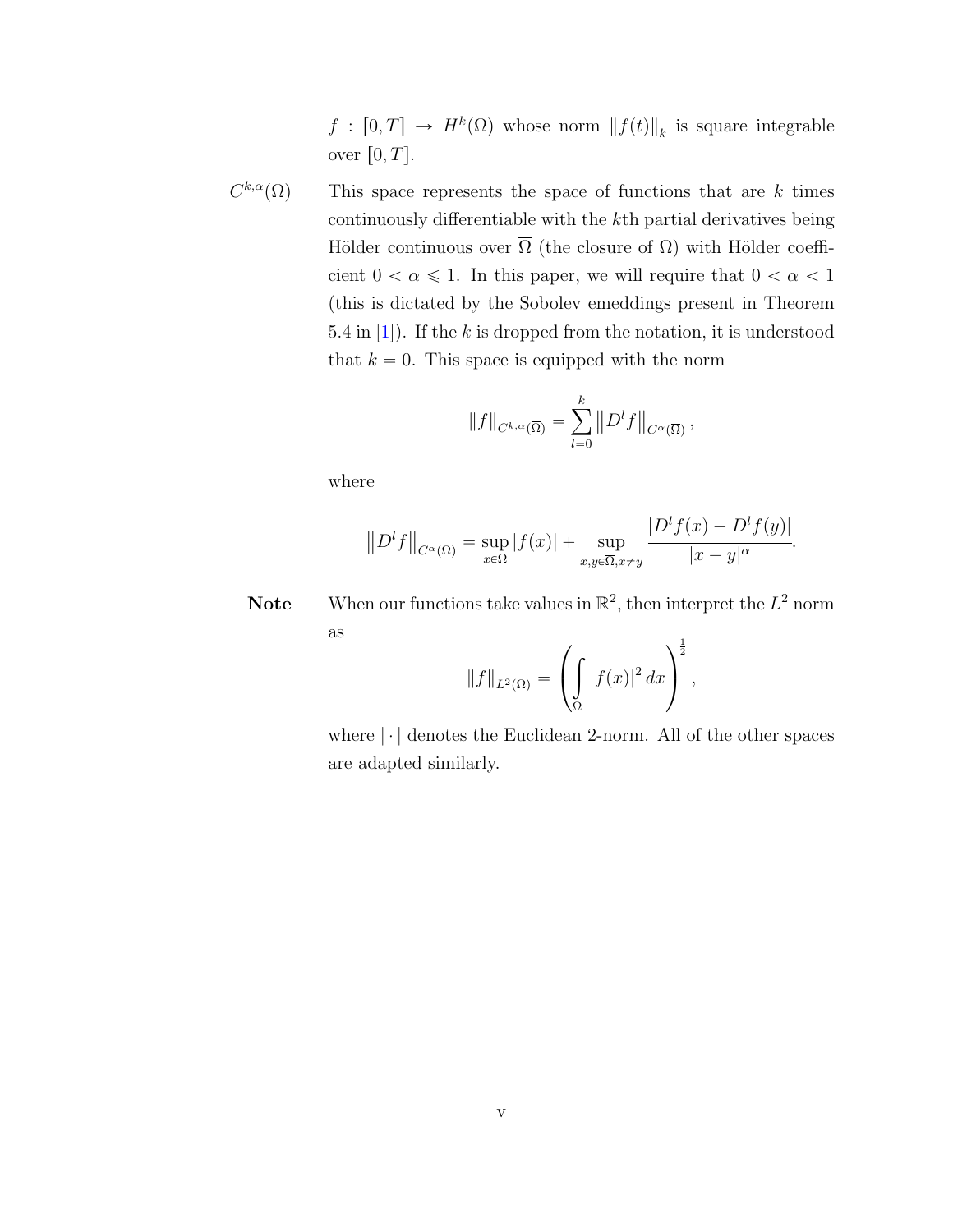## <span id="page-5-0"></span>Acknowledgements

First, I would like to thank Dr. Don Jones. Along with providing me with a thesis topic and overseeing my work, Dr. Jones helped me discover my passion for mathematics starting back in the introductory analysis course that I took with him two years ago. He has provided me with guidance throughout the majority of my time as an undergraduate math student, aiding me in choosing courses to prepare me for my goal of attending graduate school. I owe a significant portion of my success as a student and my acceptance to graduate school to him. I would also like to thank Dr. Hal Smith for helpful feedback on earlier iterations of this paper.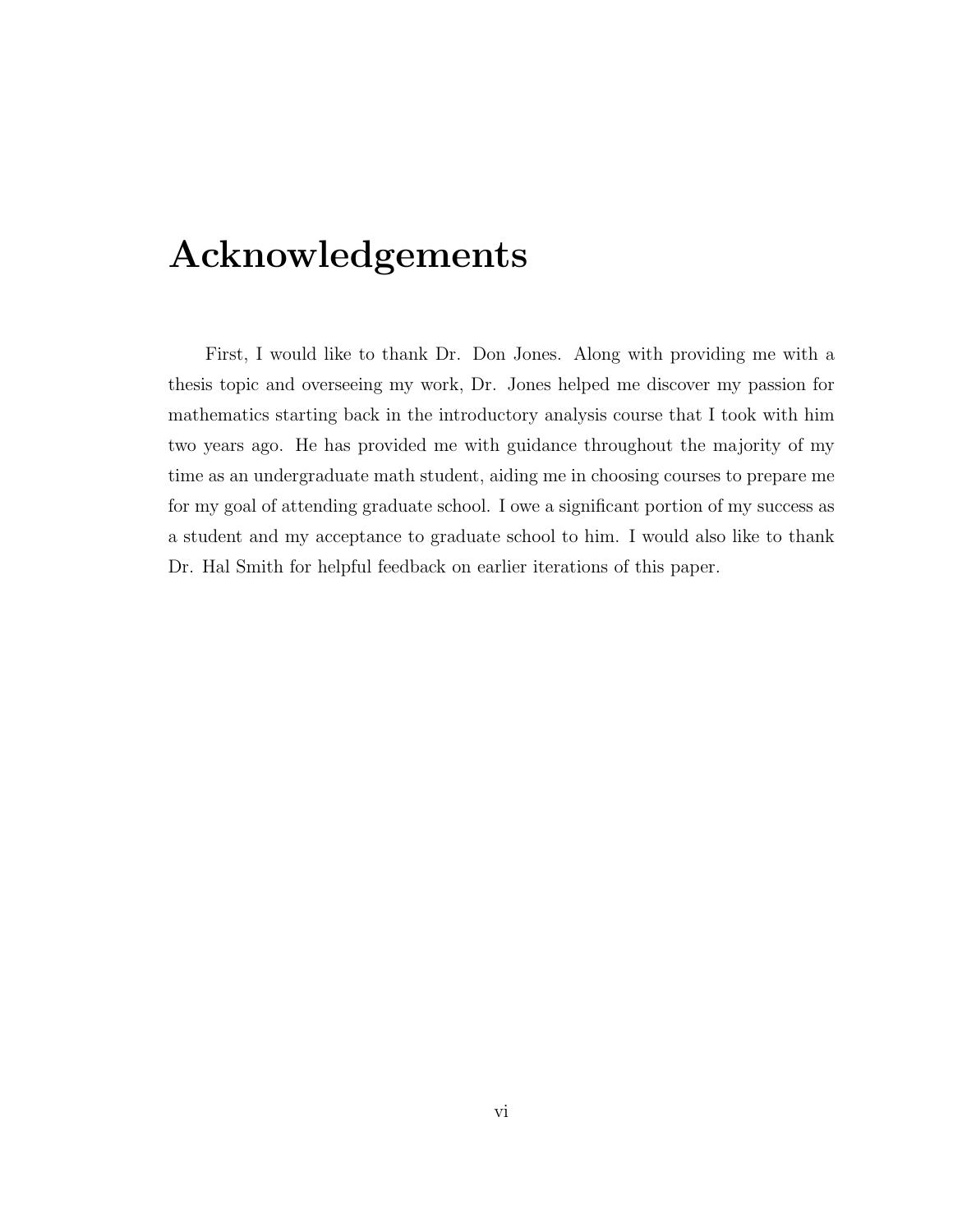# Introduction

1

#### <span id="page-6-1"></span><span id="page-6-0"></span>1.1 Background

The Shallow Water Equations (SWE) constitute a prevalent system of hyperbolic/parabolic, non-linear partial differential equations in fluid dynamics. The SWE are derived from the conservation of mass and linear momentum, in the case where the velocity of the flow varies negligibly in the vertical direction, allowing for a hydrostatic approximation. Since scenarios where the horizontal length scale greatly exceeds the vertical length scale arise commonly in nature (particularly in the atmosphere and ocean), these equations possess practical usage in the atmospheric science and oceanography communities.

In order to mathematically characterize the SWE from a realistic perspective, first let  $\Omega \subseteq \mathbb{R}^2$  be a rectangular domain. Define the fluid flow over  $\Omega$  by  $\mathbf{u}: \Omega \times [0, +\infty) \to \mathbb{R}^2$  and the height field  $h : \Omega \times [0, +\infty) \to \mathbb{R}$ . If we associate x with the east-west direction and  $y$  with the north-south direction, then the shallow water equations can be given, as in Jones  $([3])$  $([3])$  $([3])$ , by

$$
\begin{cases} h_t + \nabla \cdot (h\mathbf{u}) = 0 \\ \mathbf{u}_t + (\mathbf{u} \cdot \nabla)\mathbf{u} - \nu D_L \mathbf{u} = -g'\nabla h - f(\hat{z} \times \mathbf{u}) + \mathbf{F}. \end{cases}
$$

Here,  $f$  represents the Coriolis force (which we take to vary linearly with latitude),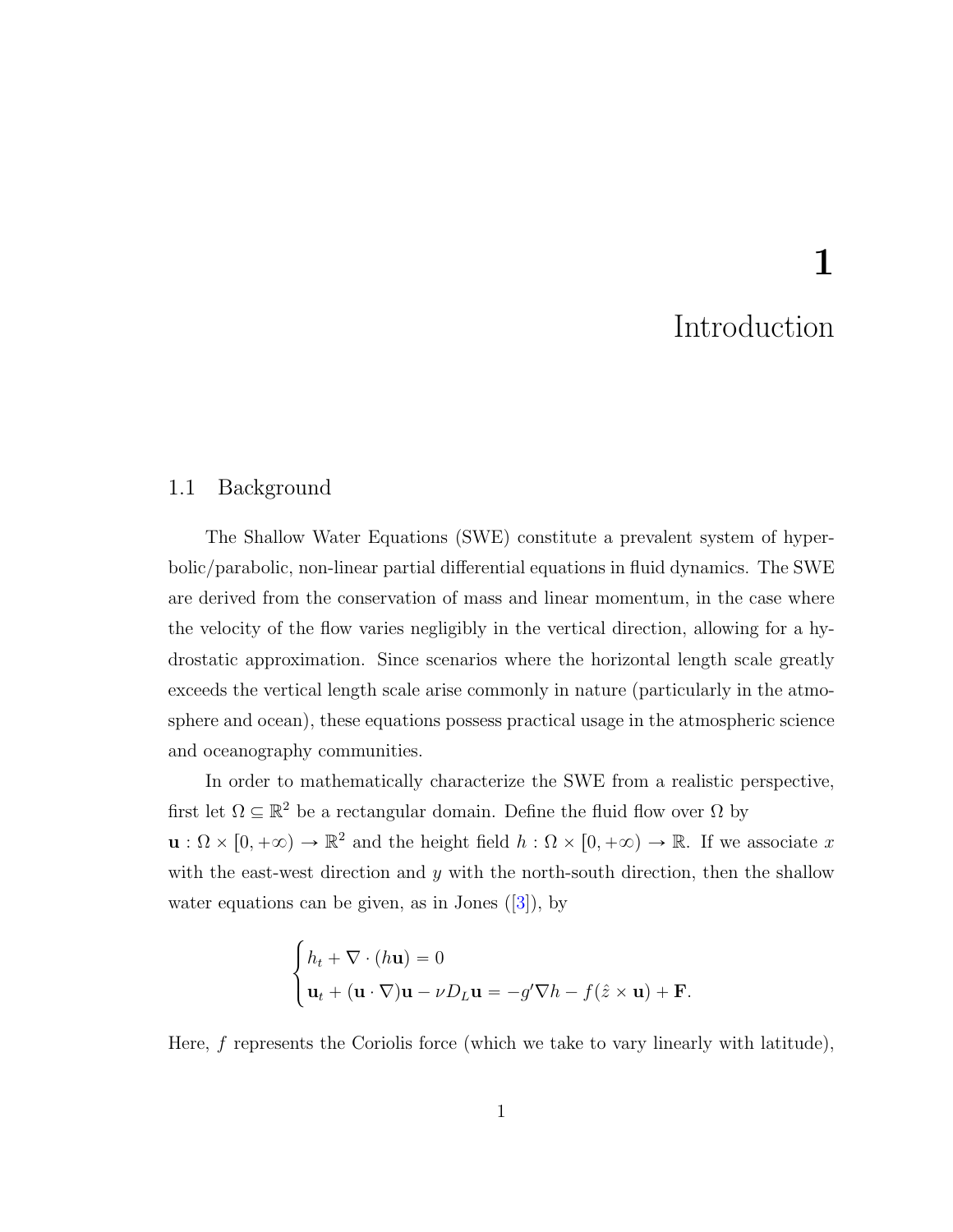g' is reduced gravity,  $\nu$  is a viscosity parameter,  $D_L$  is a dissipative operator (we understand differential operators acting on  $\bf{u}$  component-wise),  $\bf{F}$  is external forcing, and  $\hat{z}$  is a unit vector in the vertical direction. The external forcing takes the form **, where**  $L_y$  **is the north-south basin size and**  $\tau$  **is wind stress.** Take  $\mathbf{u} = \mathbf{0}$  initially, with Dirichlet boundaries. (We will take various simplifications of these equations in subsequent sections of this paper.)

#### <span id="page-7-0"></span>1.2 Biharmonic Vs. Laplacian

As mentioned previously, the SWE (particularly of the above variety) bear substantial geophysical relevance. The most important application of these equations are numerical simulations. One of the most common representations of the dissipation is diffusion, given by the Laplacian,  $\nabla(h\nabla u)$ . There are also multiple other relevant operators, such as the biharmonic operator, which we will take to be given by  $\nabla^2(h\nabla \mathbf{u})$ . The biharmonic is beneficial in numerical simulations, since it "smooths" differently than the Laplacian. Another viable way to modify the SWE is through a dispersive modification, via the use of the  $\alpha$ -model (see [\[10\]](#page-50-0)).

If one considers the standard one-dimensional heat equation with the Laplace versus biharmonic operators, both equipped with Dirichlet boundaries, the spectrum of the biharmonic operator is proportional to  $n<sup>4</sup>$ , whereas the Laplacian's is proportional to  $n^2$ . This means that the biharmonic version will dissipate slower than the Laplacian at first, then much faster for larger  $n$ . From a numerical perspective, the biharmonic's spectrum can be viewed as indicating that it neglects to damp solutions until the wave numbers becomes large. This is highly beneficial, since the biharmonic refrains from artificially damping solutions at small scales and heavily damps the large wave numbers that threaten to blow up the simulation, with the large-scale dynamics already being resolved by the grid (see  $[2],[5],[9]$  $[2],[5],[9]$  $[2],[5],[9]$  $[2],[5],[9]$  $[2],[5],[9]$ ). This makes it ideal for scenarios such as large-scale eddy simulations.

On the following page, we have a side-by-side comparison numerical solutions of the two operators for the previously-described version of the SWE, with Earth-like parameters. The fluid moves tangentially to the height contours, which emphasizes how it is influenced by the gyres that are generated from the  $\beta$ -plane approximation.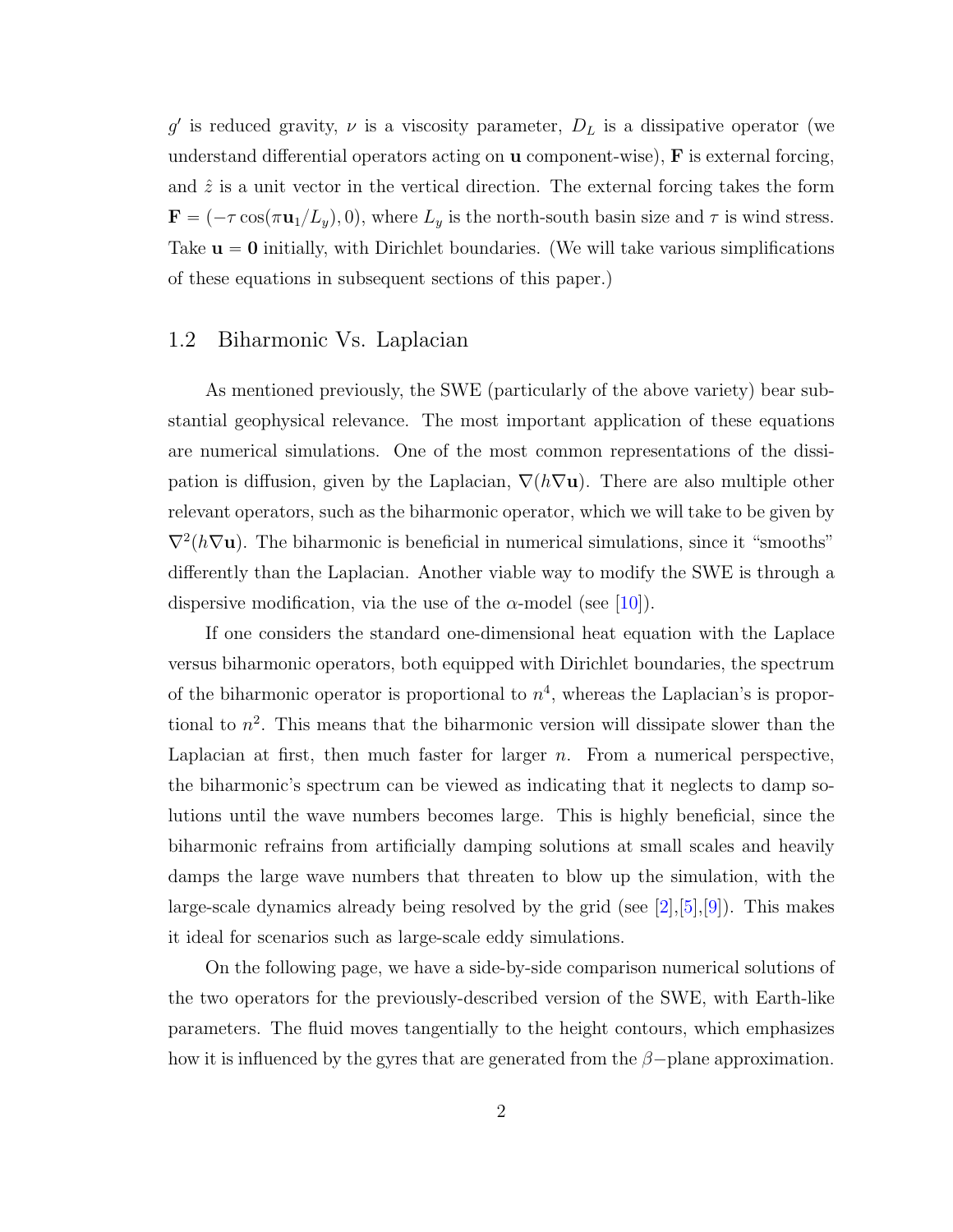Note how the biharmonic produces a much "sharper" flow, which underscores the aforementioned smoothing.





FIGURE 1.1: Height Field Contours of Diffusive and Biharmonic SWE on  $\beta$ -plane; Scheme: MPDATA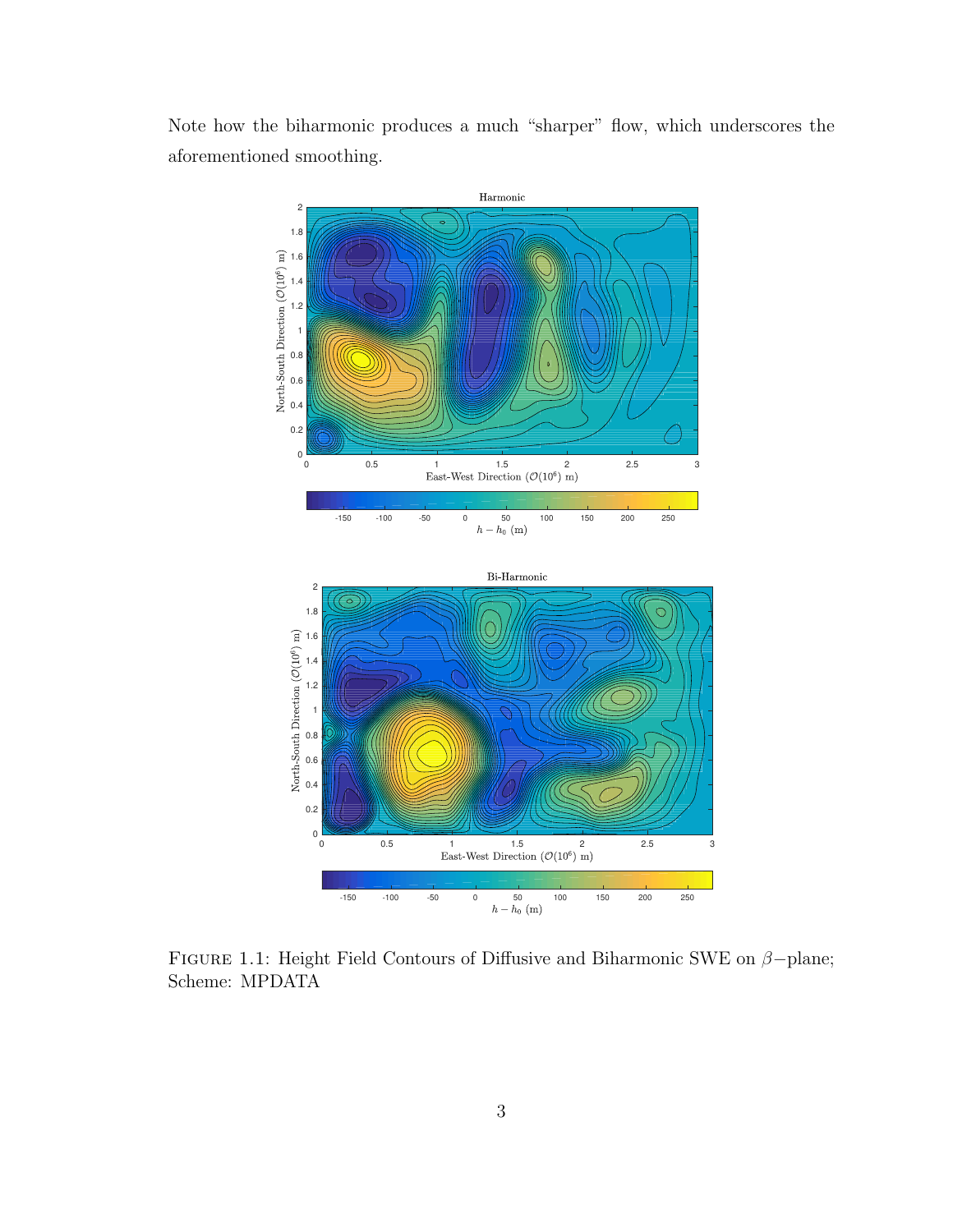In short, while the Laplacian is a common dissipative operator among oceanographers and atmospheric scientists, there are numerous other operators with legitimate numerical bases, such as the biharmonic. However, theoretical analysis of these equations, which help provide justification for the aforementioned numerical simulations, is dominated by the Laplacian. There is a sizable gap in the theory about alternative operators. In this paper, we aim to establish justification for the usage of the biharmonic shallow water equations in numerical simulations under initial data and forcing contraints by proving the global existence of classical solutions. This has been done previously by P.E. Kloeden (see [\[4\]](#page-49-2)) for the Laplacian, via an energy method developed by A. Matsumura and T. Nishida (see [\[6\]](#page-49-0), [\[7\]](#page-49-1)) for more general fluids. We will follow a similar approach to  $[4]$ , avoiding the complicated boundary estimates present in [\[6\]](#page-49-0), [\[7\]](#page-49-1).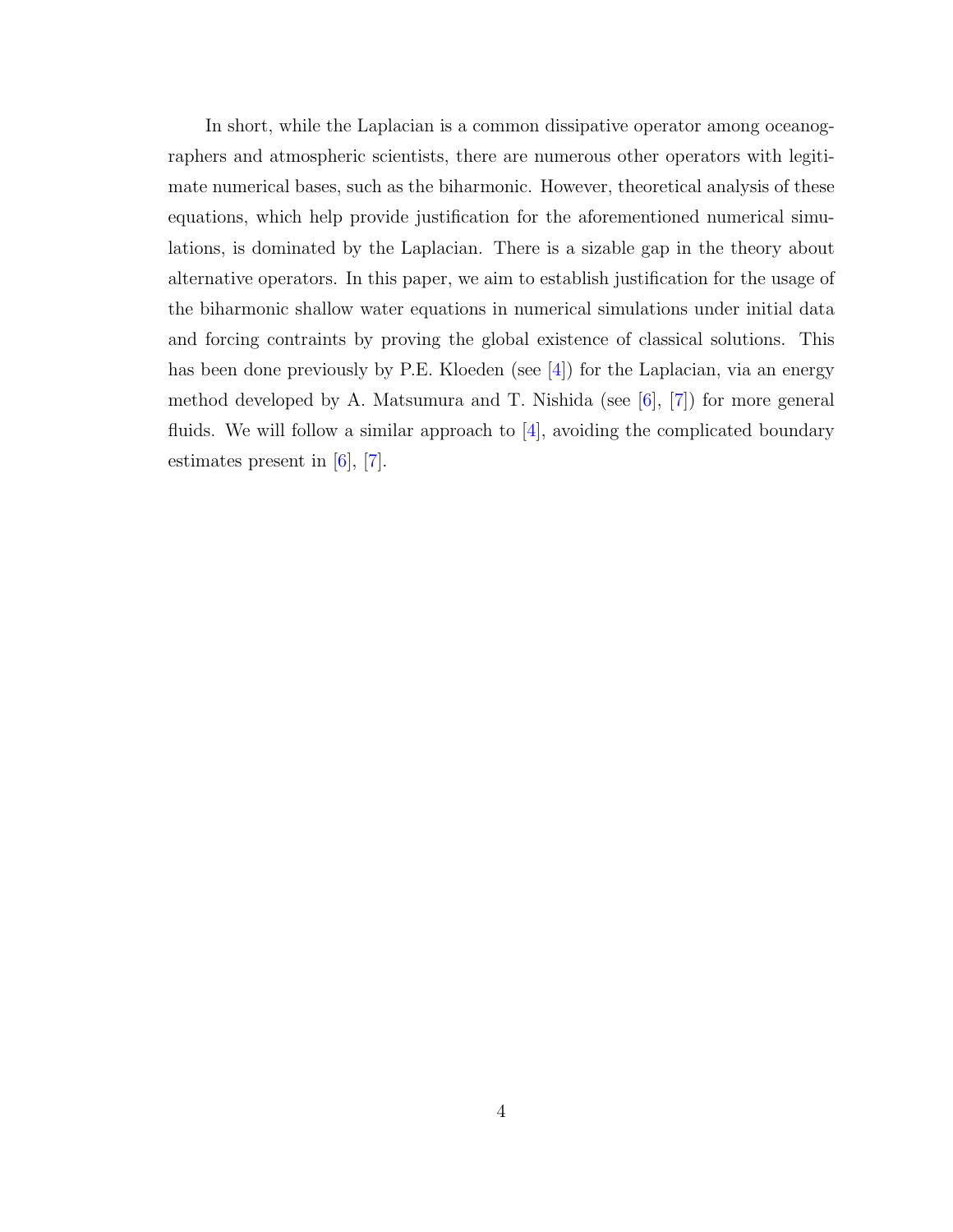## 2

### Mathematical Setting

<span id="page-10-0"></span>As mentioned previously, we will make various modifications to the previouslydescribed SWE. One such modification is that we will take  $\Omega = (0, 1) \times (0, 1)$ , Another is that we will consider doubly-periodic flows, allowing us to ascribe periodic boundaries to our system. These conditions establish integration by parts as a viable strategy when performing energy estimates. Finally, while the biharmonic operator is often taken to be  $\nabla^2(h\nabla^2\mathbf{u})$ , we will take it to be  $\nabla^4\mathbf{u}$ , which we will discuss later. By non-dimensionalizing and taking the forcing  $\phi(\mathbf{x})$  as being produced by a potential  $V : \Omega \to \mathbb{R}$  given by  $-\nabla V(\mathbf{x}) = \phi(\mathbf{x})$ , we obtain the following brand of the SWE:

''''''''''''&

<span id="page-10-1"></span> $\left.\rule{0pt}{10pt}\right]$ 

$$
h_t + \nabla \cdot (h\mathbf{u}) = 0
$$
  
\n
$$
\mathbf{u}_t + (\mathbf{u} \cdot \nabla)\mathbf{u} + \lambda h^{-1} \nabla^4 \mathbf{u} + \nabla h = \phi
$$
  
\n
$$
\overline{\mathbf{u}} = \mathbf{0}
$$
  
\n
$$
h(\mathbf{x}, t) > 0
$$
  
\n
$$
\mathbf{u}(\mathbf{x}, 0) = \mathbf{u}_0(\mathbf{x})
$$
  
\n
$$
h(\mathbf{x}, 0) = h_0(\mathbf{x}),
$$
\n(2.1)

all over  $\Omega$ , along with the previously-mentioned periodic boundary conditions (let these conditions be contained in the label  $(2.1)$ , as well). Here,  $\lambda \in \mathbb{R}^+$  is the viscosity parameter associated with the biharmonic operator, and  $h^{-1} := \frac{1}{h}$  $\frac{1}{h}$  (this is a slight abuse of notation used for convenience). The additional conditions present in the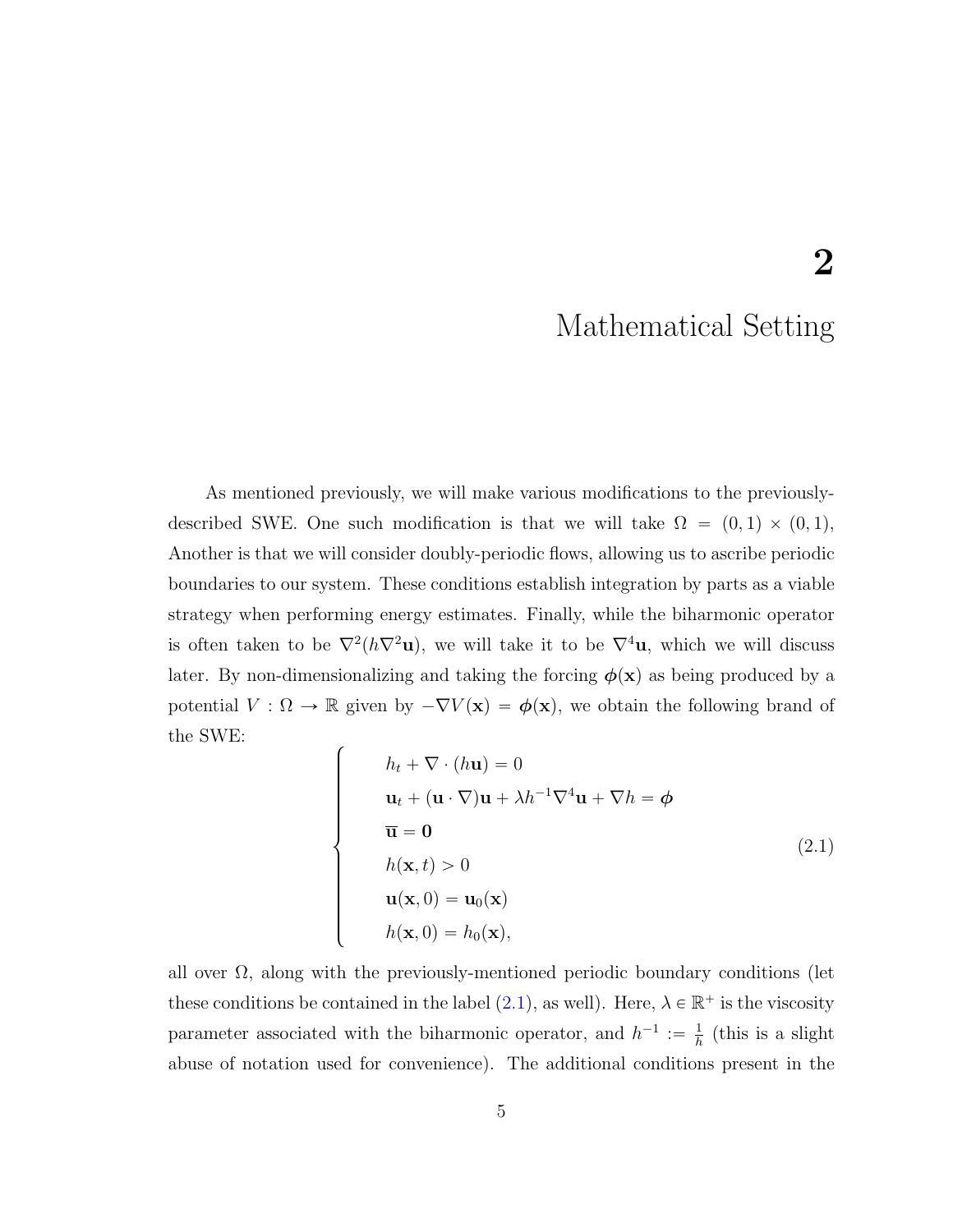above are a positivity constraint on the height and a zero-average condition on the velocity (again, both over  $\Omega$ ). The steady-state solutions  $\hat{\mathbf{u}}(\mathbf{x})$  and  $\hat{h}(\mathbf{x})$  of [\(2.1\)](#page-10-1) solve the system

<span id="page-11-0"></span>
$$
\begin{cases}\n\nabla \cdot (\hat{h}\hat{\mathbf{u}}) = 0 \\
(\hat{\mathbf{u}} \cdot \nabla)\hat{\mathbf{u}} + \lambda \hat{h}^{-1} \nabla^4 \hat{\mathbf{u}} + \nabla \hat{h} = \phi\n\end{cases}
$$
\n(2.2)

with analogous conditions as in  $(2.1)$  (again, let the conditions be contained in the label  $(2.2)$ .

Remark 2.1. One can see that choosing the forcing to be produced by a potential allows us to obtain a trivial steady-state for u. Generalizing the forcing obfuscates the uniqueness of the steady-state equations significantly.  $\Delta$ 

Remark 2.2. One can show that the positivity constraint carries over from [\(2.1\)](#page-10-1) to [\(2.2\)](#page-11-0), under constraints on the forcing. Indeed, let  $\overline{h}_0 \in \mathbb{R}^+$  and V be an arbitrary potential. Define  $\hat{h}(\mathbf{x}) = \overline{h}_0 + \overline{V} - V(\mathbf{x})$ . By an application of the embedding of  $H^2(\Omega)$  into  $C^{\alpha}(\overline{\Omega})$ , given by [\[1\]](#page-49-4) (Theorem 5.4) and the Poincaré Inequality (see [\[11\]](#page-50-1)), we see that

$$
|V(\mathbf{x}) - \overline{V}| \le \sup_{\mathbf{x} \in \Omega} \{ |V(\mathbf{x}) - \overline{V}| \} \le C_1 ||V(\mathbf{x}) - \overline{V}||_2
$$
  

$$
\le C_1 C_2 ||DV||_1 = C ||DV||_1,
$$

where  $C_1$  depends only  $\Omega$ ,  $C_2$  depends only on  $\Omega$  and p in the L<sup>p</sup>-space in question (for us,  $p = 2$ ), and  $C = C_1 C_2$ . Suppose that

<span id="page-11-1"></span>
$$
||DV||_5 \le \frac{\overline{h}_0}{4C} = E_1(\overline{h}_0). \tag{2.3}
$$

Then, in particular,

$$
|V(\mathbf{x}) - \overline{V}| \leqslant \frac{\overline{h}_0}{4},
$$

which implies that

$$
|\hat{h}(\mathbf{x}) - \overline{h}_0| \leqslant \frac{\overline{h}_0}{4},
$$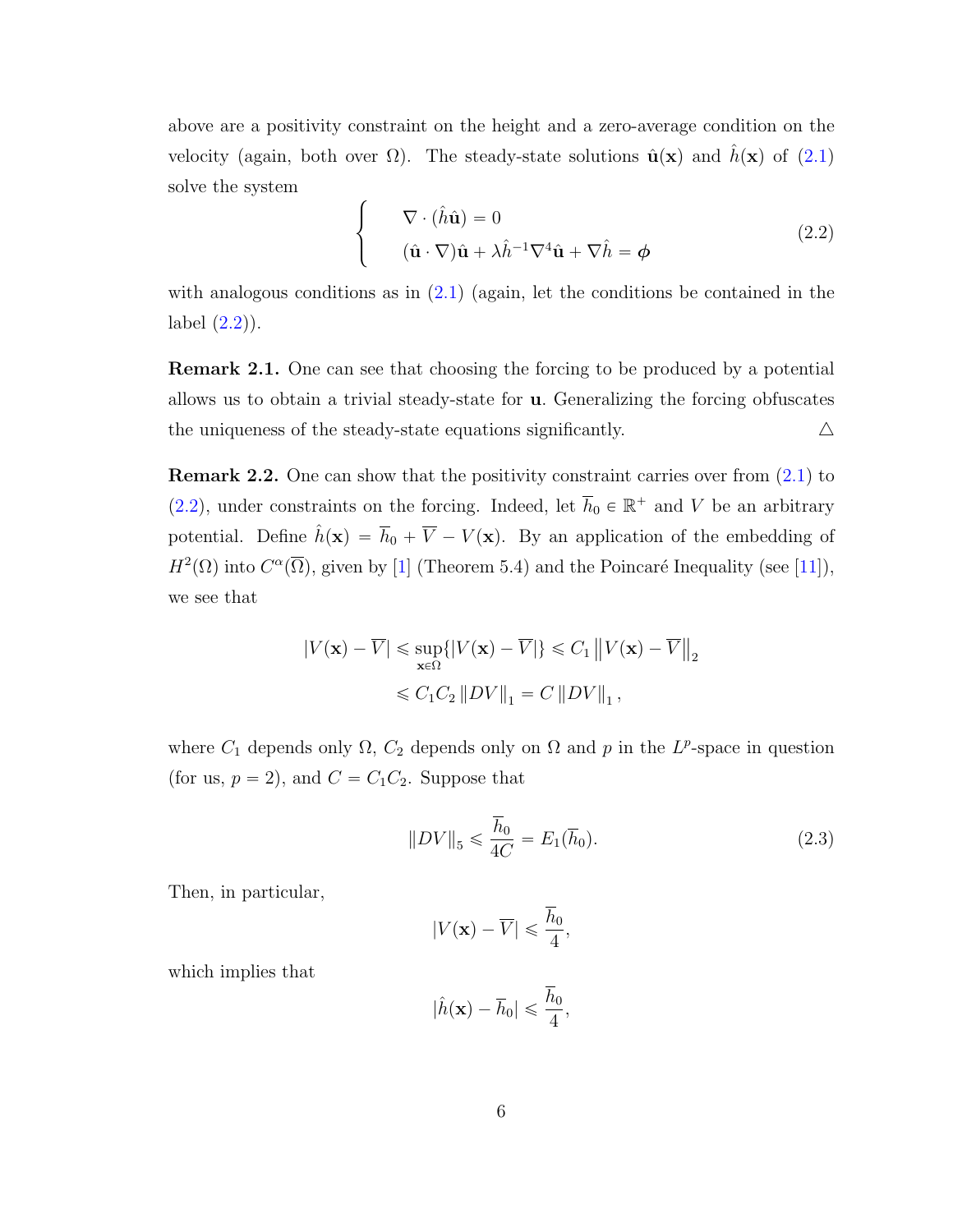or, by the triangle inequality,

$$
0 < \frac{3\bar{h}_0}{4} \leqslant \hat{h}(\mathbf{x}),
$$

for all  $\mathbf{x} \in \Omega$ , which shows that  $\hat{h}(\mathbf{x})$  is positive over  $\Omega$ .

From here, we can see that, under the above constraints, a pair  $(\hat{h}, \hat{u})$  of the form  $(\bar{h}_0 + \overline{V} - V(\mathbf{x}), 0)$  solves [\(2.2\)](#page-11-0), where  $\overline{\hat{h}} = \overline{h}_0$ . We will show uniqueness in the subsequent section.  $\triangle$ 

Our main result that we shall prove is the following theorem.

<span id="page-12-1"></span>**Theorem 2.1.** (Global Solution Existence) Let  $h_0$ ,  $\mathbf{u}_0$ , and V be doubly-periodic functions, where  $h_0 \in H^5(\Omega)$ ,  $(\mathbf{u}_0)_j \in H^6(\Omega)$  for  $j = 1, 2, V \in H^6(\Omega)$ , and  $h_0 > 0$  over  $\Omega$ . Then,  $\delta > 0$  exists so that if

$$
\left\| h_0 - \overline{h}_0 \right\|_5 \leq \delta, \quad \left\| \mathbf{u}_0 \right\|_6 \leq \delta, \quad \left\| DV \right\|_5 \leq \delta,
$$

then  $(2.1)$  and  $(2.2)$  have unique solutions, and

<span id="page-12-0"></span>
$$
\lim_{t \to \infty} \sup_{\mathbf{x} \in \Omega} \{ |h(\mathbf{x}, t) - \hat{h}(\mathbf{x}, t)|, |\mathbf{u}(\mathbf{x}, t) - \hat{\mathbf{u}}(\mathbf{x})| \} = 0,
$$
\n(2.4)

where

$$
\hat{h}(\mathbf{x}) = \overline{h}_0 + \overline{V} - V(\mathbf{x})
$$
\n
$$
\hat{\mathbf{u}}(\mathbf{x}) = \mathbf{0}
$$
\n
$$
h - \hat{h} \in C^0(0, +\infty; H^5(\Omega)) \cap C^1(0, +\infty; H^5(\Omega))
$$
\n
$$
\mathbf{u}_j \in C^0(0, +\infty; H^6(\Omega)) \cap C^1(0, +\infty; H^2(\Omega)), \ j = 1, 2.
$$
\n(2.5)

**Remark 2.3.** This  $\delta$  can be controlled to be as small as necessary by shrinking the initial data and external forcing.  $\triangle$ 

The solutions to both  $(2.1)$  and  $(2.2)$  are understood to be classical solutions and continous over  $\Omega \times [0, +\infty)$ , which can be seen from the embedding of  $H^{k+2}(\Omega)$ into  $C^{k,\alpha}(\overline{\Omega})$ , (see [\[1\]](#page-49-4), Theorem 5.4).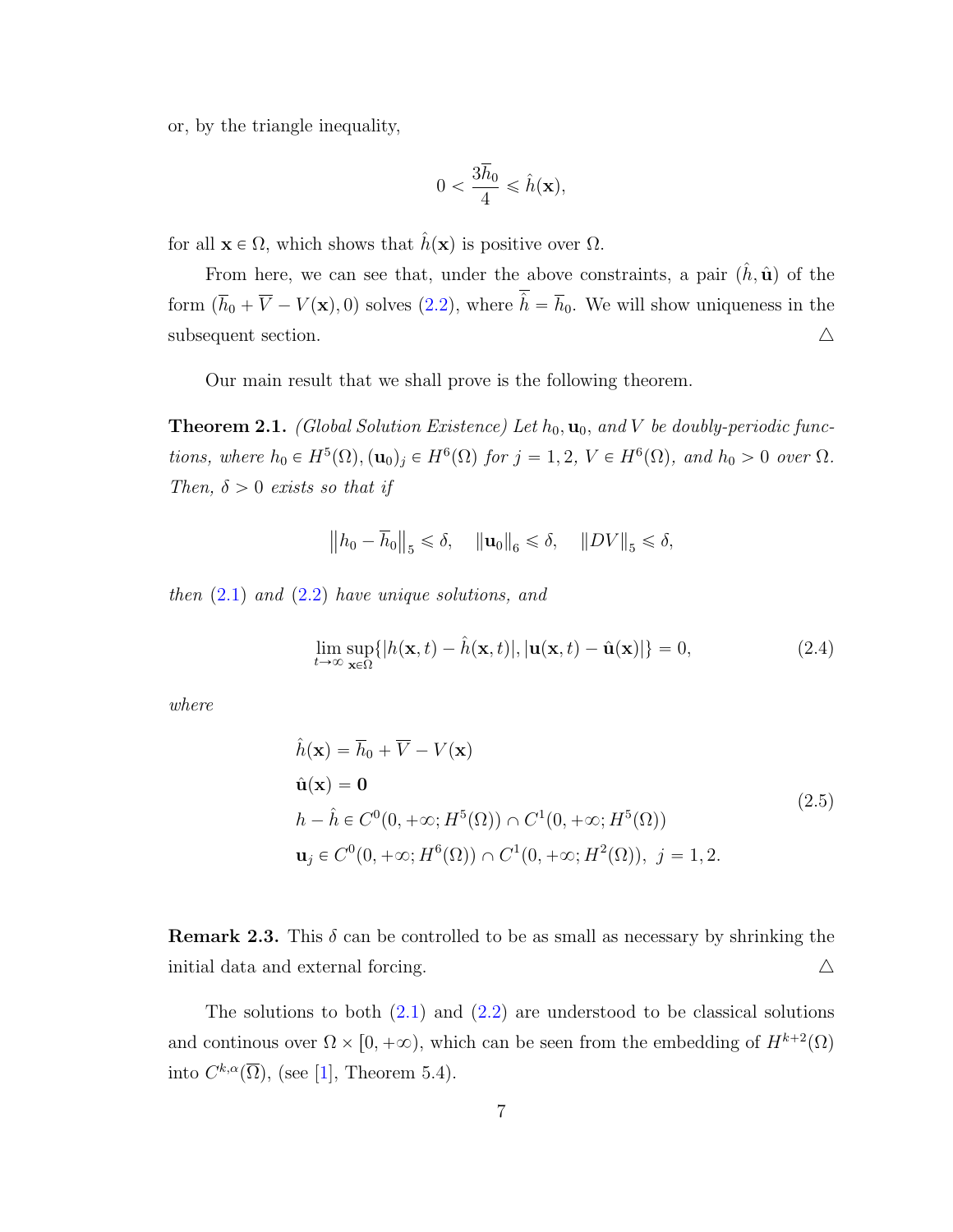The theorem states the intuitive and deceptively-complicated result that taking initial data and forcing small enough causes the solution to converge to its steadystate. As we will see, however, the proof is non-trivial.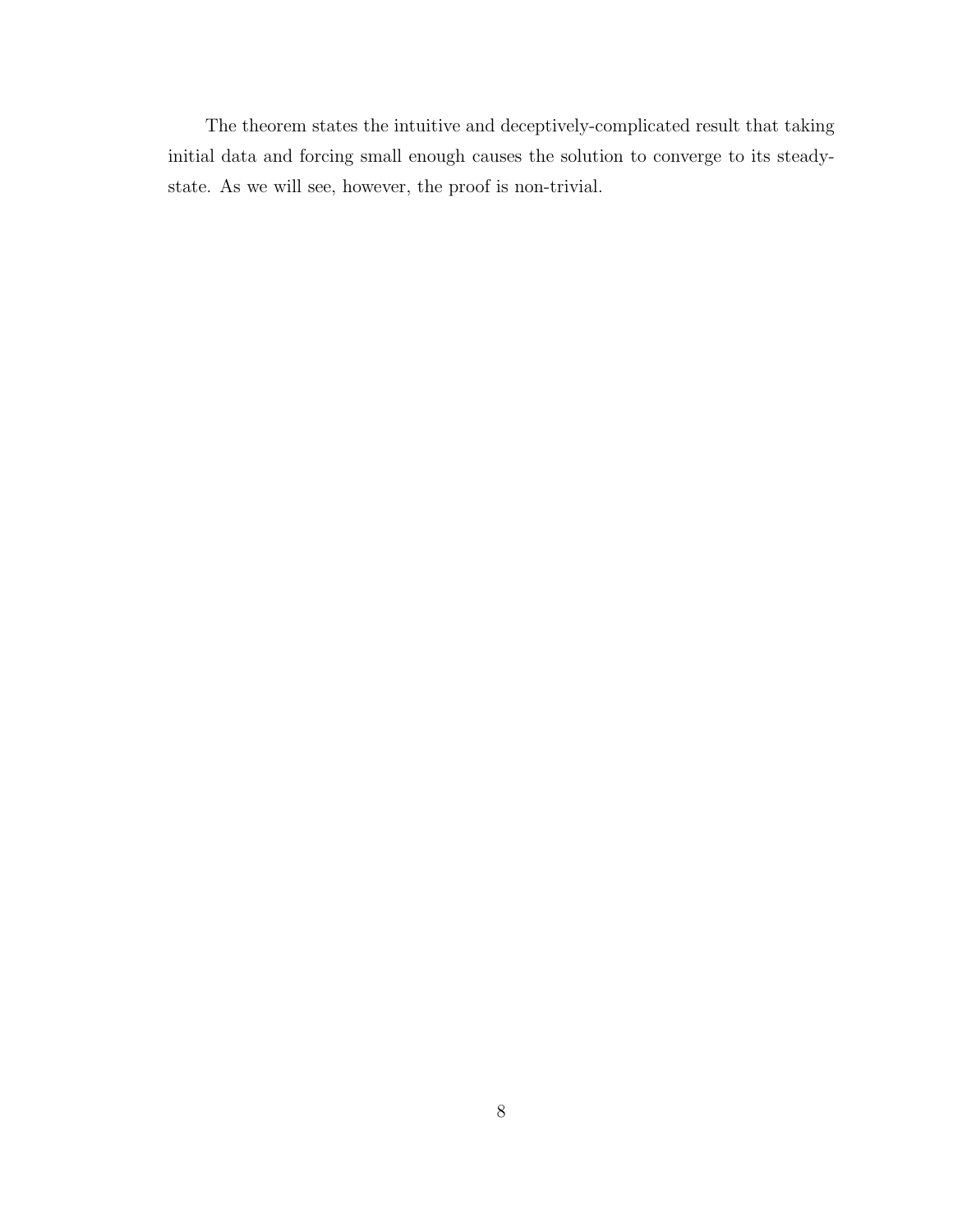### Proof of the Main Theorem

<span id="page-14-0"></span>The general method of proof is as follows:

1. Prove the uniqueness of steady-state.

2. Perturb our solution about the steady-state.

3. Obtain local existence of the perturbation equation solutions.

4. Prove that we can bound the energy norm (to be discussed shortly) over some interval by a multiple of the initial energy norm.

5. Prove that we can iteratively extend the interval of existence on our solution by continually administering the a priori estimate given by our local bounds on the energy norm.

6. Obtain the asymptotic properties given by  $(2.4)$ , completing the proof.

Following this outline, we proceed to the first proposition. It is readily seen that the pair  $(\hat{h}, \hat{u})$  given in Theorem [\(2.1\)](#page-12-1) solves [\(2.2\)](#page-11-0). It remains to show that this representation is unique.

<span id="page-14-1"></span>**Proposition 3.1** (Uniqueness of Steady-State). Let  $\overline{h}_0 \in \mathbb{R}^+$  be arbitrary and  $V(\mathbf{x}) \in$  $H^6(\Omega)$  be a doubly-periodic function satisfying [\(2.3\)](#page-11-1). Then  $(\hat{h}(\mathbf{x}), \hat{\mathbf{u}}(\mathbf{x}))$ , as defined in Theorem [\(2.1\)](#page-12-1), are the unique solution to [\(2.2\)](#page-11-0), where  $\hat{\mathbf{u}}_j \in H^4(\Omega)$  for  $j = 1, 2$ .

The standard method of proof for uniqueness results, after obtaining existence, involves supposing that there are two solutions, taking their difference, obtaining a new system of PDEs, then showing that the difference is zero. The non-linearity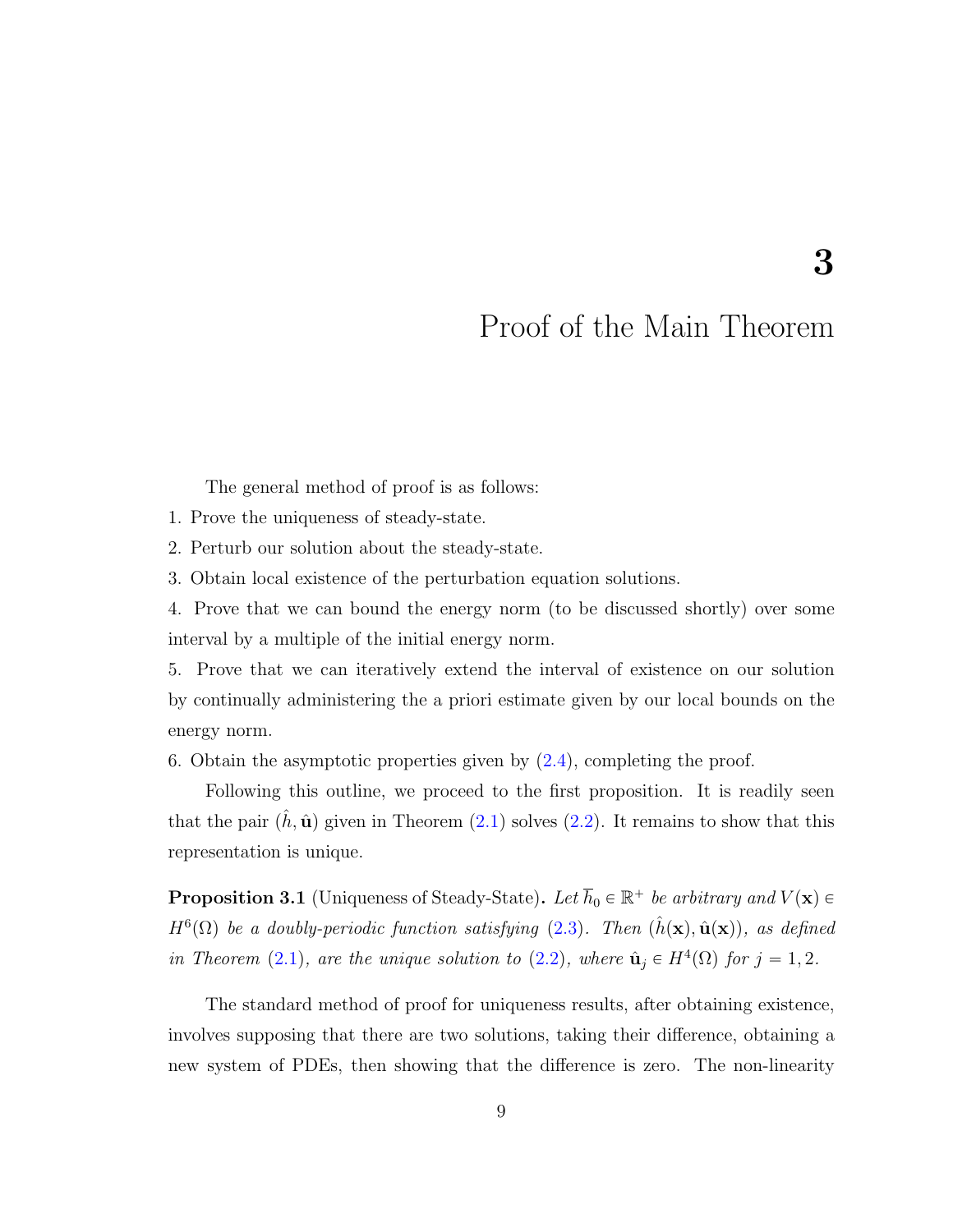makes this process exceedingly messy and complicated. Instead, we show that the solution exists, and that it *must* take one particular form.

*Proof of Proposition* [\(3.1\)](#page-14-1). Fix  $\bar{h}_0$ , and suppose that  $V \in H^6(\Omega)$  is defined as in [\(2.3\)](#page-11-1). Multiplying the momentum equation in [\(2.2\)](#page-11-0) by  $\hat{h}\hat{\mathbf{u}}$ , then integrating over  $\Omega$ , we have

$$
\int_{\Omega} (\hat{h}\hat{\mathbf{u}}) \cdot ((\hat{\mathbf{u}} \cdot \nabla)\hat{\mathbf{u}}) \, d\mathbf{x} + \lambda \int_{\Omega} \hat{\mathbf{u}} \cdot \nabla^4 \hat{\mathbf{u}} \, d\mathbf{x} + \int_{\Omega} (\hat{h}\hat{\mathbf{u}}) \cdot \nabla \hat{h} \, d\mathbf{x} = \int_{\Omega} (\hat{h}\hat{\mathbf{u}}) \cdot \phi \, d\mathbf{x}.
$$

Recalling that that  $-\nabla V = \phi$ , we can re-write the above as

$$
\int_{\Omega} (\hat{h}\hat{\mathbf{u}}) \cdot ((\hat{\mathbf{u}} \cdot \nabla)\hat{\mathbf{u}}) \, d\mathbf{x} + \lambda \int_{\Omega} \hat{\mathbf{u}} \cdot \nabla^4 \hat{\mathbf{u}} \, d\mathbf{x} + \int_{\Omega} (\hat{h}\hat{\mathbf{u}}) \cdot \nabla (\hat{h} + V) \, d\mathbf{x} = 0.
$$

We will analyze these integrals individually. Recalling that differential operators act on  $\hat{u}$  component-wise and integrating the first by parts, we obtain that

$$
\int_{\Omega} (\hat{h}\hat{\mathbf{u}}) \cdot ((\hat{\mathbf{u}} \cdot \nabla)\hat{\mathbf{u}}) d\mathbf{x} = \frac{1}{2} \int_{\Omega} (\hat{h}\hat{\mathbf{u}}) \cdot \nabla (\hat{\mathbf{u}} \cdot \hat{\mathbf{u}}) d\mathbf{x}
$$

$$
= \frac{1}{2} \left( \oint_{\partial\Omega} (\hat{\mathbf{u}} \cdot \hat{\mathbf{u}}) \hat{h}\hat{\mathbf{u}} \cdot \mathbf{n} d\mathbf{x} - \int_{\Omega} \nabla \cdot (\hat{h}\hat{\mathbf{u}}) (\hat{\mathbf{u}} \cdot \hat{\mathbf{u}}) d\mathbf{x} \right),
$$

where **n** denotes the outward unit normal on  $\Omega$ . The first term vanishes by the periodic boundary conditions, and the second term is 0, since  $\nabla \cdot (\hat{h}\hat{\mathbf{u}}) = 0$ . Next, consider the second integral. Integrating by parts again, we have

$$
\lambda \int_{\Omega} \hat{\mathbf{u}} \cdot \nabla^4 \hat{\mathbf{u}} \, d\mathbf{x} \n= \lambda \left( \sum_{j=1}^2 \oint_{\partial \Omega} (\hat{\mathbf{u}}_j \nabla^3 \hat{\mathbf{u}}_j) \cdot \mathbf{n} \, dx - \sum_{j=1}^2 \oint_{\partial \Omega} (\nabla^2 \hat{\mathbf{u}}_j \nabla \hat{\mathbf{u}}_j) \cdot \mathbf{n} \, dx + \int_{\Omega} (\nabla^2 \hat{\mathbf{u}} \cdot \nabla^2 \hat{\mathbf{u}}) \, d\mathbf{x} \right).
$$

The first two terms goes to 0 from the given boundary conditions. We will discuss the third piece in a moment. Shifting our attention to the third integral temporarily,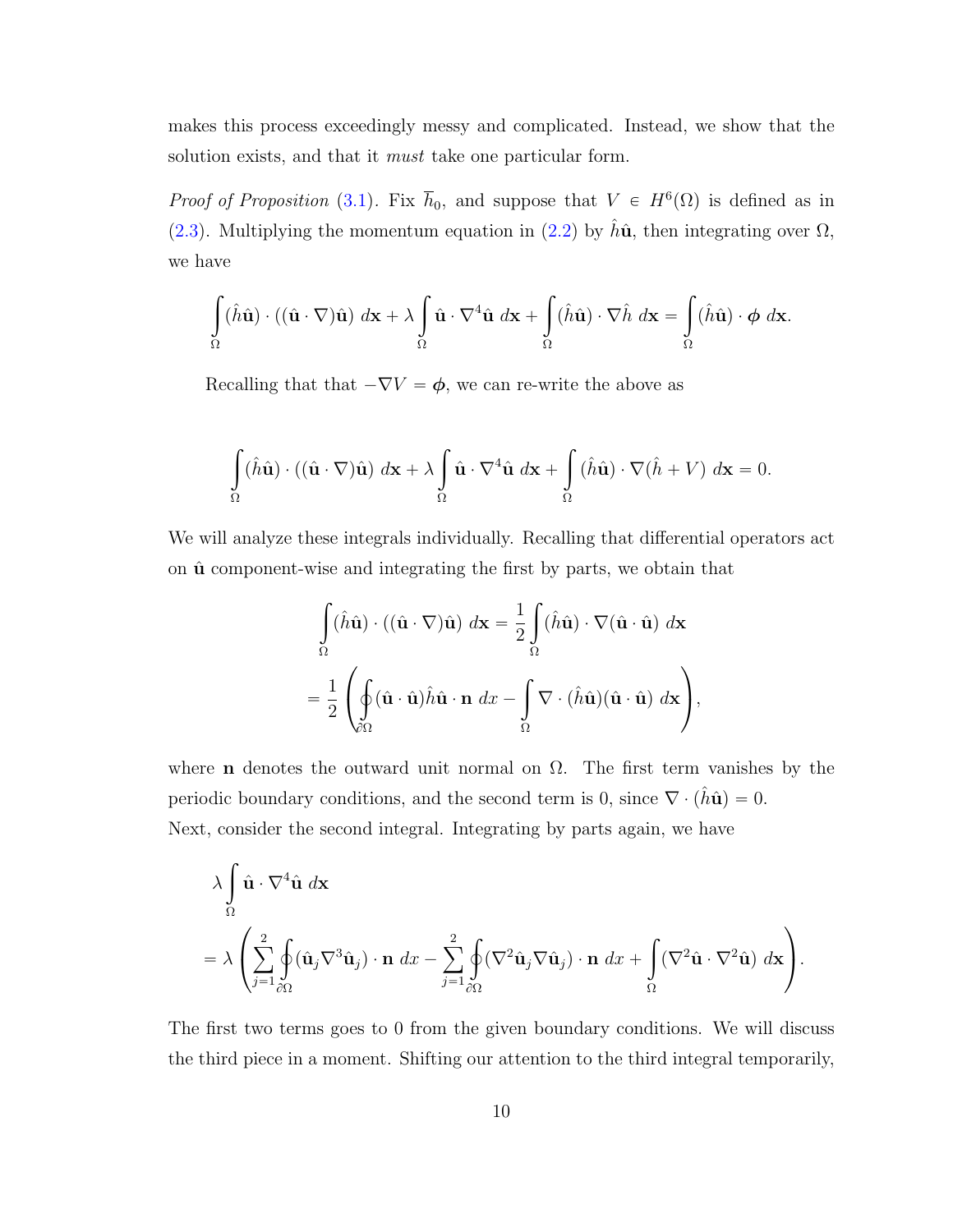we will integrate by parts, again:

$$
\int_{\Omega} (\hat{h}\hat{\mathbf{u}}) \cdot \nabla (\hat{h} + V) \, d\mathbf{x} = \oint_{\partial\Omega} (\hat{h} + V) \hat{h}\hat{\mathbf{u}} \cdot \mathbf{n} \, dx - \int_{\Omega} \nabla \cdot (\hat{h}\hat{\mathbf{u}}) (\hat{h} + V) \, d\mathbf{x}.
$$

For the same reasons as the first integral, this integral is 0. Combining these results,

$$
\lambda \int_{\Omega} (\nabla^2 \hat{\mathbf{u}} \cdot \nabla^2 \hat{\mathbf{u}}) \, d\mathbf{x} = 0.
$$

Since  $\lambda \neq 0$ , it follows that  $\nabla^2 \hat{\mathbf{u}} = \mathbf{0}$ . Multiplying both sides by  $\hat{\mathbf{u}}$  and integrating over the domain,

$$
\int_{\Omega} \hat{\mathbf{u}} \cdot \nabla^2 \hat{\mathbf{u}} \, d\mathbf{x} = 0.
$$

Integrating by parts,

$$
\int_{\Omega} \hat{\mathbf{u}} \cdot \nabla^2 \hat{\mathbf{u}} \, d\mathbf{x} = \sum_{j=1}^2 \oint_{\partial \Omega} (\hat{\mathbf{u}}_j \nabla \hat{\mathbf{u}}_j) \cdot \mathbf{n} \, d\mathbf{x} - ||\nabla \hat{\mathbf{u}}||^2_{L^2(\Omega)} = 0.
$$

The first term is 0 from the boundary conditions. The second term implies that  $\nabla \hat{\mathbf{u}} = 0$ . Hence,  $\hat{\mathbf{u}}$  is constant on  $\Omega$ . But, we are given that  $\hat{\mathbf{u}}$  has zero average on  $\Omega$ , and  $\hat{u}$  is continuous. Then,  $\hat{u} = 0$ . Applying this to the momentum equation yields that

$$
\nabla(\hat{h}+V)=\mathbf{0}.
$$

So,  $\hat{h} + V$  is constant, from which we can conclude that  $\hat{h} + V = \overline{h}_0 + \overline{V}$  is unique.  $\Box$ 

<span id="page-16-0"></span>Next, we wish to perturb  $(h, \mathbf{u})$  about the steady-state solution  $(\hat{h}, \hat{\mathbf{u}})$ . Define the perturbation variables  $(h', \mathbf{u}') = (h - \hat{h}, \mathbf{u} - \hat{\mathbf{u}}) = (h - \hat{h}, \mathbf{u})$ . Re-arranging and plugging these variables into  $(2.1)$ , then dropping primes, yields the perturbation equations:

$$
h_t + \mathbf{u} \cdot \nabla h + h_0 \nabla \cdot \mathbf{u} = R_0
$$
  

$$
\mathbf{u}_t + \lambda \nabla^4 \mathbf{u} + \nabla h = \mathbf{R},
$$
 (3.1)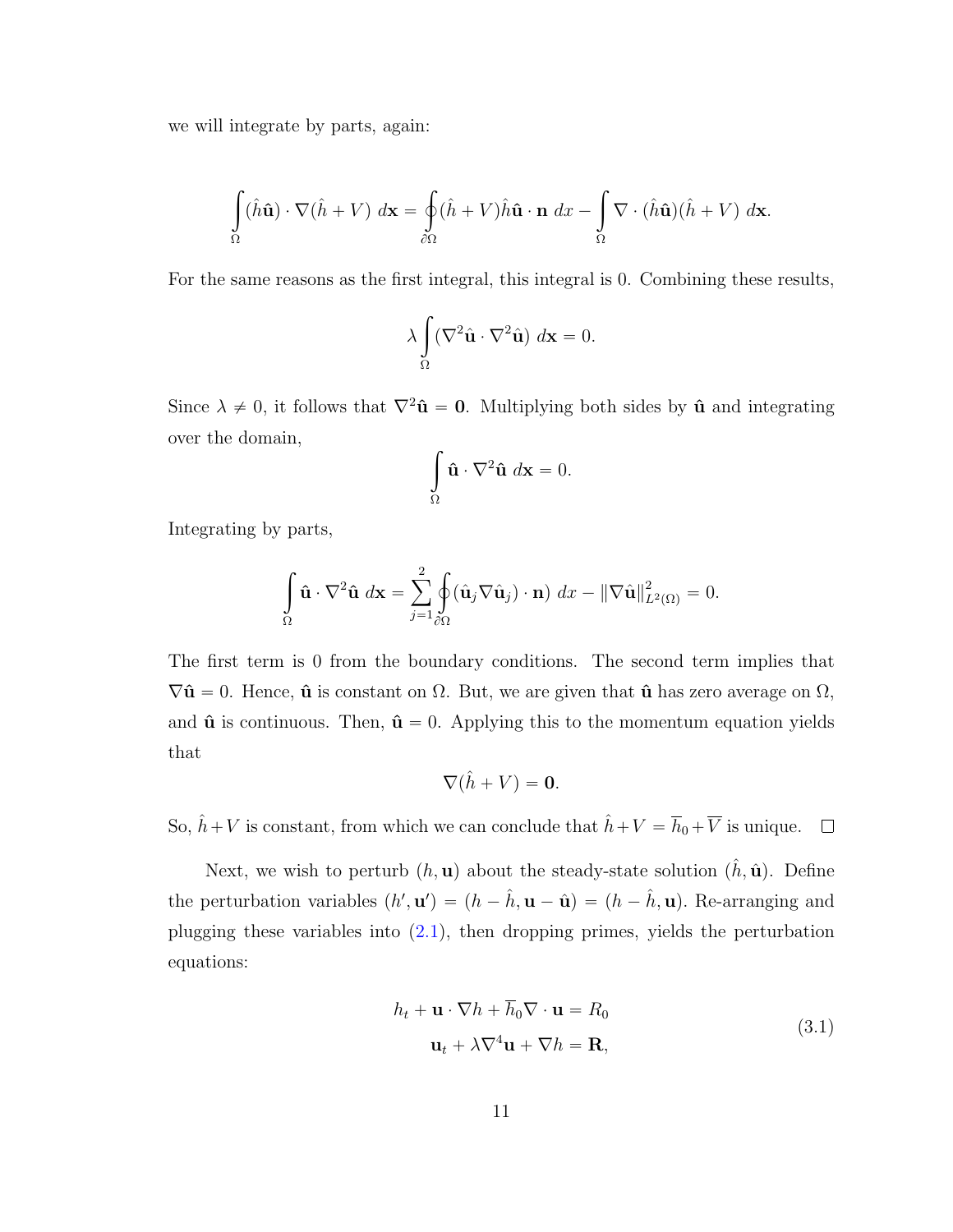where

$$
R_0 = (\overline{h}_0 - h - \hat{h}) \nabla \cdot \mathbf{u} - \nabla \hat{h} \cdot \mathbf{u}
$$

$$
\mathbf{R} = -(\mathbf{u} \cdot \nabla) \mathbf{u},
$$

with analogous boundary conditions to  $(2.1)$  and  $(2.2)$  (note that the zero-average condition carries over, since  $\mathbf{u}' = \mathbf{u}$ , as well as an identical initial condition on **u** and the initial condition  $h(\mathbf{x}, 0) = h_0(\mathbf{x}) - \hat{h}(\mathbf{x})$  over  $\Omega$ . We will refer to the left-hand sides of  $(3.1)$  as  $L_0$  and **L**, respectively.

Remark 3.1. If we did not simplify the operator, the perturbation equations would be given by

$$
h_t + \mathbf{u} \cdot \nabla h + \overline{h}_0 \nabla \cdot \mathbf{u} = R_0
$$
  

$$
\mathbf{u}_t + \lambda \nabla^4 \mathbf{u} + \nabla h = \mathbf{R},
$$
 (3.2)

<span id="page-17-0"></span>where

$$
R_0 = (\overline{h}_0 - h - \hat{h}) \nabla \cdot \mathbf{u} - \nabla \hat{h} \cdot \mathbf{u}
$$
  

$$
\mathbf{R} = -(\mathbf{u} \cdot \nabla)\mathbf{u} - 2\lambda \frac{\nabla (h + \hat{h})}{(h + \hat{h})} \nabla^3 \mathbf{u} - \frac{\lambda}{(h + \hat{h})} \nabla^2 (h + \hat{h}) \nabla^2 \mathbf{u},
$$

with analogous boundary conditions to  $(2.1)$  and  $(2.2)$ , as well as identical initial condition on **u** and the initial condition  $h(\mathbf{x}, 0) = h_0(\mathbf{x}) - \hat{h}(\mathbf{x})$  over  $\Omega$ . Since the first equation is identical, many estimates follow identically to those that will follow. The differences are the bounds on  $\mathbf{R}$ , with the primary issue being reducing the order of differentiation sufficiently. We will attach a key estimate on the term  $h + \hat{h}$  in the appendix, as well as an example estimate for **R**, for future work.  $\triangle$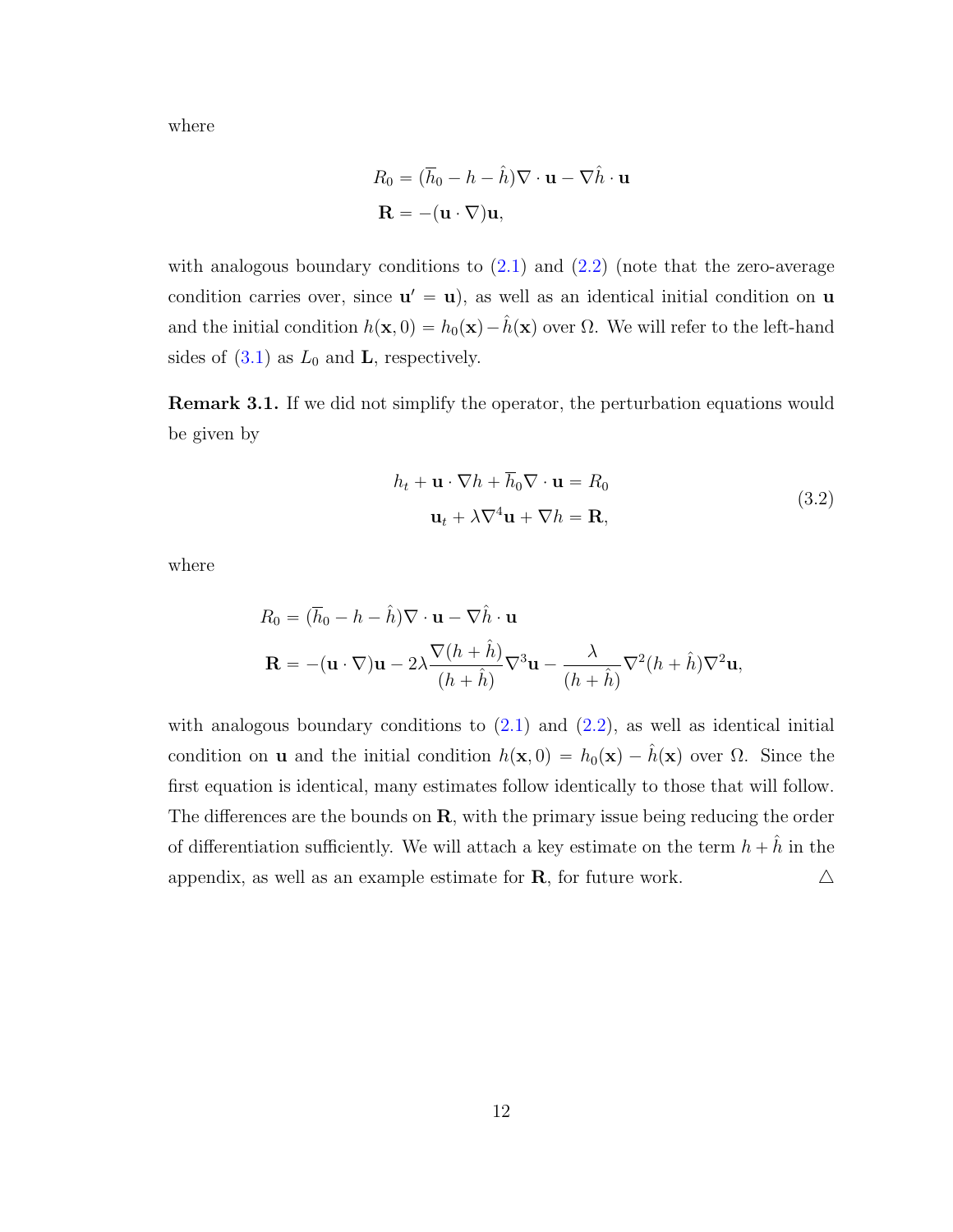The perturbation equation functions live in the function space

$$
\mathcal{X} = \mathcal{X}(t_1, t_2; E)
$$
  
=  $\{(h, \mathbf{u}); h \in C^0(t_1, t_2; H^5(\Omega)) \cap L^2(t_1, t_2; H^5(\Omega)),$   

$$
h_t \in C^0(t_1, t_2; H^5(\Omega)) \cap L^2(t_1, t_2; H^5(\Omega)),
$$
  

$$
\mathbf{u}_j \in C^0(t_1, t_2; H^6(\Omega)) \cap L^2(t_1, t_2; H^8(\Omega)),
$$
  

$$
(\mathbf{u}_t)_j \in C^0(t_1, t_2; H^2(\Omega)) \cap L^2(t_1, t_2; H^4(\Omega)), j = 1, 2\},
$$
 (3.3)

where  $N(h, u; t_1, t_2) \leq E$ . The quantity  $N(h, u; t_1, t_2)$  is called the energy norm of [\(3.1\)](#page-16-0), and it is defined as

$$
N^{2}(h, \mathbf{u}; t_{1}, t_{2}) = \sup_{t_{1} \leq \tau \leq t_{2}} \left\{ ||h(\tau)||_{5}^{2} + ||h_{\tau}(\tau)||_{5}^{2} + ||\mathbf{u}(\tau)||_{6}^{2} + ||\mathbf{u}_{t}(\tau)||_{2}^{2} \right\} + \int_{t_{1}}^{t_{2}} (||Dh(\tau)||_{4}^{2} + ||h_{\tau}(\tau)||_{5}^{2} + ||D\mathbf{u}(\tau)||_{7}^{2} + ||\mathbf{u}_{\tau}(\tau)||_{4}^{2}) d\tau.
$$
\n(3.4)

We will denote it by  $N^2(t_1, t_2)$ . This quantity is paramount to proving our result, since it defines when the norms of all relevant quantities are still bounded.

**Remark 3.2.** Given the solutions  $\hat{h}$  from [\(2.2\)](#page-11-0) and h from [\(3.1\)](#page-16-0), under the condition [\(2.3\)](#page-11-1), we can define a bound on the energy norm that admits positivity on the original height and the original height minus its domain average. Note that, by using the embedding of  $H^2(\Omega)$  into  $C^{\alpha}(\overline{\Omega}),$ 

$$
|h(\mathbf{x},t)| \leq \sup_{\mathbf{x}\in\Omega}|h(\mathbf{x},t)|\leq C\left\|h(t)\right\|_2\leq C\sup_{t\in[0,T]}\left\|h(t)\right\|_2\leq CN(0,T),
$$

where  $C$  is a time-independent constant coming from the embedding. Suppose that the energy norm is bounded over  $[0, T]$  by  $h_{0}$ 2C (for justification of this supposition, see  $[7]$ ). That is,

<span id="page-18-0"></span>
$$
N(0,T) \leq \frac{\overline{h}_0}{2C} = E_2(\overline{h}_0).
$$
 (3.5)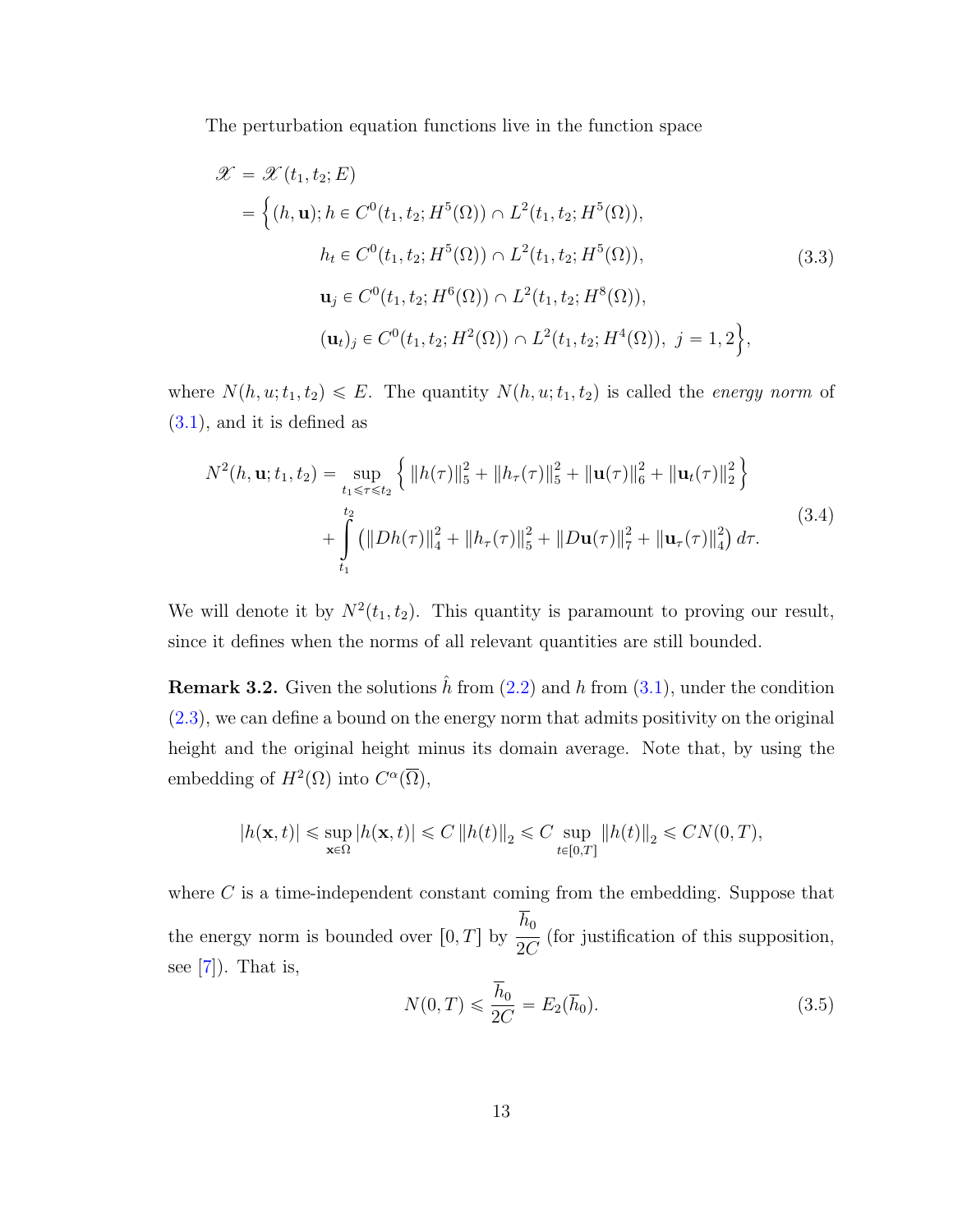Then,

$$
|h(\mathbf{x},t)| \leqslant \frac{\overline{h}_0}{2},
$$

from which we can conclude from  $(2.3)$  that

$$
|h(\mathbf{x},t)+\hat{h}-\overline{h}_0|\leqslant |h(\mathbf{x},t)|+|\hat{h}-\overline{h}_0|\leqslant \frac{\overline{h}_0}{2}+\frac{\overline{h}_0}{4}=\frac{3\overline{h}_0}{4},
$$

and

<span id="page-19-1"></span>
$$
h(\mathbf{x},t) + \hat{h}(\mathbf{x}) \ge \frac{\overline{h}_0}{4} > 0.
$$
\n(3.6)

With this in mind, we move onto the subsequent requirement for our proof.

<span id="page-19-0"></span>**Proposition 3.2** (Local Existence). Suppose that  $||DV||_5 \le E_1(\bar{h}_0)$  and that [\(3.1\)](#page-16-0) with the given conditions have a doubly-periodic solution  $(h, \mathbf{u})$  on  $[0, T]$  such that  $N(0, T) \leqslant E_2(h_0)$  for some  $T \geqslant 0$ . Then, there exist real, positive, T-independent constants  $\tau, \epsilon_0, C_0 > 0$ , with  $\epsilon_0 \sqrt{1 + C_0^2} \leq E_2(\overline{h}_0)$ , so that if  $N(T, T) \leq \epsilon_0$ , then the perturbation equations have a unique solution on  $[T, T + \tau]$  such that

$$
N(T, T + \tau) \leq C_0 N(T, T).
$$

Remark 3.3. In a sense, the above proposition is a conjecture, as it will not be proven in this paper. However, literature indicates that the result should hold, as it holds for operators such as the Laplacian. The local existence for the SWE becomes problematic at scales where the biharmonic damps solutions more than the Laplacian, so local existence of the Laplacian should signify the analgous result for the biharmonic. The standard method of proof for a result such as this is an argument utilizing successive approximations to construct a sequence that is shown to be Cauchy in an appropriate Banach Space.  $\Delta$ 

Next, we obtain a key a priori estimate on the growth of the energy norm.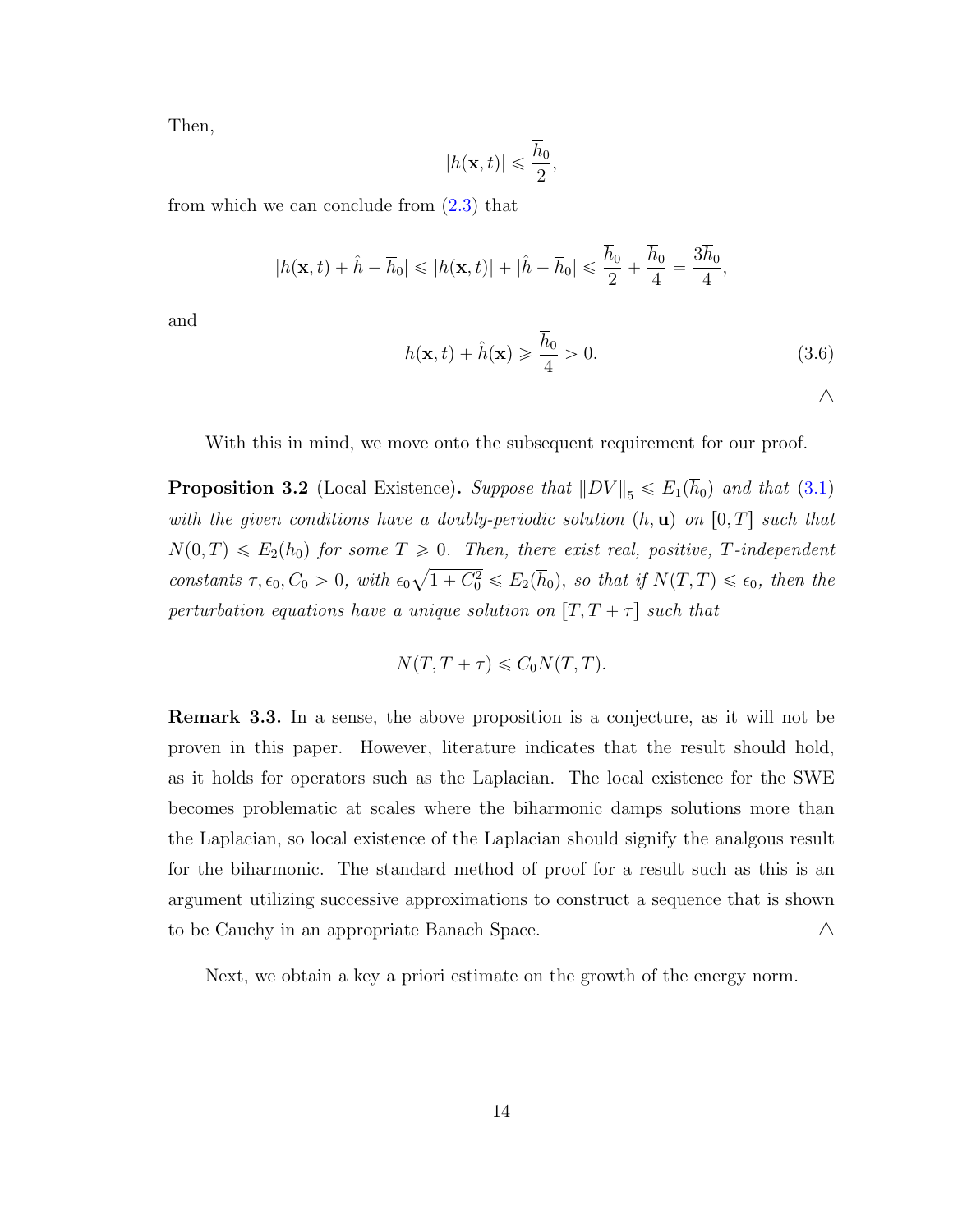<span id="page-20-0"></span>**Proposition 3.3** (A Priori Growth Estimate). Suppose that  $(3.1)$  with the given conditions have a doubly-periodic solution  $(h, \mathbf{u})$  over  $[0, T]$  so that  $N(0, T) \leq E_2(h_0)$ for some  $T > 0$ . Then, there exist positive, real, T-independent constants  $\epsilon_1$  and  $C_1$ , with  $\epsilon_1 < \epsilon_0$  and  $\epsilon_1 C_1 \leqslant E_2(\overline{h}_0)$ , so that if  $N(0, T) \leqslant \epsilon_1$  and  $||DV||_5 \leqslant \epsilon_1$ , then

$$
N(0,T) \leqslant C_1 N(0,0).
$$

As before, we can make  $\epsilon_1$  as small as necessary by shrinking the initial data.

Remark 3.4. The local existence both provides a local solution and a means of extending the interval of existence of the solution iteratively by the re-initialized energy norm. In contrast, the a priori growth estimate provides a bound on norm growth over an entire interval by only the initial data. These come together in a natural way.

Here is a general overview of the process. Recall that the left-hand sides of [\(3.1\)](#page-16-0) are bilinear. We can treat this as an iterative system, where the previous iterate comes from the right-hand side, allowing us to solve for the left. The initial iterate is in terms of the initial data and initial energy norm. On the first iteration, quantities in the system are bounded by our a priori estimates, which are then bounded by the initial energy norm and the forcing, which are given to be small by the local solution. On the next iteration, we obtain similar bounds, but these terms are themselves in terms of the first iteration, namely the initial data. This process continues, and it works based on the given local existence and sufficient a priori growth estimates. For details on the argument, see [\[7\]](#page-49-1).  $\triangle$ 

Given a local solution, we can iteratively extend the interval of existence for our solution globally, when provided with the above a priori estimate. This proposition is the crux of our argument, and it will requires numerous estimates on terms present in the energy norm. In the first lemma, we obtain a Poincaré Inequality on the height (it is given immediately on **u**, since **u** has zero-average- see [\[11\]](#page-50-1)). On the second through fifth lemmas, we estimate energy norm quantities in terms of these quantities and the right-hand side of the perturbation equations. The remaining lemmas bound the right-hand side quantities, leaving us with sums of energy norm terms, initial data, and forcing, all of which can be controlled appropriately.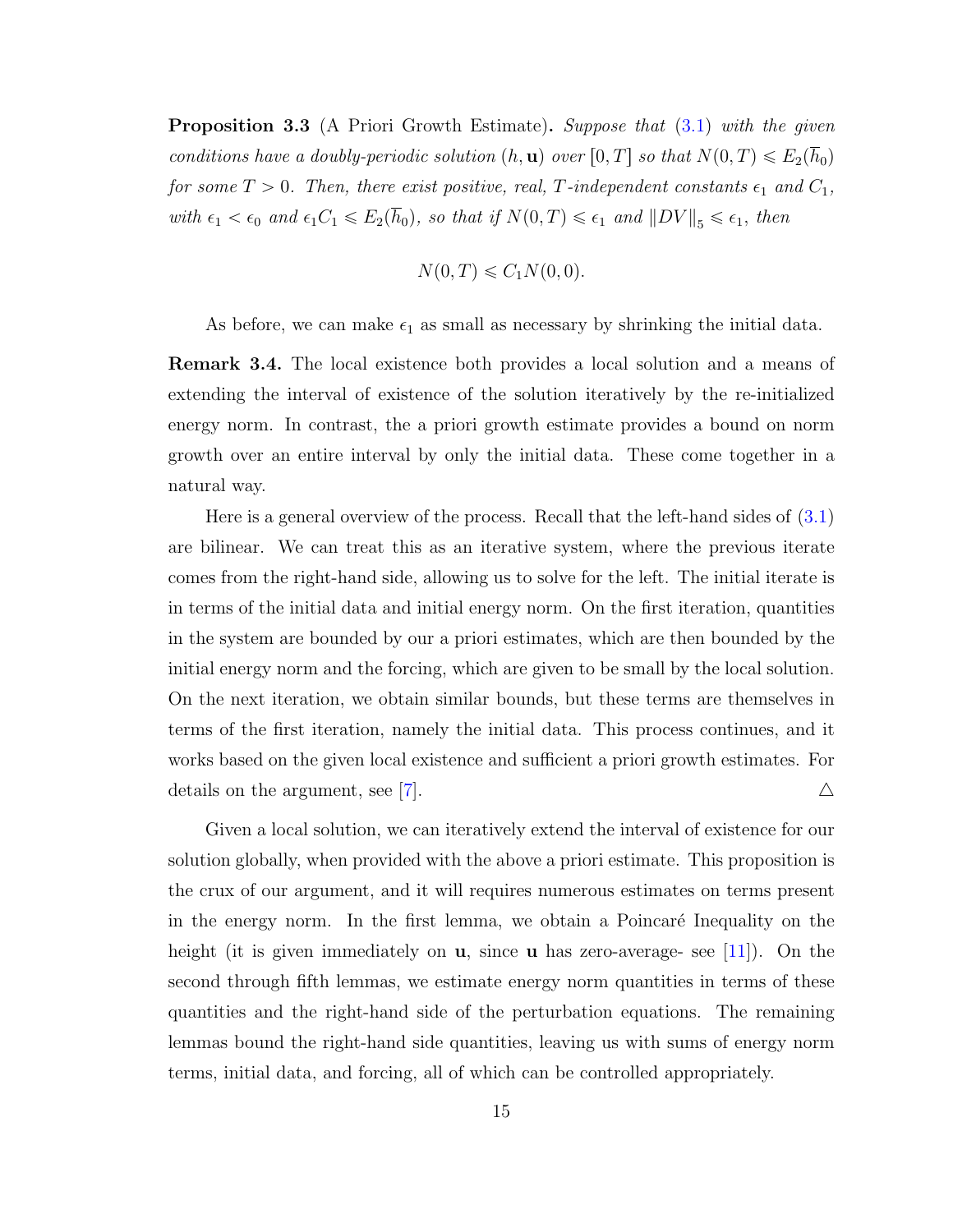<span id="page-21-0"></span>Lemma 3.1.  $\overline{h} = 0$  and  $\|h\|_{L^2(\Omega)}^2 \leqslant C \left\|Dh\right\|_I^2$  $L^2_{L^2(\Omega)}$ , where C is a time-independent constant.

*Proof of Lemma*  $(3.1)$ . Recall that h denotes the perturbed height. Let us denote the height in  $(2.1)$  by  $h_{*}$ . Integrating the height equation in  $(2.1)$  in space, then again in time, yields that

$$
\int_{\Omega} h_*(\mathbf{x},t) d\mathbf{x} - \int_{\Omega} h_*(\mathbf{x},0) d\mathbf{x} + \int_{0}^t \int_{\Omega} \nabla \cdot (h_*(\mathbf{x},\tau) \mathbf{u}(\mathbf{x},\tau)) d\mathbf{x} d\tau = 0.
$$

Plugging in  $h_* = h + \hat{h}$ , we have that

$$
\int_{\Omega} h(\mathbf{x},t) d\mathbf{x} - \int_{\Omega} h(\mathbf{x},0) d\mathbf{x} + \int_{0}^{t} \int_{\Omega} \nabla \cdot ((h(\mathbf{x},\tau) + \hat{h}(\mathbf{x})) \mathbf{u}(\mathbf{x},\tau)) d\mathbf{x} d\tau = 0.
$$

Applying the divergence theorem and our boundary conditions simplifies the above to

$$
\int_{\Omega} h(\mathbf{x},t) d\mathbf{x} - \int_{\Omega} h(\mathbf{x},0) d\mathbf{x} = 0.
$$

Since

$$
\int_{\Omega} h(\mathbf{x},0) d\mathbf{x} = \int_{\Omega} (h_0(\mathbf{x}) - \hat{h}(\mathbf{x})) d\mathbf{x} = 0,
$$

we have that

$$
\int_{\Omega} h(\mathbf{x}, t) \, d\mathbf{x} = 0.
$$

So, the perturbation  $h$  has zero average. Given this information, a direct application from [\[11\]](#page-50-1) (page 157) allows the result to follow.  $\Box$ 

The next lemma provides an estimate on the norms of the perturbed height field and its time integral. We will show this lemma in full detail, since various subsequent lemmas will contain similar arguments as parts of it, which we will omit.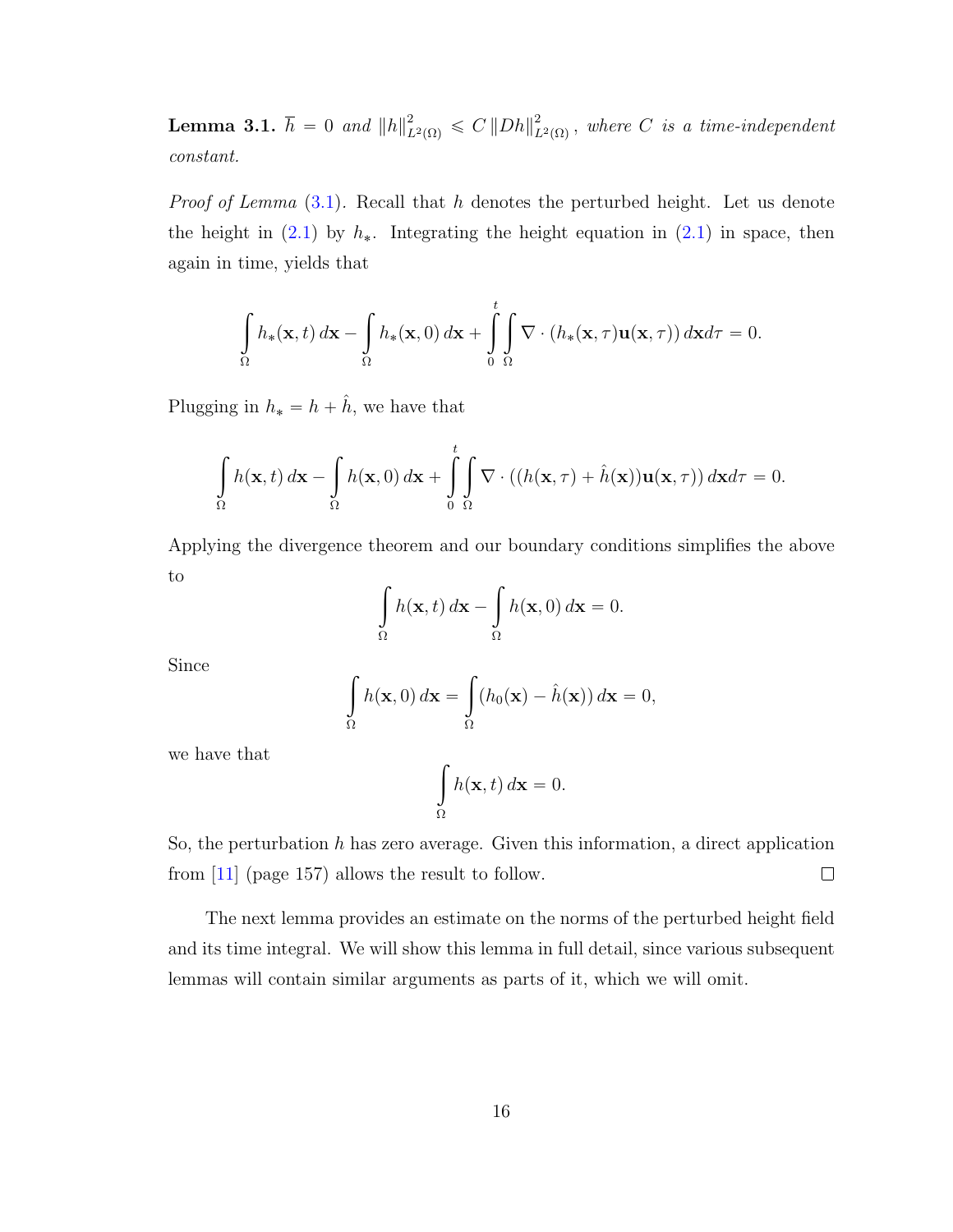#### <span id="page-22-0"></span>Lemma 3.2.

$$
||Dh||_4^2 + \int_0^t ||Dh(\tau)||_4^2 d\tau \leq C \bigg( ||Dh_0||_4^2 + ||D\mathbf{u}_0||_3^2 + N^3(0, t) + \int_0^t (\lambda ||D\mathbf{u}(\tau)||_7^2 + ||R_0(\tau)||_5^2 + ||\mathbf{R}(\tau)||_4^2) d\tau \bigg),
$$

where *C* is a time-independent constant.

Proof of Lemma  $(3.2)$ . It suffices to show that

$$
||D^{k+1}h||^{2} + \int_{0}^{t} ||D^{k+1}h(\tau)||^{2} d\tau \leq C(||D^{k+1}h_{0}||^{2} + ||D^{k}\mathbf{u}_{0}||^{2} + N^{3}(0,t)
$$
  
+ 
$$
\int_{0}^{t} (\lambda ||D^{k+4}\mathbf{u}(\tau)||^{2} + ||D^{k+1}R_{0}(\tau)||^{2}
$$
  
+ 
$$
||D^{k}\mathbf{R}(\tau)||^{2})d\tau),
$$

for  $k = 0, 1, 2, 3, 4$ .

We begin by taking a gradient of the  $D<sup>k</sup>$  of the left-hand side of the h perturbation equation, taking its inner product with the  $D^k \nabla h$ , adding this to the inner product of the  $D^k$  of the left-hand side of the **u** perturbation equation and  $D^k \nabla h$ , then integrating in time.

Performing the above, we have that

$$
\int_{0}^{t} \int_{\Omega} \left( D^{k}(\nabla h) \cdot D^{k}(\nabla L_{0} + \mathbf{L}) \right) d\mathbf{x} d\tau
$$
\n
$$
= \int_{0}^{t} \int_{\Omega} \left( D^{k}(\nabla h) \cdot (D^{k} \nabla (h_{\tau} + \mathbf{u} \cdot \nabla h + \overline{h}_{0} \nabla \cdot \mathbf{u})) + D^{k}(\mathbf{u}_{\tau} + \lambda \nabla^{4} \mathbf{u} + \nabla h) \right) d\mathbf{x} d\tau
$$
\n
$$
= \frac{1}{2} \int_{\Omega} \int_{0}^{t} \frac{\partial}{\partial t} (D^{k}(\nabla h) \cdot D^{k}(\nabla h)) d\tau d\mathbf{x} + \int_{0}^{t} \int_{\Omega} (D^{k}(\nabla h) \cdot D^{k}(\nabla h)) d\mathbf{x} d\tau + \int_{0}^{t} \int_{\Omega} (1)
$$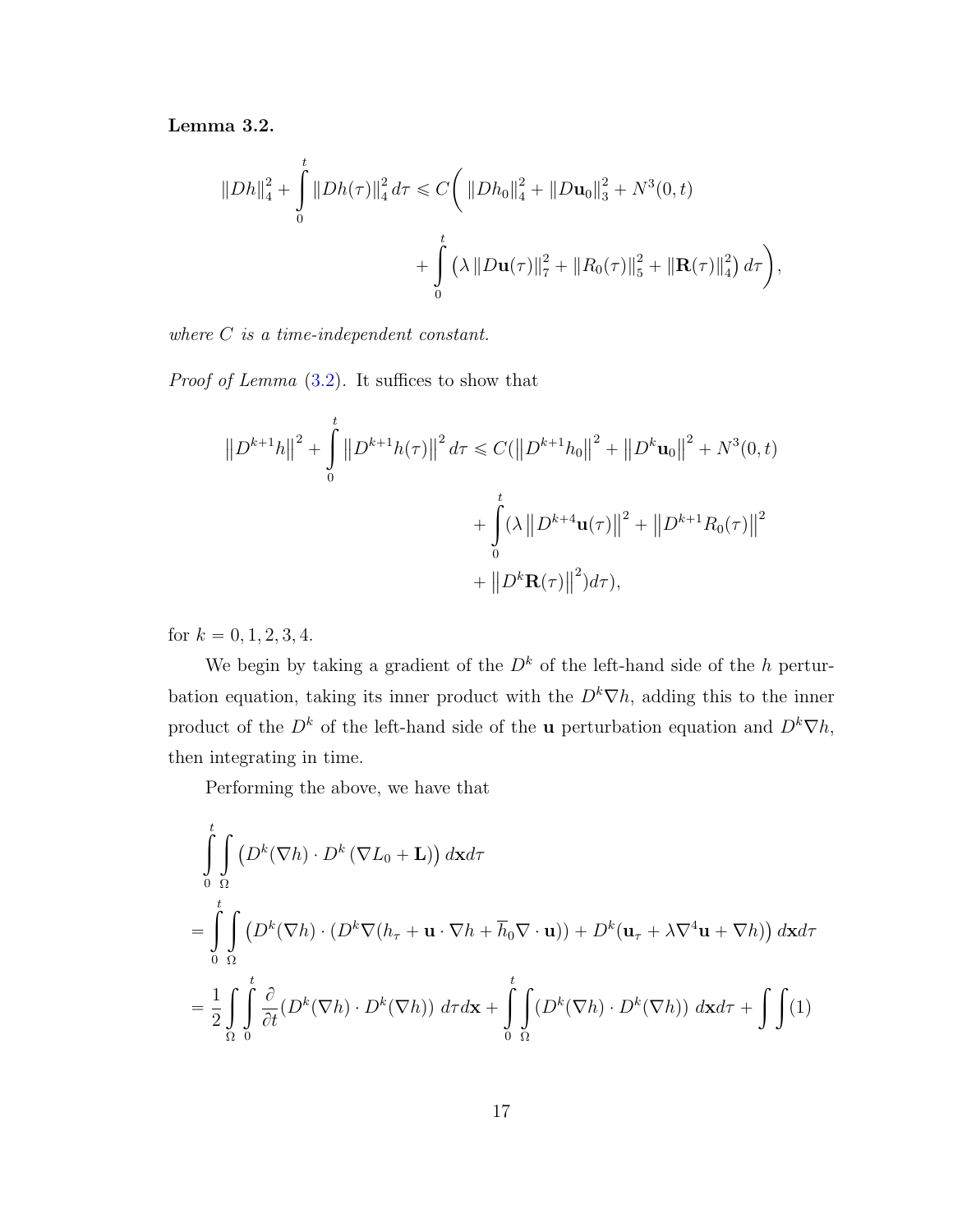$$
= \frac{1}{2} \left\| D^{k+1} h \right\|_{L^2(\Omega)}^2 - \frac{1}{2} \left\| D^{k+1} h_0 \right\|_{L^2(\Omega)}^2 + \int\limits_0^t \left\| D^{k+1} h \right\|_{L^2(\Omega)}^2 + \int\limits \int (1),
$$

where

$$
\int\int\int\limits_0^t (1) \, du = \int\limits_0^t \int\limits_\Omega \left( D^k(\nabla h) \cdot (D^k(\nabla (\mathbf{u} \cdot \nabla h) + \overline{h}_0 \nabla (\nabla \cdot \mathbf{u}) + \lambda \nabla^4 \mathbf{u} + \mathbf{u}_\tau) ) \right) d\mathbf{x} d\tau.
$$

Note that

$$
\int_{0}^{t} \int_{\Omega} \left( D^{k}(\nabla h) \cdot D^{k}(\nabla L_{0} + \mathbf{L}) \right) d\mathbf{x} d\tau = \int_{0}^{t} \int_{\Omega} \left( D^{k}(\nabla h) \cdot D^{k}(\nabla R_{0} + \mathbf{R}) \right) d\mathbf{x} d\tau.
$$

Replacing all occurrences of  $L_0$  and  $L$  by  $R_0$  and  $R$ , respectively, and rearranging a few terms yields

$$
\frac{1}{2}||D^{k+1}h||^{2}_{L^{2}(\Omega)} + \int_{0}^{t}||D^{k+1}h||^{2}_{L^{2}(\Omega)}
$$
\n  
\n
$$
= \frac{1}{2}||D^{k+1}h_{0}||^{2}_{L^{2}(\Omega)} + \int_{0}^{t} \int_{\Omega} ((\nabla(D^{k}R_{0}) \cdot D^{k}(\nabla h) + D^{k}\mathbf{R} \cdot D^{k}(\nabla h)) d\mathbf{x} d\tau - \int_{0}^{t} (1)
$$
\n  
\n
$$
\leq \frac{1}{2}||D^{k+1}h_{0}||^{2}_{L^{2}(\Omega)} + \Big| \int_{0}^{t} \int_{\Omega} ((\nabla(D^{k}R_{0}) \cdot D^{k}(\nabla h) + D^{k}\mathbf{R} \cdot D^{k}(\nabla h)) d\mathbf{x} d\tau - \int_{0}^{t} (1)|^{2}
$$
\n  
\n
$$
\leq \frac{1}{2}||D^{k+1}h_{0}||^{2}_{L^{2}(\Omega)} + \int_{0}^{t} \int_{\Omega} |D^{k}(\nabla h)| (|D^{k}(\nabla R_{0})| + |D^{k}(\nabla \mathbf{R})|
$$
\n  
\n
$$
+ |D^{k}(\overline{h}_{0}\nabla(\nabla \cdot \mathbf{u}) + \lambda \nabla^{4}\mathbf{u})|) d\mathbf{x} d\tau + \Big| \int_{0}^{t} \int_{\Omega} D^{k}(\nabla h) \cdot D^{k}(\nabla(\mathbf{u} \cdot \nabla h)) d\mathbf{x} d\tau \Big|
$$
\n  
\n
$$
+ |\int_{0}^{t} \int_{\Omega} D^{k}(\nabla h) \cdot D^{k}\mathbf{u}_{\tau} d\mathbf{x} d\tau|.
$$

We will hereafter refer to the last two integrals above as  $I_1$  and  $I_2$ , respectively.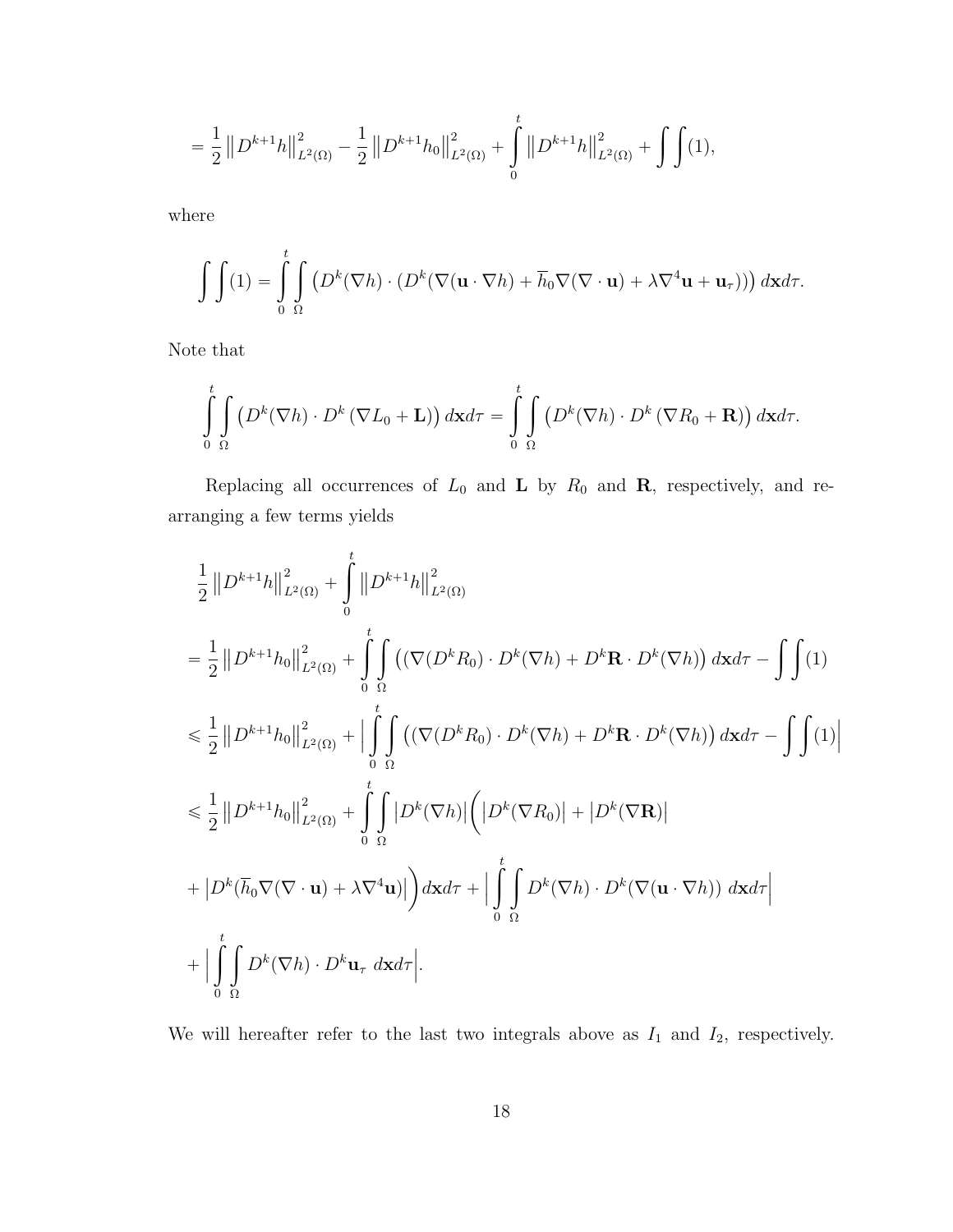Applying Young's Inequality (with  $\epsilon > 0$  arbitrary), we have that, in particular,

$$
\frac{1}{2} ||D^{k+1}h||_{L^{2}(\Omega)}^{2} + \int_{0}^{t} ||D^{k+1}h||_{L^{2}(\Omega)}^{2}
$$
\n
$$
\leq \frac{1}{2} ||D^{k+1}h_{0}||_{L^{2}(\Omega)}^{2} + 2\epsilon \int_{0}^{t} \int_{\Omega} |D^{k}(\nabla h)|^{2} d\mathbf{x}d\tau
$$
\n
$$
+ \frac{1}{2\epsilon} \int_{0}^{t} \int_{\Omega} (|D^{k}(\nabla R_{0})|^{2} + |D^{k}\mathbf{R}|^{2} + |\overline{h}_{0}D^{k}(\nabla(\nabla \cdot \mathbf{u}))|^{2} + |\lambda D^{k}\nabla^{4}\mathbf{u}|^{2}) d\mathbf{x}d\tau + I_{1} + I_{2}
$$
\n
$$
\leq \frac{1}{2} ||D^{k+1}h_{0}||_{L^{2}(\Omega)}^{2} + 2\epsilon \int_{0}^{t} ||D^{k+1}h||_{L^{2}(\Omega)}^{2} d\tau
$$
\n
$$
+ \frac{1}{2\epsilon} \int_{0}^{t} (||D^{k+1}R_{0}||_{L^{2}(\Omega)}^{2} + ||D^{k}\mathbf{R}||_{L^{2}(\Omega)}^{2} + \overline{h}_{0} ||D^{k+2}\mathbf{u}||_{L^{2}(\Omega)}^{2} + \lambda ||D^{k+4}\mathbf{u}||_{L^{2}(\Omega)}^{2}) d\tau
$$
\n
$$
+ I_{1} + I_{2}.
$$
\n(3.7)

Before proceeding, we need estimates on  $I_2$  and  $I_2$ . Namely, we will demonstrate that

<span id="page-24-0"></span>
$$
I_1 = \Big|\int\limits_0^t \int\limits_\Omega D^k(\nabla h) \cdot D^k(\nabla (\mathbf{u} \cdot \nabla h)) \, d\mathbf{x} d\tau\Big| \leqslant K_1 N^3(0, t)
$$

and

$$
I_{2} = \Big|\int_{0}^{t} \int_{\Omega} D^{k}(\nabla h) \cdot D^{k}(\mathbf{u}_{\tau}) d\mathbf{x} d\tau \Big| \leq \epsilon \left\| D^{k+1} h \right\|_{L^{2}(\Omega)}^{2} + \frac{K_{2}}{\epsilon} \left( \left\| D^{k+1} h_{0} \right\|_{L^{2}(\Omega)}^{2} + \left\| D^{k} \mathbf{u}_{0} \right\|_{L^{2}(\Omega)}^{2} + \left\| D^{k} \mathbf{u}_{0} \right\|_{L^{2}(\Omega)}^{2} \right) + K_{3} \int_{0}^{t} \left( \left\| D^{k} \mathbf{u}(\tau) \right\|_{1}^{2} + \left\| D^{k+1} R_{0}(\tau) \right\|_{L^{2}(\Omega)}^{2} \right) d\tau + K_{4} N^{3}(0, t),
$$

where  $\epsilon > 0$  comes from applying Young's Inequality and  $K_1, K_2, K_3, K_4$  are time-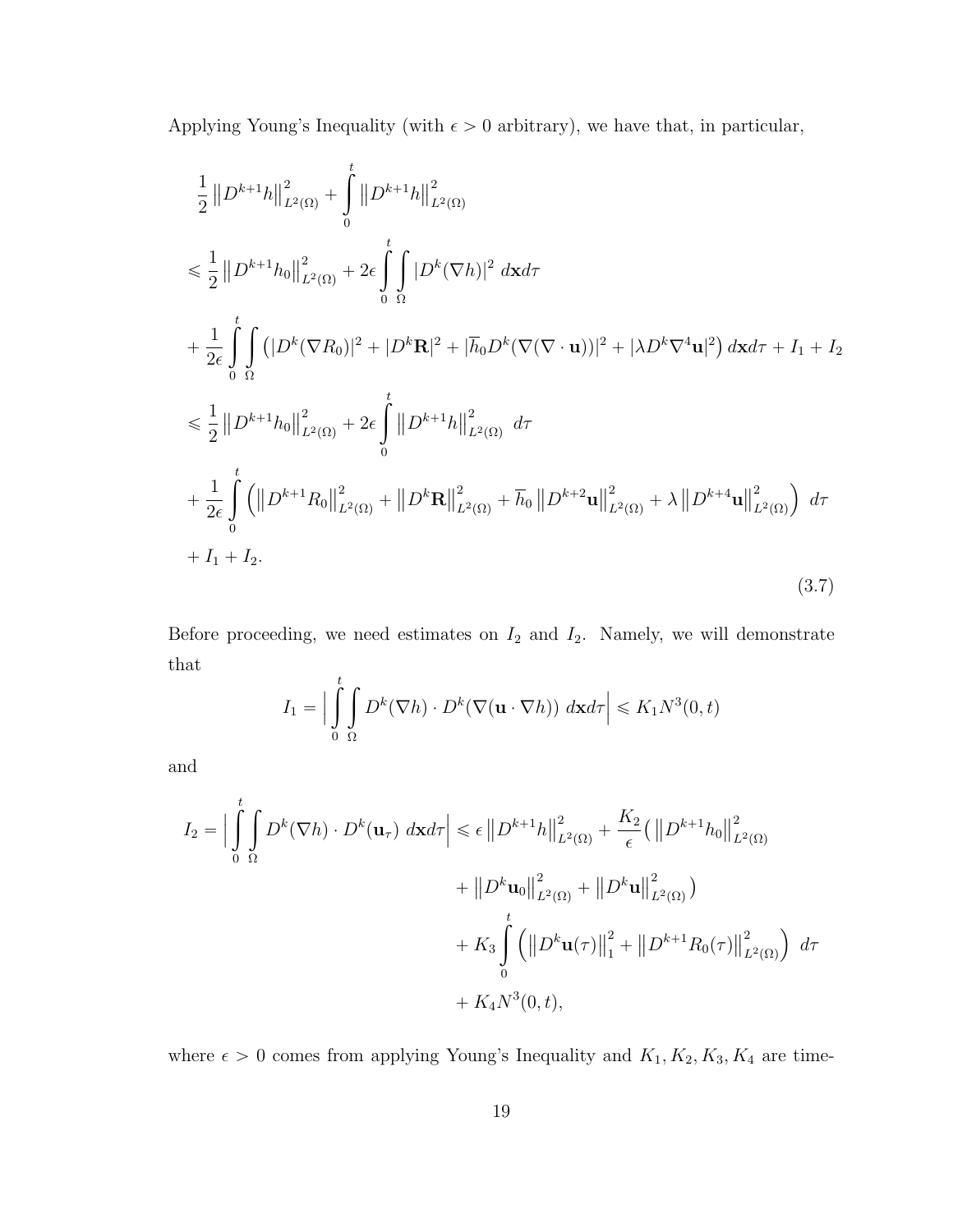independent constants.

We apply the Leibniz Rule to  $I_1$ :

$$
I_1 \leq \sum_{l=0}^k {k \choose l} \Big| \int_0^t \int_{\Omega} \left( D^k(\nabla h) \cdot D^{k-l} \nabla h D^l(\nabla \mathbf{u}) + D^k(\nabla h) \cdot D^l \mathbf{u} D^{k-l}(\nabla^2 h) \right) d\mathbf{x} d\tau \Big|
$$
  

$$
\leq \sum_{l=0}^k {k \choose l} \Big| \int_0^t \int_{\mathbf{x} \in \Omega} \left( \sup_{\mathbf{x} \in \Omega} |D^{l+1} \mathbf{u}| D^k(\nabla h) D^{k-l} \nabla h + \sup_{\mathbf{x} \in \Omega} |D^l \mathbf{u}| D^k(\nabla h) D^{k-l}(\nabla^2 h) \right) d\mathbf{x} d\tau \Big|
$$

Next, using Young's Inequality with  $\epsilon = 1$ ,

$$
\sum_{l=0}^{k} {k \choose l} \Big| \int_{0}^{t} \int_{\Omega} \left( \sup_{\mathbf{x}\in\Omega} |D^{l+1}\mathbf{u}|D^{k}(\nabla h)D^{k-l}\nabla h + \sup_{\mathbf{x}\in\Omega} |D^{l}\mathbf{u}|D^{k}(\nabla h)D^{k-l}(\nabla^{2}h) \right) d\mathbf{x} d\tau \Big|
$$
  
\n
$$
\leqslant \sum_{l=0}^{k} {k \choose l} \Big| \int_{0}^{t} \int_{\Omega} \left( \sup_{\mathbf{x}\in\Omega} |D^{l+1}\mathbf{u}|((D^{k}(\nabla h) \cdot D^{k}(\nabla h))/2 + (D^{k-l}(\nabla h) \cdot D^{k-l}(\nabla h))/2 \right)
$$
  
\n
$$
+ \sup_{\mathbf{x}\in\Omega} |D^{l}\mathbf{u}|((D^{k}(\nabla h) \cdot D^{k}(\nabla h))/2 + (D^{k-l}(\nabla^{2}h) \cdot D^{k-l}(\nabla^{2}h))/2) \right) d\mathbf{x} d\tau \Big|
$$
  
\n
$$
\leqslant \sum_{l=0}^{k} {k \choose l} \int_{0}^{t} \left( \sup_{\mathbf{x}\in\Omega} |D^{l+1}\mathbf{u}|(\|D^{k+1}h\|_{L^{2}(\Omega)}^{2}/2 + \|D^{k-1+1}h\|_{L^{2}(\Omega)}^{2}/2 \right)
$$
  
\n
$$
+ \sup_{\mathbf{x}\in\Omega} |D^{l}\mathbf{u}|(\|D^{k+1}h\|_{L^{2}(\Omega)}^{2}/2 + \|D^{k-1+2}h\|_{L^{2}(\Omega)}^{2}/2) \right) d\tau.
$$

Utilizing the Sobolev embedding of  $H^2(\Omega)$  into  $C^{\alpha}(\overline{\Omega})$ , we know that a constant A exists for which  $\sup_{\mathbf{x}\in\Omega} |D^{l+1}\mathbf{u}| \leqslant A ||D^{l+1}\mathbf{u}||_2$ . Similarly, a constant B exists for which  $\sup_{\mathbf{x}\in\Omega} |D^l \mathbf{u}| \leq B ||D^l \mathbf{u}||_2$ . So, exercising the above and taking the supremum over  $t$ ,

$$
\sum_{l=0}^{k} \binom{k}{l} \int_{0}^{t} \left( \sup_{\mathbf{x}\in\Omega} |D^{l+1}\mathbf{u}| \left( \left\| D^{k+1}h \right\|_{L^{2}(\Omega)}^{2} / 2 + \left\| D^{k-1+1}h \right\|_{L^{2}(\Omega)}^{2} / 2 \right) \right)
$$
  
+ 
$$
\sup_{\mathbf{x}\in\Omega} |D^{l}\mathbf{u}| \left( \left\| D^{k+1}h \right\|_{L^{2}(\Omega)}^{2} / 2 + \left\| D^{k-1+2}h \right\|_{L^{2}(\Omega)}^{2} / 2 \right) \right) d\tau
$$
  

$$
\leqslant \sum_{l=0}^{k} \binom{k}{l} \left( A \sup_{\tau\in[0,t]} \left\| D^{l+1}\mathbf{u} \right\|_{2} \int_{0}^{t} \left( \left\| D^{k+1}h \right\|_{L^{2}(\Omega)}^{2} + \left\| D^{k-l+1}h \right\|_{L^{2}(\Omega)}^{2} \right) d\tau
$$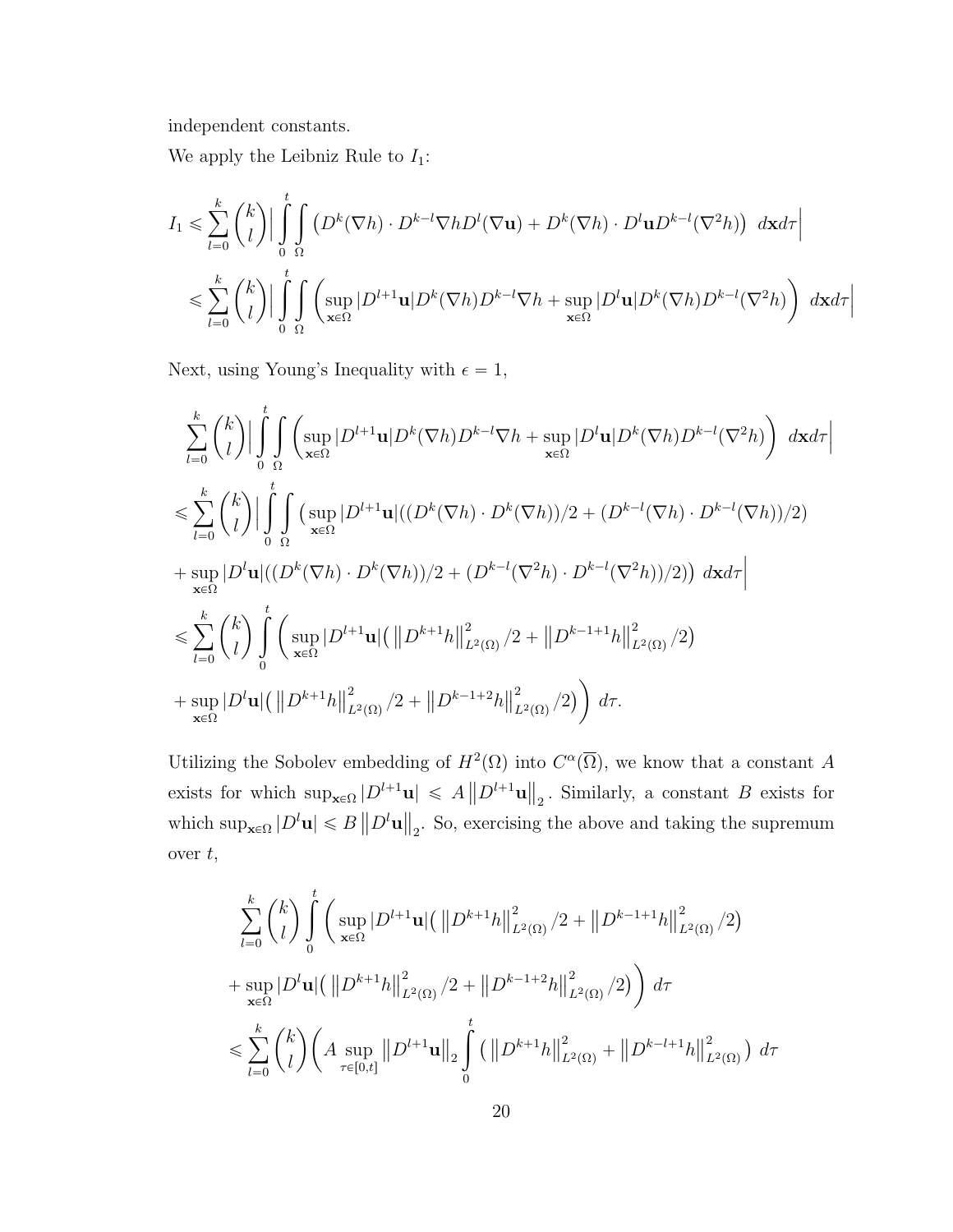+ B 
$$
\sup_{\tau \in [0,t]} \|D^l \mathbf{u}\|_2 \int_0^t (||D^{k+1}h||^2_{L^2(\Omega)} + ||D^{k-l+2}h||^2_{L^2(\Omega)} d\tau) \Big)
$$
  
\n $\le K_1 N(0,t) N^2(0,t) = K_1 N^3(0,t),$ 

where  $K_1$  is a time-independent constant.

The above is valid of all combinations of  $l$  and  $k$ , where  $k$  goes up to 4, except for the cases where  $(l, k) = (0, 4), (4, 4)$ . When  $(l, k) = (0, 4)$ , the second term (the problem term) in the Leibniz rule becomes

$$
\Big|\int_{0}^{t} \int_{\Omega} D^{4}(\nabla h) \cdot \mathbf{u} D^{4}(\nabla^{2} h) \, d\mathbf{x} d\tau\Big| = \frac{1}{2} \Big|\int_{0}^{t} \int_{\Omega} \nabla \cdot (D^{4}(\nabla h) D^{4}(\nabla h)) \cdot \mathbf{u} \, d\mathbf{x} d\tau\Big|.
$$

Integrating by parts, we have that

$$
\frac{1}{2} \Big| \int_{0}^{t} \int_{\Omega} \nabla (D^{4}(\nabla h) \cdot D^{4}(\nabla h)) \cdot \mathbf{u} \, d\mathbf{x} d\tau \Big|
$$
  
=\frac{1}{2} \Big| \int\_{0}^{t} \int\_{\partial \Omega} (D^{k}(\nabla h))^{2} \mathbf{u} \cdot \mathbf{n} \, d\mathbf{x} d\tau - \int\_{0}^{t} \int\_{\Omega} (D^{k}(\nabla h) \cdot D^{k}(\nabla h)) \nabla \cdot \mathbf{u} \, d\mathbf{x} d\tau \Big|,

where **n** denotes the outward unit normal over  $\Omega$ . The integration over  $\partial\Omega$  vanishes from the periodic boundaries. Performing the same supremum process as done earlier ensures that we obtain a sup $_{\mathbf{x} \in \Omega} |D\mathbf{u}|$ , without violating how many derivatives we are allowed on h.

When  $(l, k) = (4, 4)$ , we encounter a problem on the term  $\sup_{\tau \in [0,t]} ||D^{l+1} \mathbf{u}||_2$ . In order to assuage this issue, which comes from the first term in the Leibniz Rule, we pull out the supremum sup<sub>x</sub>  $|Dh|$ , and we apply Young's Inequality to  $D^4(\nabla h)$ and  $D^4(\nabla \mathbf{u})$ , then continue in the same manner. Thus, the estimate on  $I_1$  holds.

Next, we prove the estimate on  $I_2$ . Integrating by parts in t and utilizing the triangle inequality yields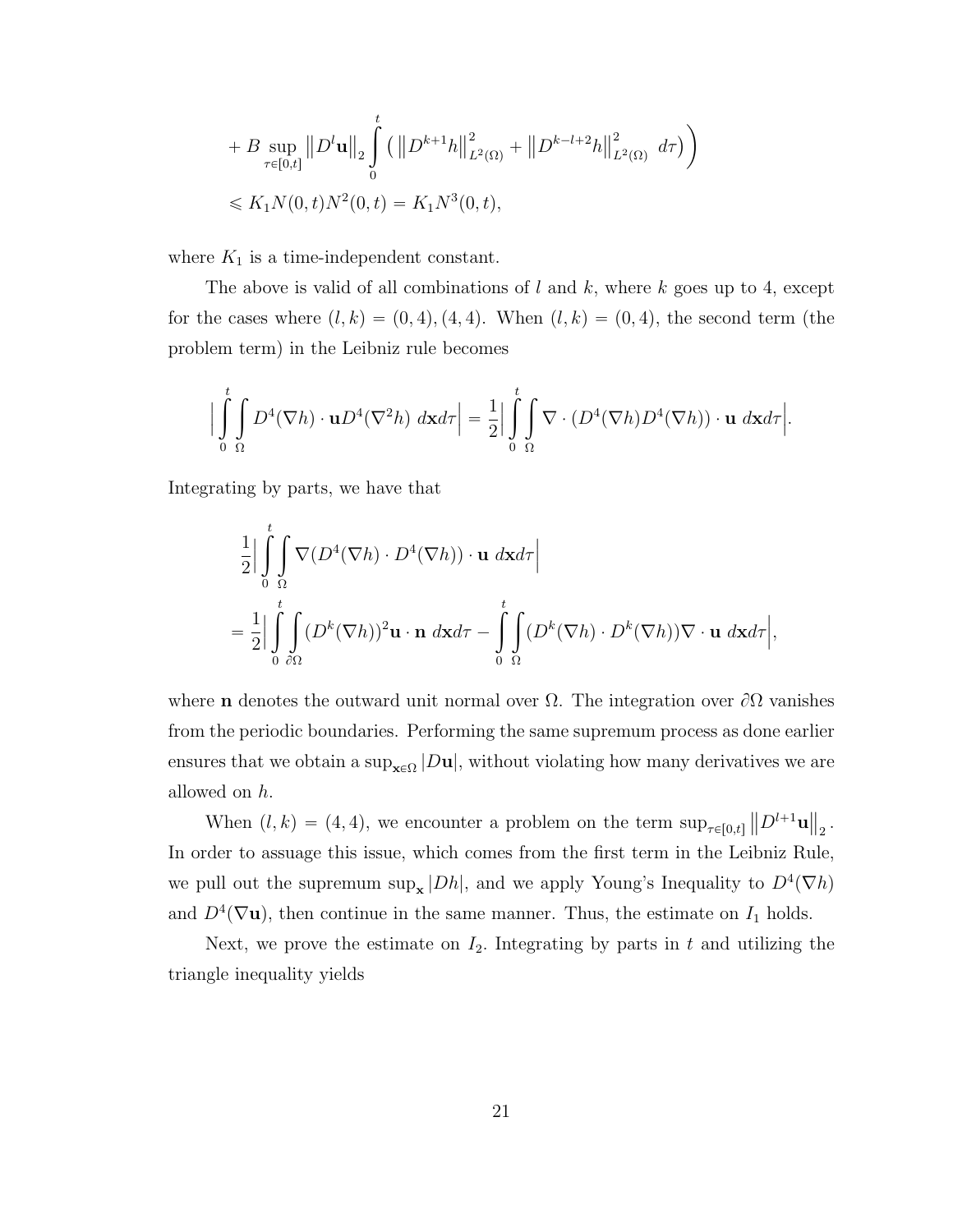$$
\begin{aligned}\n&\Big|\int_{0}^{t} \int_{\Omega} D^{k}(\nabla h) \cdot D^{k} \mathbf{u}_{\tau} d\mathbf{x} d\tau\Big| \\
&\leqslant \Big|\int_{\Omega} D^{k}(\nabla h(t)) \cdot D^{k} \mathbf{u}(t) d\mathbf{x}\Big| + \Big|\int_{\Omega} D^{k}(\nabla h(0)) \cdot D^{k} \mathbf{u}(0) d\mathbf{x}\Big| \\
&+ \Big|\int_{0}^{t} \int_{\Omega} \left(\frac{\partial}{\partial \tau} D^{k}(\nabla h(\tau))\right) \cdot D^{k} \mathbf{u}(\tau) d\mathbf{x} d\tau\Big|\n\end{aligned}
$$

Using Young's Inequality on the first two terms and substituting the re-arranged  $h$ perturbation equation in for  $h_t$  yields that, in particular,

$$
I_{2} \leq \frac{\epsilon}{2} \left\| D^{k+1} h(t) \right\|_{L^{2}(\Omega)}^{2} + \frac{1}{2\epsilon} \left\| D^{k} \mathbf{u}(t) \right\|_{L^{2}(\Omega)}^{2} + \frac{\epsilon}{2} \left\| D^{k+1} h_{0} \right\|_{L^{2}(\Omega)}^{2} + \frac{1}{2\epsilon} \left\| D^{k} \mathbf{u}_{0} \right\|_{L^{2}(\Omega)}^{2}
$$
  
+ 
$$
\left| \int_{0}^{t} \int_{\Omega} D^{k} \mathbf{u} \cdot D^{k} \nabla (R_{0} - \mathbf{u} \cdot \nabla h - \overline{h_{0}} \nabla \cdot \mathbf{u}) \, d\mathbf{x} d\tau \right|
$$
  

$$
\leq \frac{\epsilon}{2} \left\| D^{k+1} h(t) \right\|_{L^{2}(\Omega)}^{2} + \frac{1}{2\epsilon} \left\| D^{k} \mathbf{u}(t) \right\|_{L^{2}(\Omega)}^{2} + \left\| D^{k+1} h_{0} \right\|_{L^{2}(\Omega)}^{2} + \left\| D^{k} \mathbf{u}_{0} \right\|_{L^{2}(\Omega)}^{2}
$$
  
+ 
$$
\left| \int_{0}^{t} \int_{\Omega} D^{k} \mathbf{u} \cdot D^{k} \nabla (R_{0} - \mathbf{u} \cdot \nabla h - \overline{h_{0}} \nabla \cdot \mathbf{u}) \, d\mathbf{x} d\tau \right|
$$

Now, note that, using Young's Inequality (  $\epsilon=1)$  and integrating by parts,

$$
\begin{split}\n&\Big|\int_{0}^{t} \int_{\Omega} D^{k} \mathbf{u} \cdot D^{k} \nabla (R_{0} - \mathbf{u} \cdot \nabla h - \overline{h_{0}} \nabla \cdot \mathbf{u}) \, d\mathbf{x} d\tau\Big| \\
&\leqslant \int_{0}^{t} \int_{\Omega} \left(\frac{1}{2} (D^{k} \mathbf{u}) \cdot (D^{k} \mathbf{u}) + \frac{1}{2} ((D^{k} (\nabla R_{0}) \cdot (D^{k} (\nabla R_{0}))) \right) \, d\mathbf{x} d\tau \\
&+ \Big|\int_{0}^{t} \int_{\Omega} D^{k} \mathbf{u} \cdot D^{k} (\nabla (\mathbf{u} \cdot \nabla h)) \, d\mathbf{x} d\tau\Big| + \Big|\overline{h_{0}} \int_{0}^{t} \int_{\partial \Omega} D^{k} (\nabla \mathbf{u}) D^{k} \mathbf{u} \cdot \mathbf{n} \, d\mathbf{x} d\tau \\
&- \overline{h_{0}} \int_{0}^{t} \int_{\Omega} D^{k} (\nabla \mathbf{u}) \cdot D^{k} (\nabla \mathbf{u}) \, d\mathbf{x} d\tau\Big|\n\end{split}
$$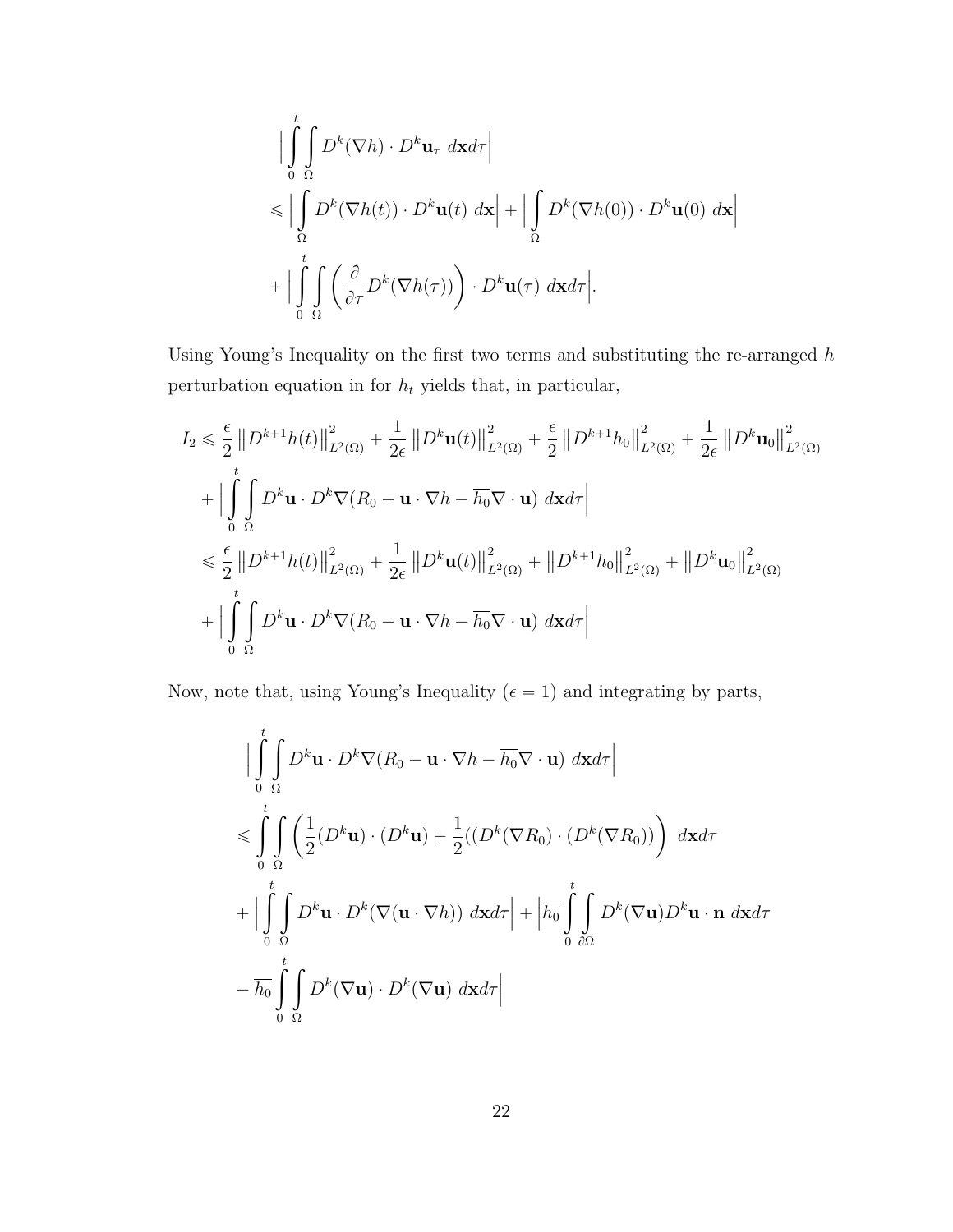$$
\leqslant \int_{0}^{t} \left( \left\| D^{k} \mathbf{u}(\tau) \right\|_{L^{2}(\Omega)}^{2} + \left\| D^{k+1} R_{0}(\tau) \right\|_{L^{2}(\Omega)}^{2} + \left| \int_{\Omega} D^{k} \mathbf{u} \cdot D^{k} (\nabla (\mathbf{u} \cdot \nabla h)) \, d\mathbf{x} \right| + \overline{h_{0}} \left\| D^{k+1} \mathbf{u}(\tau) \right\|_{L^{2}(\Omega)}^{2} \right) d\tau,
$$

where the integral term over  $\partial\Omega$  vanishes from the boundary conditions. Additionally, by utilizing the Leibniz Rule as earlier, the integral term is bounded by  $AN^3(0,t)$ , for some time-independent constant A. Thus,

$$
I_{2} \leq \frac{\epsilon}{2} \left\| D^{k+1} h(t) \right\|_{L^{2}(\Omega)}^{2} + \frac{1}{2\epsilon} \left\| D^{k} \mathbf{u}(t) \right\|_{L^{2}(\Omega)}^{2} + \frac{\epsilon}{2} \left\| D^{k+1} h_{0} \right\|_{L^{2}(\Omega)}^{2} + \frac{1}{2\epsilon} \left\| D^{k} \mathbf{u}_{0} \right\|_{L^{2}(\Omega)}^{2}
$$
  
+ 
$$
\left| \int_{0}^{t} \int_{\Omega} D^{k} \mathbf{u} \cdot D^{k} \nabla (R_{0} - \mathbf{u} \cdot \nabla h - \overline{h_{0}} \nabla \cdot \mathbf{u}) \, d\mathbf{x} d\tau \right|
$$
  

$$
\leq \frac{\epsilon}{2} \left\| D^{k+1} h(t) \right\|_{L^{2}(\Omega)}^{2} + \frac{1}{2\epsilon} \left\| D^{k} \mathbf{u}(t) \right\|_{L^{2}(\Omega)}^{2} + \frac{\epsilon}{2} \left\| D^{k+1} h_{0} \right\|_{L^{2}(\Omega)}^{2} + \frac{1}{2\epsilon} \left\| D^{k} \mathbf{u}_{0} \right\|_{L^{2}(\Omega)}^{2}
$$
  
+ 
$$
\int_{0}^{t} \left( \left\| D^{k} \mathbf{u}(\tau) \right\|_{L^{2}(\Omega)}^{2} + \left\| D^{k+1} R_{0}(\tau) \right\|_{L^{2}(\Omega)}^{2} + \overline{h_{0}} \left\| D^{k+1} \mathbf{u}(\tau) \right\|_{L^{2}(\Omega)}^{2} \right) d\tau + A N^{3} (0, t).
$$

Choosing constants appropriately yields that

$$
I_{2} \leq \frac{\epsilon}{2} \left\| D^{k+1} h(t) \right\|_{L^{2}(\Omega)}^{2} + \frac{1}{2\epsilon} \left\| D^{k} \mathbf{u}(t) \right\|_{L^{2}(\Omega)}^{2} + \left\| D^{k+1} h_{0} \right\|_{L^{2}(\Omega)}^{2} + \left\| D^{k} \mathbf{u}_{0} \right\|_{L^{2}(\Omega)}^{2}
$$
  
+ 
$$
\int_{0}^{t} \left( \left\| D^{k} \mathbf{u}(\tau) \right\|_{L^{2}(\Omega)}^{2} + \left\| D^{k+1} R_{0}(\tau) \right\|_{L^{2}(\Omega)}^{2} + \overline{h_{0}} \left\| D^{k+1} \mathbf{u}(\tau) \right\|_{L^{2}(\Omega)}^{2} \right) d\tau + A N^{3}(0, t)
$$
  

$$
\leq \epsilon \left\| D^{k+1} h(\tau) \right\|_{L^{2}(\Omega)}^{2} + \frac{K_{2}}{\epsilon} \left( \left\| D^{k+1} h_{0} \right\|_{L^{2}(\Omega)}^{2} + \left\| D^{k} \mathbf{u}_{0} \right\|_{L^{2}(\Omega)}^{2} + \left\| D^{k} \mathbf{u}(t) \right\|_{L^{2}(\Omega)}^{2} \right)
$$
  
+ 
$$
K_{3} \int_{0}^{t} \left( \left\| D^{k} \mathbf{u}(\tau) \right\|_{1}^{2} + \left\| D^{k+1} R_{0}(\tau) \right\|_{L^{2}(\Omega)}^{2} \right) d\tau + K_{4} N^{3}(0, t),
$$

where  $K_2, K_3, K_4$  are time-independent constants. We have established the required estimates. Plugging them into [\(3.7\)](#page-24-0),

$$
\frac{1}{2} \left\| D^{k+1} h \right\|_{L^2(\Omega)}^2 + \int\limits_0^t \left\| D^{k+1} h \right\|_{L^2(\Omega)}^2 d\tau \leq \frac{1}{2} \left\| D^{k+1} h_0 \right\|_{L^2(\Omega)}^2 + 2 \epsilon \int\limits_0^t \left\| D^{k+1} h \right\|_{L^2(\Omega)}^2 d\tau
$$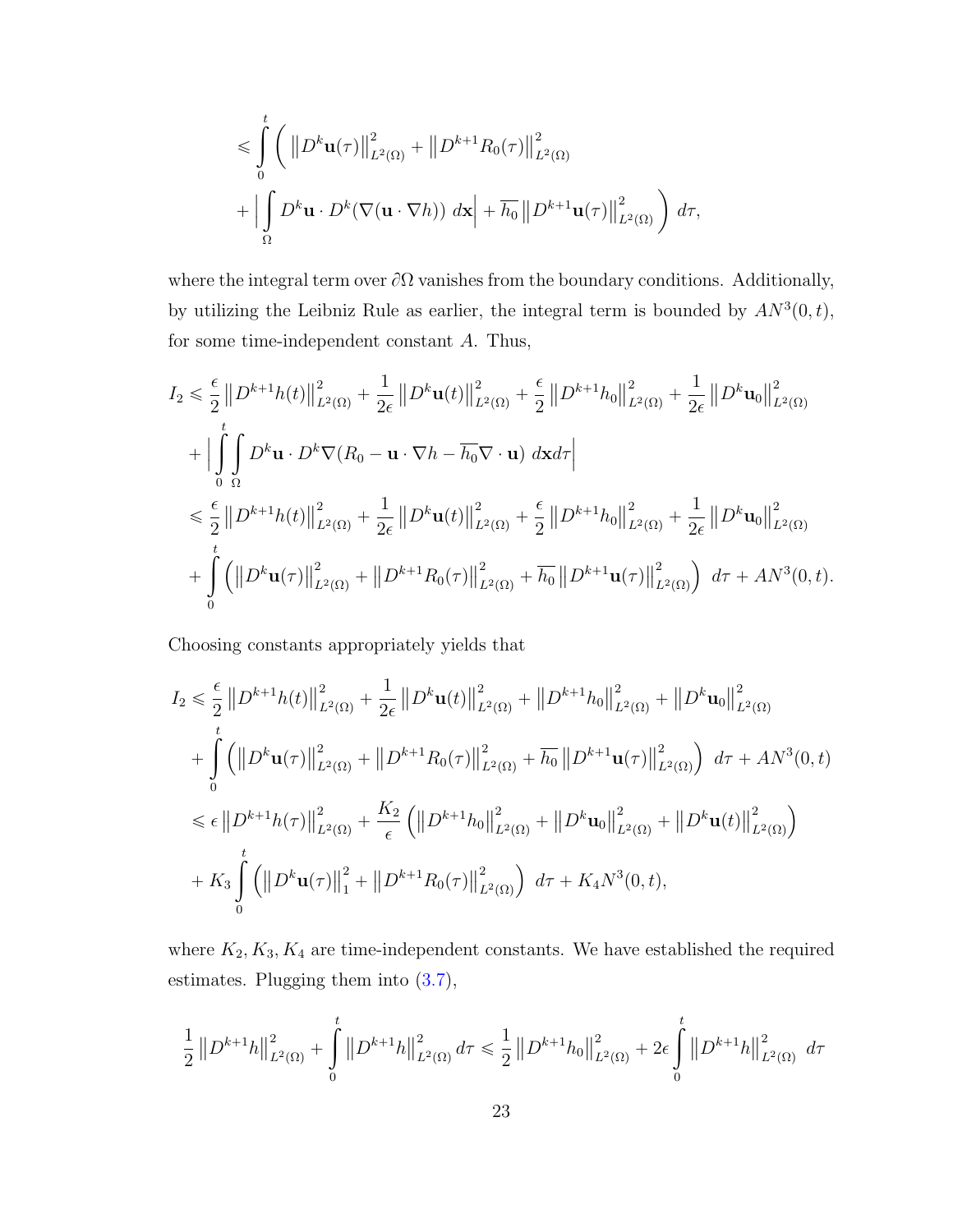$$
+ \frac{1}{2\epsilon} \int_{0}^{t} \left( \left\| D^{k+1} R_{0} \right\|_{L^{2}(\Omega)}^{2} + \left\| D^{k} \mathbf{R} \right\|_{L^{2}(\Omega)}^{2} + \overline{h}_{0} \left\| D^{k+2} \mathbf{u} \right\|_{L^{2}(\Omega)}^{2} + \lambda \left\| D^{k+4} \mathbf{u} \right\|_{L^{2}(\Omega)}^{2} \right) d\tau + I_{1} + I_{2} \n\leq \frac{1}{2} \left\| D^{k+1} h_{0} \right\|_{L^{2}(\Omega)}^{2} + 2\epsilon \int_{0}^{t} \left\| D^{k+1} h \right\|_{L^{2}(\Omega)}^{2} d\tau + \frac{1}{2\epsilon} \int_{0}^{t} \left( \left\| D^{k+1} R_{0} \right\|_{L^{2}(\Omega)}^{2} + \left\| D^{k} \mathbf{R} \right\|_{L^{2}(\Omega)}^{2} \right) d\tau + \overline{h}_{0} \left\| D^{k+2} \mathbf{u} \right\|_{L^{2}(\Omega)}^{2} + \lambda \left\| D^{k+4} \mathbf{u} \right\|_{L^{2}(\Omega)}^{2} \right) d\tau + K_{1} N^{3}(0, t) + \epsilon \left\| D^{k+1} h(\tau) \right\|_{L^{2}(\Omega)}^{2} + \frac{K_{2}}{\epsilon} \left( \left\| D^{k+1} h_{0} \right\|_{L^{2}(\Omega)}^{2} + \left\| D^{k} \mathbf{u}_{0} \right\|_{L^{2}(\Omega)}^{2} + \left\| D^{k} \mathbf{u}(t) \right\|_{L^{2}(\Omega)}^{2} \right) + K_{3} \int_{0}^{t} \left( \left\| D^{k} \mathbf{u}(\tau) \right\|_{1}^{2} + \left\| D^{k+1} R_{0}(\tau) \right\|_{L^{2}(\Omega)}^{2} \right) d\tau + K_{4} N^{3}(0, t).
$$

Now, we merely re-arrange terms, choose epsilons appropriately, choose a constant C large enough, then sum over the  $k$ 's.  $\Box$ 

Next, we establish an estimate on the norm of u and its time integral.

<span id="page-29-0"></span>Lemma 3.3.

$$
||h||_5^2 + ||\mathbf{u}||_6^2 + \lambda \int_0^t ||D\mathbf{u}||_7^2 d\tau \leq C \bigg(||h_0||_5^2 + ||\mathbf{u}_0||_6^2 + N^3(0, t) + \int_0^t (||R_0||_5^2 + ||\mathbf{R}||_6^2 + \epsilon ||Dh||_4^2 d\tau) \bigg),
$$

where C is a time-independent constant, and  $\epsilon > 0$  comes from Young's Inequality.

*Proof of Lemma* [\(3.3\)](#page-29-0). For  $k = 0, 1, 2, 3, 4$  and 5, we will take the inner product of  $D^k h$  and  $D^k L_0$ , add it to the inner product of  $D^k \mathbf{u}$  and  $\overline{h}_0 D^k \mathbf{L}$ , then integrate over time. So, let  $k \in \{0, 1, 2, 3, 4, 5\}$  be arbitrary. Then, in a process similar to Lemma 2, we compute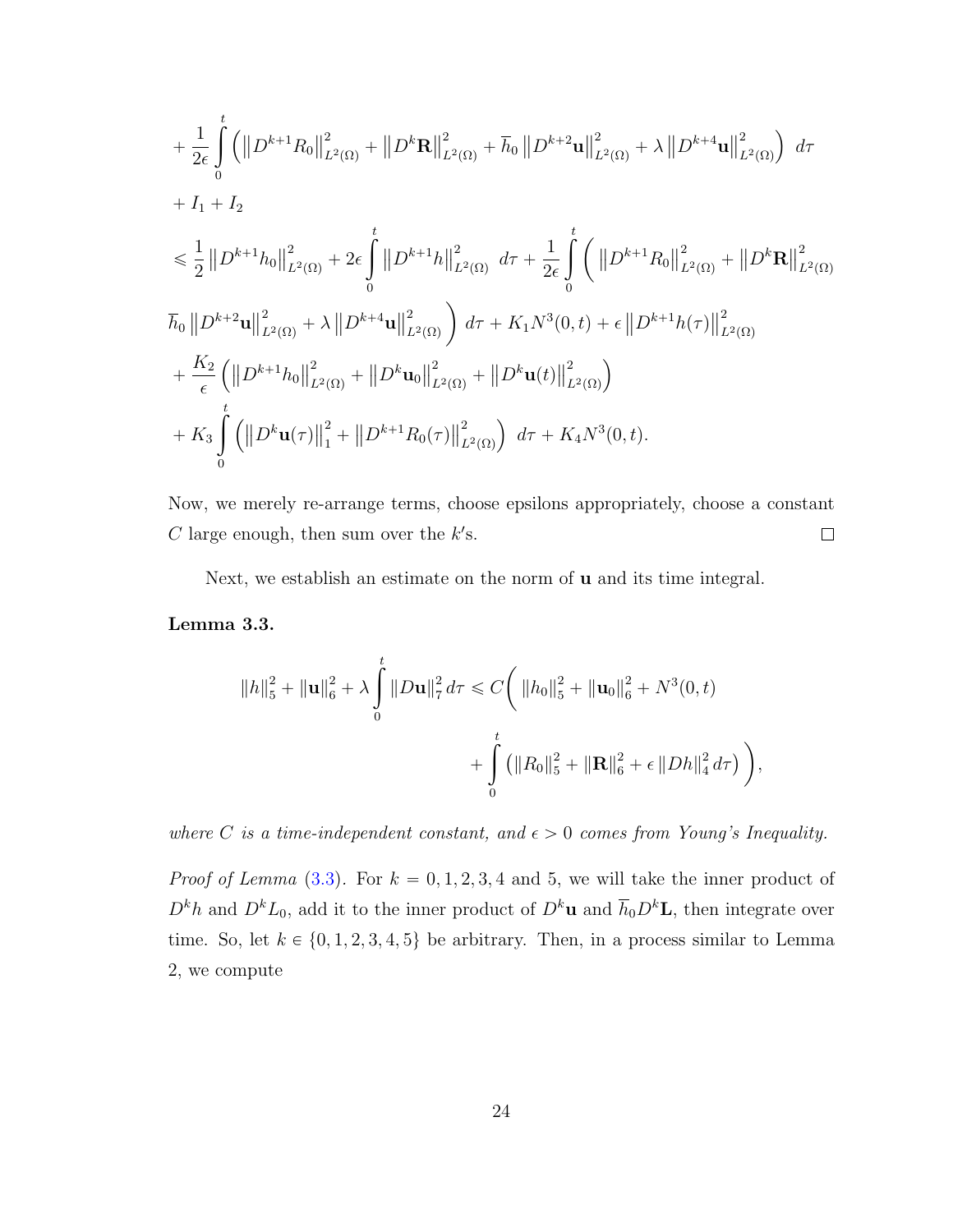$$
\int_{0}^{t} \int_{\Omega} \left( D^{k}hD^{k}L_{0} + D^{k}\mathbf{u} \cdot D^{k}\mathbf{L} \right) d\mathbf{x}d\tau
$$
\n=
$$
\int_{0}^{t} \int_{\Omega} \left( D^{k}hD^{k}\left( h_{\tau} + \mathbf{u} \cdot \nabla h + \overline{h}_{0} \nabla \cdot \mathbf{u} \right) + D^{k}\mathbf{u} \cdot \overline{h}_{0} D^{k}\left( \mathbf{u}_{\tau} + \lambda \nabla^{4} \mathbf{u} + \nabla h \right) \right) d\mathbf{x}d\tau
$$
\n=
$$
\frac{1}{2} \left( \left\| D^{k}h \right\|_{L^{2}(\Omega)}^{2} - \left\| D^{k}h_{0} \right\|_{L^{2}(\Omega)}^{2} + \left\| D^{k}\mathbf{u} \right\|_{L^{2}(\Omega)}^{2} - \left\| D^{k}\mathbf{u}_{0} \right\|_{L^{2}(\Omega)}^{2} \right)
$$
\n+
$$
\int_{0}^{t} \int_{\Omega} \left( D^{k}hD^{k}\left( \mathbf{u} \cdot \nabla h + \overline{h}_{0} \nabla \cdot \mathbf{u} \right) + D^{k}\mathbf{u} \cdot \overline{h}_{0} D^{k}\left( \lambda \nabla^{4}\mathbf{u} + \nabla h \right) \right) d\mathbf{x}d\tau
$$
\n=
$$
\int_{0}^{t} \int_{\Omega} \left( D^{k}hD^{k}R_{0} + D^{k}\mathbf{u} \cdot \overline{h}_{0}D^{k}\mathbf{R} \right) d\mathbf{x}d\tau.
$$

Note that the terms  $\int_{0}^{t}$ 0 Ω  $D^k h D^k (\overline{h}_0 \nabla \cdot \mathbf{u}) d\mathbf{x} d\tau$  and  $\int_a^t$ 0 Ω  $D^k {\bf u}\cdot \overline{h}_0 D^k(\nabla h)\, d{\bf x} d\tau$  will cancel each other after integrating one of them by parts over  $\Omega$ . Also, integrating the biharmonic term by parts twice and applying the periodic boundary conditions yields that

$$
\lambda \int\limits_0^t\int\limits_\Omega D^k {\bf u} D^k \nabla^4{\bf u} d{\bf x} d\tau=\lambda \int\limits_0^t\int\limits_\Omega D^k \nabla^2 {\bf u}\cdot D^k \nabla^2{\bf u} d{\bf x} d\tau=\lambda \int\limits_0^t\big\|D^k \nabla^2{\bf u}\big\|_{L^2(\Omega)}^2\,d\tau.
$$

Re-arranging terms and scaling yields, for some time-independent constant  $C$ , that

$$
||D^{k}h||_{L^{2}(\Omega)}^{2} + ||D^{k}\mathbf{u}||_{L^{2}(\Omega)}^{2} + \lambda \int_{0}^{t} ||\nabla^{2}\mathbf{u}||_{L^{2}(\Omega)}^{2} d\tau
$$
  
\n
$$
\leq C \bigg( ||D^{k}h_{0}||_{L^{2}(\Omega)}^{2} + ||D^{k}\mathbf{u}_{0}||_{L^{2}(\Omega)}^{2} + \int_{0}^{t} \int_{\Omega} (|D^{k}h| (|D^{k}(\mathbf{u} \cdot \nabla h)| + |D^{k}R_{0}|)
$$
  
\n
$$
+ |D^{k}\mathbf{u} \cdot D^{k}\mathbf{R}|) dxd\tau \bigg).
$$

For the first integral term, we follow a similar process to that in Lemma 2, integrating by parts for higher  $k$  to reduce the order of integration on  $h$ . As such, the term will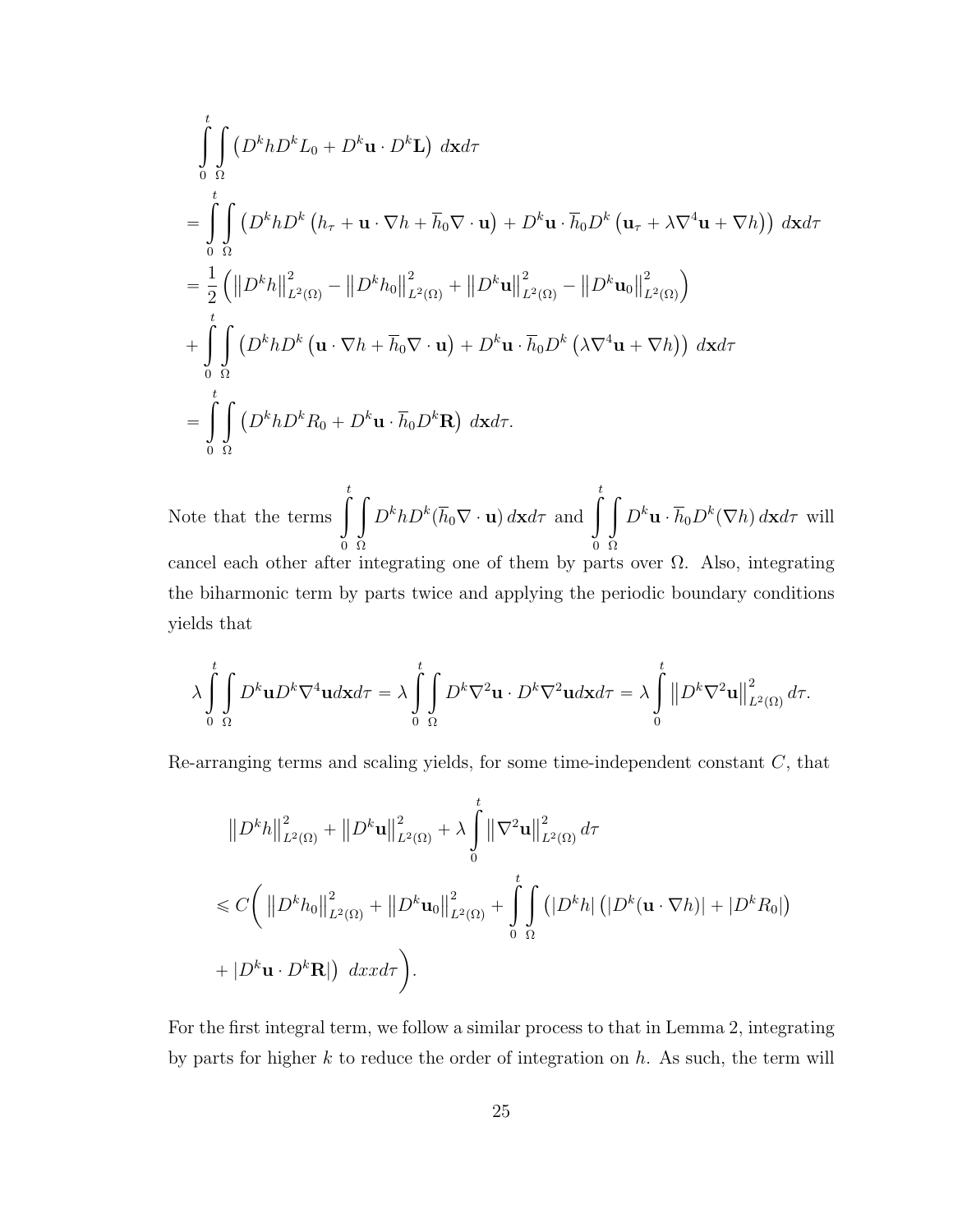be bounded by  $KN^3(0,t)$ , some time-independent constant K. For the other two terms, we will use Young's Inequality for  $\epsilon_1, \epsilon_2 > 0$ . Applying the above, we obtain that

$$
\|D^{k}h\|_{L^{2}(\Omega)}^{2} + \|D^{k}\mathbf{u}\|_{L^{2}(\Omega)}^{2} + \lambda \int_{0}^{t} \|D^{k}\nabla^{2}\mathbf{u}\|_{L^{2}(\Omega)}^{2} d\tau
$$
  
\n
$$
\leq C \bigg( \|D^{k}h_{0}\|_{L^{2}(\Omega)}^{2} + \|D^{k}\mathbf{u}_{0}\|_{L^{2}(\Omega)}^{2} + N^{3}(0,t) + \int_{0}^{t} \bigg( \frac{\epsilon_{1}}{2} \|D^{k}h\|_{L^{2}(\Omega)}^{2} + \frac{1}{2\epsilon_{1}} \|D^{k}R_{0}\|_{L^{2}(\Omega)} \bigg) d\tau
$$
  
\n
$$
+ \int_{0}^{t} \bigg( \frac{\epsilon_{2}}{2} \|D^{k}\mathbf{u}\|_{L^{2}(\Omega)}^{2} + \frac{1}{2\epsilon_{2}} \|D^{k}\mathbf{R}\|_{L^{2}(\Omega)}^{2} \bigg) d\tau \bigg).
$$

Summing from  $k = 0$  to  $k = 5$  and applying the Poincaré Inequality on **u**,

$$
||h||_{5}^{2} + ||\mathbf{u}||_{5}^{2} + \lambda \int_{0}^{t} ||\nabla^{2} \mathbf{u}||_{5}^{2} d\tau
$$
  
\n
$$
\leq C \bigg( ||h_{0}||_{5}^{2} + ||\mathbf{u}_{0}||_{5}^{2} + N^{3}(0, t) + \int_{0}^{t} \bigg( \frac{\epsilon_{1}}{2} ||h||_{5}^{2} + \frac{1}{2\epsilon_{1}} ||R_{0}||_{5}^{2} \bigg) d\tau
$$
  
\n
$$
+ \int_{0}^{t} \bigg( \frac{\epsilon_{2}}{2} ||D\mathbf{u}||_{5}^{2} + \frac{1}{2\epsilon_{2}} ||\mathbf{R}||_{5}^{2} \bigg) d\tau \bigg).
$$

Applying the elliptic estimate present in Corollary  $(A.1)$ , taking an appropriate choice of  $\epsilon_2$ , and making terms larger allow us to conclude that

$$
||h||_5^2 + ||\mathbf{u}||_5^2 + \lambda \int_0^t ||D\mathbf{u}||_6^2 d\tau
$$
  
\$\leq C \left( ||h\_0||\_5^2 + ||\mathbf{u}\_0||\_5^2 + N^3(0, t) + \int\_0^t \left( \frac{\epsilon\_1}{2} ||h||\_5^2 + \frac{1}{2\epsilon\_1} ||R\_0||\_5^2 \right) d\tau + \int\_0^t ||\mathbf{R}||\_5^2 d\tau \right).

When  $k = 6$ , we perform a similar process to the above, but only the estimate on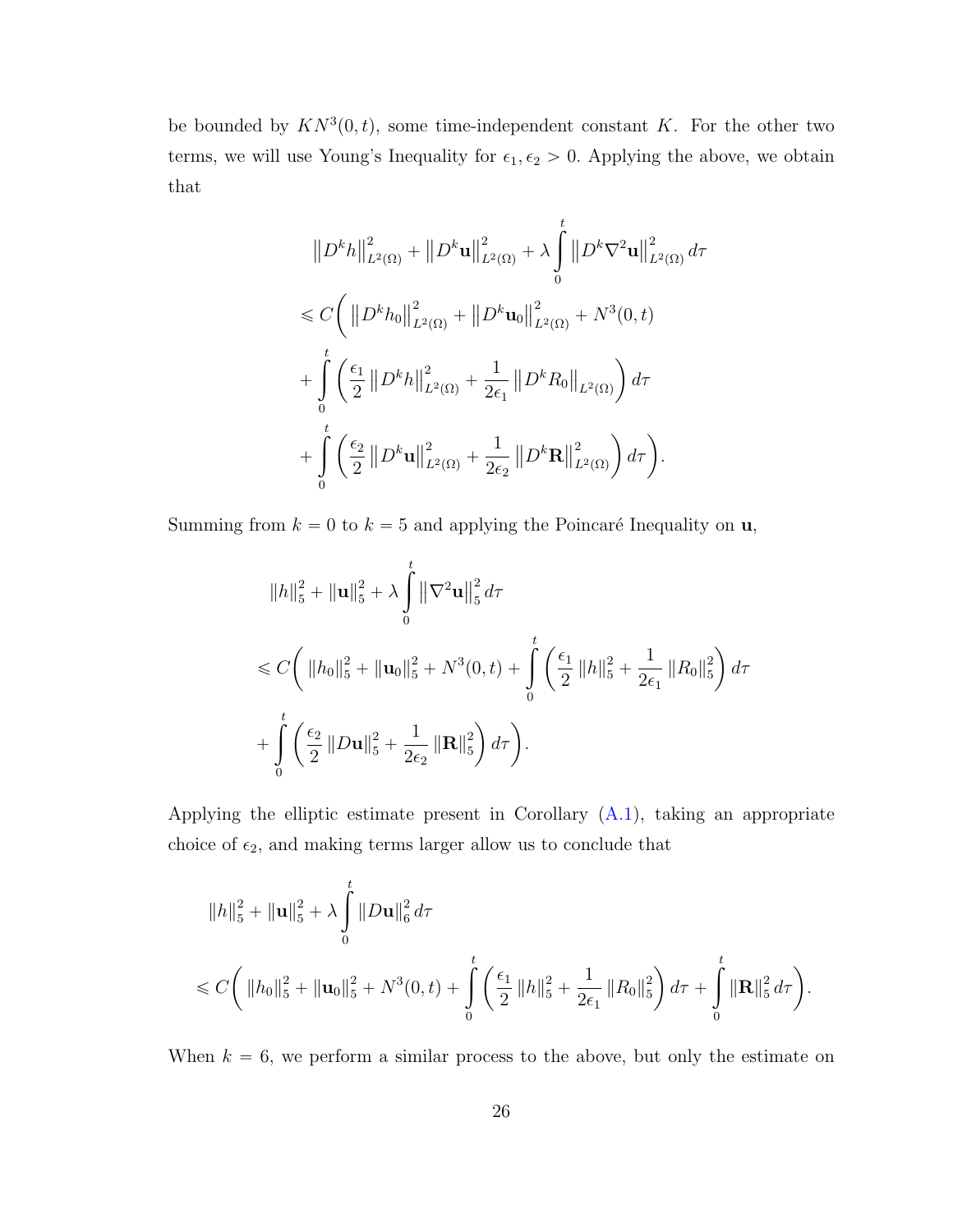the momentum equations, providing us with a similar estimate (in that we pick up no new terms). This calculation is nearly identical to how we estimated the quantity previously, modulo a substitution of a minor re-arrangement of the height equation in  $(3.1)$ , so we omit it. Combining the results and applying the Poincaré Inequality in h yields that

$$
||h||_5^2 + ||\mathbf{u}||_6^2 + \lambda \int_0^t ||D\mathbf{u}||_7^2 d\tau \leq C \bigg( ||h_0||_5^2 + ||\mathbf{u}_0||_6^2 + N^3(0, t) + \int_0^t (||R_0||_5^2 + ||\mathbf{R}||_6^2 + \epsilon ||Dh||_4^2 d\tau) \bigg).
$$

 $\Box$ 

Remark 3.5. When we connect the lemmas together, the left-hand side of the inequality will consist of energy norm terms. We will take  $\epsilon$  appropriately such that  $\epsilon \parallel \|Dh\|_4 d\tau$  can be moved over from the right to the left, then we will rescale, ż t  $\boldsymbol{0}$ effectively removing this term. This will also be the last estimate used on terms from the left-hand side of  $(3.1)$ . Hence, without loss of generality, we will remove this term when applying the above lemma.  $\Delta$ 

The next lemma obtains an estimate on the time derivative of the height and its time integral.

<span id="page-32-0"></span>Lemma 3.4.

$$
||h_t||_5^2 \leq C_1 (||R_0||_5^2 + N^3(0,t) + ||D\mathbf{u}||_5^2)
$$

and

$$
\int_{0}^{t} \|h_{\tau}\|_{5}^{2} d\tau \leq C_{2} \left( \int_{0}^{t} (\|D\mathbf{u}\|_{7}^{2} + \|R_{0}\|_{5}^{2}) d\tau + N^{3}(0, t) \right),
$$

where  $C_1$  and  $C_2$  are time-independent constants.

*Proof of Lemma*  $(3.4)$ . For the first estimate, let k run from 0 to 5. Then, applying Young's Inequality for  $\epsilon > 0$ ,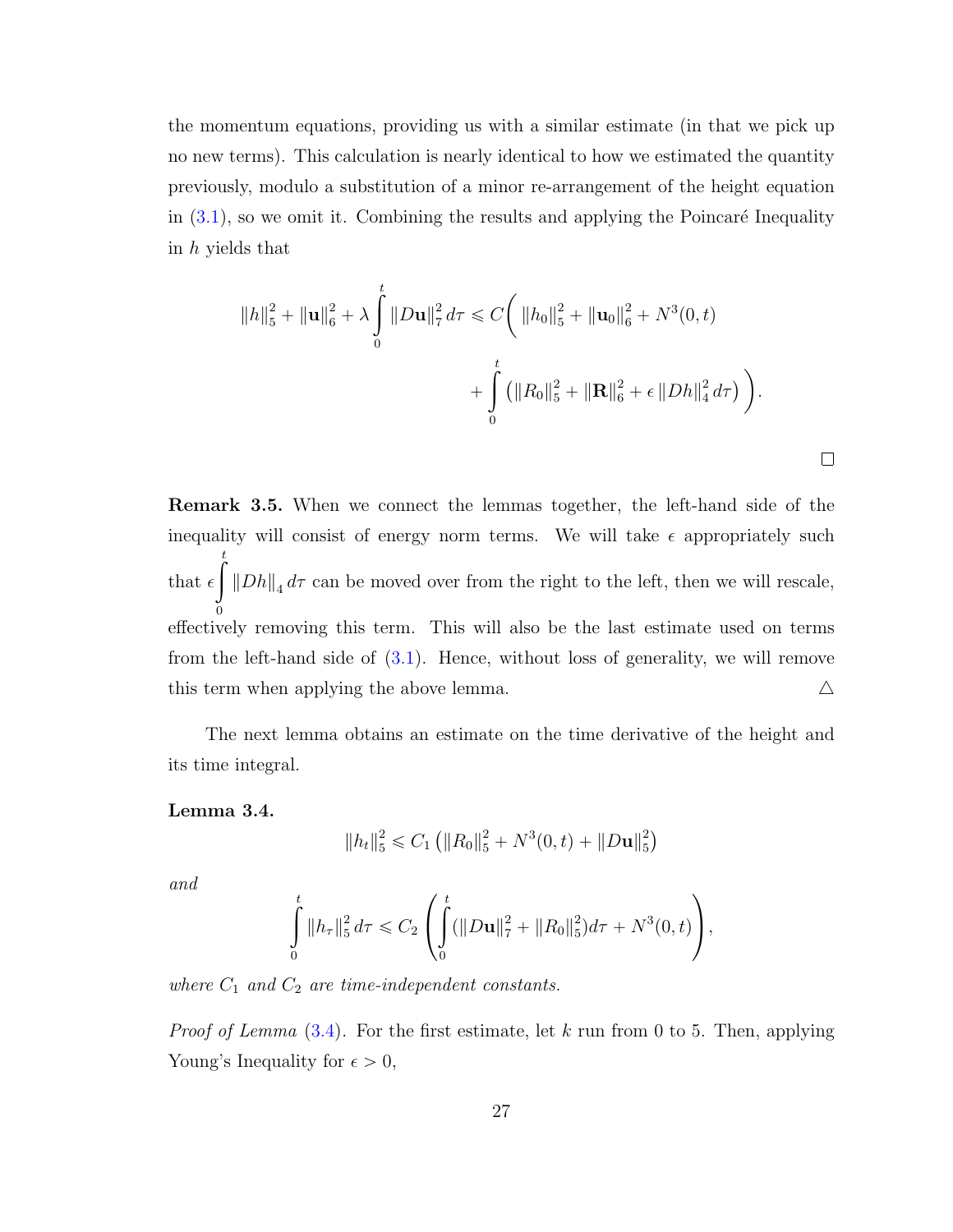$$
\|D^k h_t\|_{L^2(\Omega)}^2 = \int_{\Omega} D^k h_t D^k h_t \, d\mathbf{x} = \int_{\Omega} D^k h_t D^k (R_0 - \overline{h}_0 (\nabla \cdot \mathbf{u}) - \mathbf{u} \cdot \nabla h) \, d\mathbf{x}
$$
  
\$\leqslant \frac{3\epsilon}{2} \|D^k h\_t\|\_{L^2(\Omega)} + \frac{1}{2\epsilon} \|D^k R\_0\|\_{L^2(\Omega)}^2 + \frac{\overline{h}\_0}{2\epsilon} \|D^{k+1} \mathbf{u}\|\_{L^2(\Omega)}^2 + \left|\int\_{\Omega} D^k h\_t D^k (\mathbf{u} \cdot \nabla h) d\mathbf{x}\right|\$.

In a manner similar to Lemma [\(3.2\)](#page-22-0), one can show that

$$
\left|\int_{\Omega} D^k h_t D^k (\mathbf{u} \cdot \nabla h) \, d\mathbf{x}\right| \leqslant K N^3(0, t),
$$

some time-independent constant K, for all  $k \in \{0, 1, 2, 3, 4, 5\}$  (note that it will require integrating by parts for  $k = 5$ ). Hence, by picking epsilon small enough, scaling, and making the u term larger, we have that

$$
\left\|D^{k}h_{t}\right\|_{L^{2}(\Omega)}^{2} \leq C_{1}\left(\left\|D^{k}R_{0}\right\|_{L^{2}(\Omega)}^{2} + N^{3}(0,t) + \left\|D^{k+1}\mathbf{u}\right\|_{L^{2}(\Omega)}\right).
$$

Summing over  $k$ , we have that

$$
||h_t||_5^2 \leq C_1 (||R_0||_5 + N^3(0,t) + ||D\mathbf{u}||_5).
$$

The time-integrated estimate is performed similarly.

Now, we do the same with the perturbed velocity.

 $\Box$ 

#### <span id="page-33-0"></span>Lemma 3.5.

$$
\|\mathbf{u}_t\|_2^2 \leq C_1 \left( \|\mathbf{R}\|_5^2 + \lambda \|D\mathbf{u}\|_5^2 + N^3(0,t) + \|Dh\|_4^2 \right),
$$

and

$$
\int_{0}^{t} \|\mathbf{u}_{\tau}\|_{4}^{2} d\tau \leq C_{2} \left( \int_{0}^{t} (\|\mathbf{R}\|_{6}^{2} + \lambda \|\boldsymbol{D}\mathbf{u}\|_{7} + \|\boldsymbol{D}h\|_{4}^{2}) d\tau + N^{3}(0, t) \right),
$$

where  $C_1$  and  $C_2$  are time-independent constants.

*Proof of Lemma* [\(3.5\)](#page-33-0). We proceed as in Lemma [\(3.4\)](#page-32-0), but here  $k \in \{0, 1, 2\}$  for the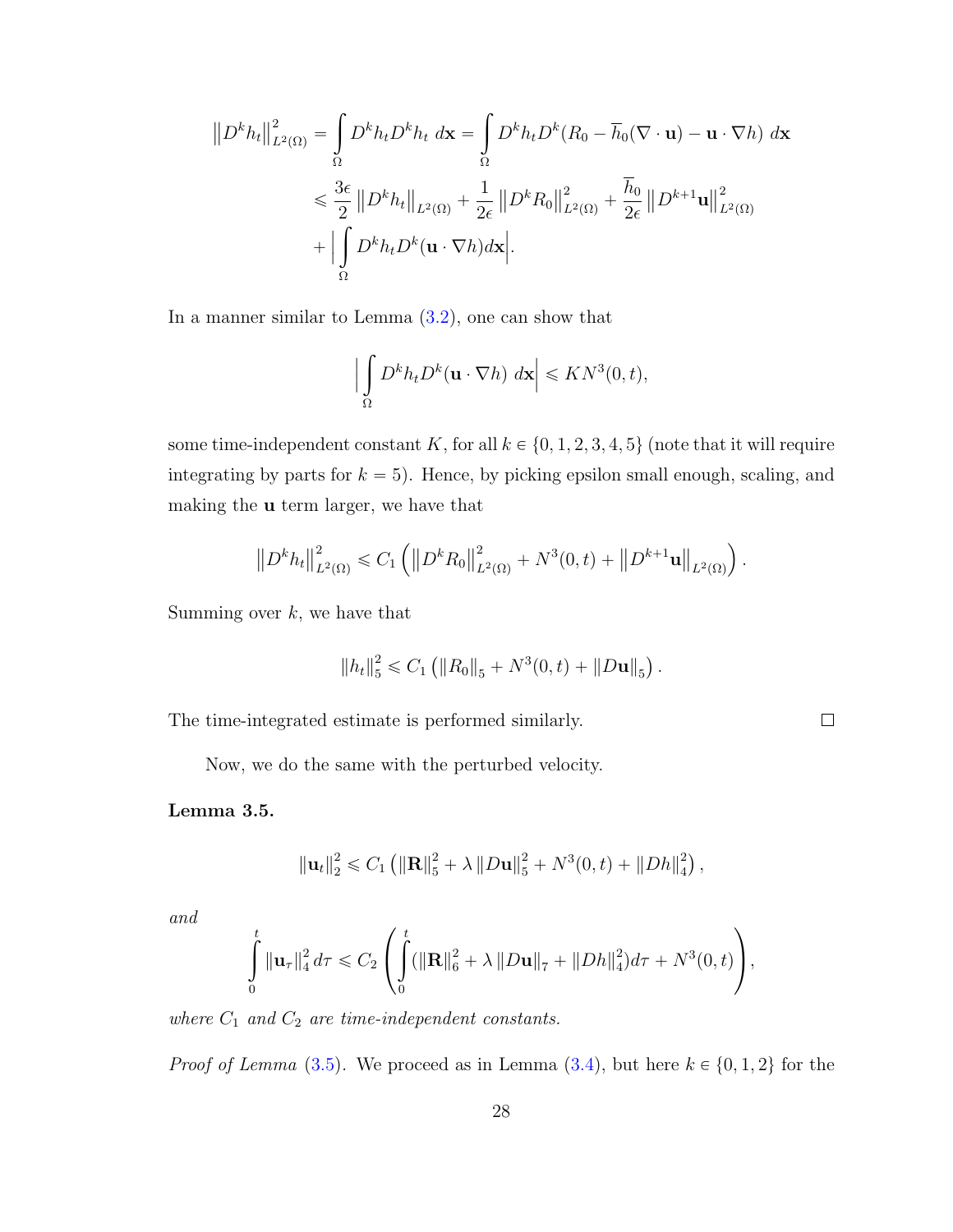first estimate, and through 4 in the second. We apply Young's Inequality with  $\epsilon > 0$ to the quantity, obtaining

$$
\|D^k \mathbf{u}_t\|_{L^2(\Omega)} = \int_{\Omega} (D^k \mathbf{u}_t \cdot D^k \mathbf{u}_t) \, d\mathbf{x} = \int_{\Omega} D^k \mathbf{u}_t \cdot D^k (\mathbf{R} - \lambda \nabla^4 \mathbf{u} - \nabla h) \, d\mathbf{x}
$$
  
\$\leqslant \frac{3\epsilon}{2} \|D^k \mathbf{u}\_t\|\_{L^2(\Omega)}^2 + \frac{1}{2\epsilon} \|D^k \mathbf{R}\|\_{L^2(\Omega)}^2 + \frac{\lambda}{2\epsilon} \|D^k \nabla^4 \mathbf{u}\|\_{L^2(\Omega)}\$  
\$+ \frac{1}{2\epsilon} \|D^{k+1} h\|\_{L^2(\Omega)}^2.

Applying this bound, choosing an appropriate  $\epsilon$ , scaling, applying the Poincaré Inequality to the velocity, and making terms larger leaves us with

$$
\left\| D^{k} \mathbf{u}_{t} \right\|_{L^{2}(\Omega)}^{2} \leqslant C_{1} \left( \left\| D^{k} \mathbf{R} \right\|_{L^{2}(\Omega)}^{2} + \lambda \left\| D^{k+1} \mathbf{u} \right\|_{3}^{2} + \left\| D^{k+1} h \right\|_{2}^{2} \right),
$$

some time-independent constant  $C_1$ . Summing over the k's and making terms larger yields the first estimate. The second estimate follows similarly.  $\Box$ 

The next two lemmas involve bounding the right-hand side of the  $h$  perturbation equation, up to a time  $t$ .

#### <span id="page-34-0"></span>Lemma 3.6.

$$
\sup_{t \in [0,t]} \|R_0\|_5^2 \leq C(N^2(0,t) + \|DV\|_5^2)N^2(0,t),
$$

where C is a time-independent constant.

*Proof of Lemma* [\(3.6\)](#page-34-0). Utilizing the Banach algebra norm property of  $H^5(\Omega)$  and the Poincaré inequality on the quantity  $\overline{h}_0 - \hat{h} = \overline{V} - V$ ,

$$
\sup_{\tau \in [0,t]} \|R_0\|_{5}^{2} = \sup_{\tau \in [0,t]} \left\{ \left\| (\overline{h}_0 - h - \hat{h}) \nabla \cdot \mathbf{u} - \mathbf{u} \cdot \nabla \hat{h} \right\|_{5}^{2} \right\}
$$
  
\n
$$
\leq \sup_{\tau \in [0,t]} \left\{ \left\| h \nabla \cdot \mathbf{u} \right\|_{5}^{2} + \left\| (\overline{h}_0 - \hat{h}) \nabla \cdot \mathbf{u} \right\|_{5}^{2} + \left\| \mathbf{u} \cdot \nabla \hat{h} \right\|_{5}^{2} \right\}
$$
  
\n
$$
\leq C \sup_{\tau \in [0,t]} \left\{ \left( \|h\|_{5}^{2} + \left\| \overline{h}_0 - \hat{h} \right\|_{5}^{2} + \left\| \nabla \hat{h} \right\|_{5}^{2} \right) \| \mathbf{u} \|_{6}^{2} \right\}
$$
  
\n
$$
\leq C \left( N^2(0,t) + \|DV\|_{5}^{2} \right) N^2(0,t),
$$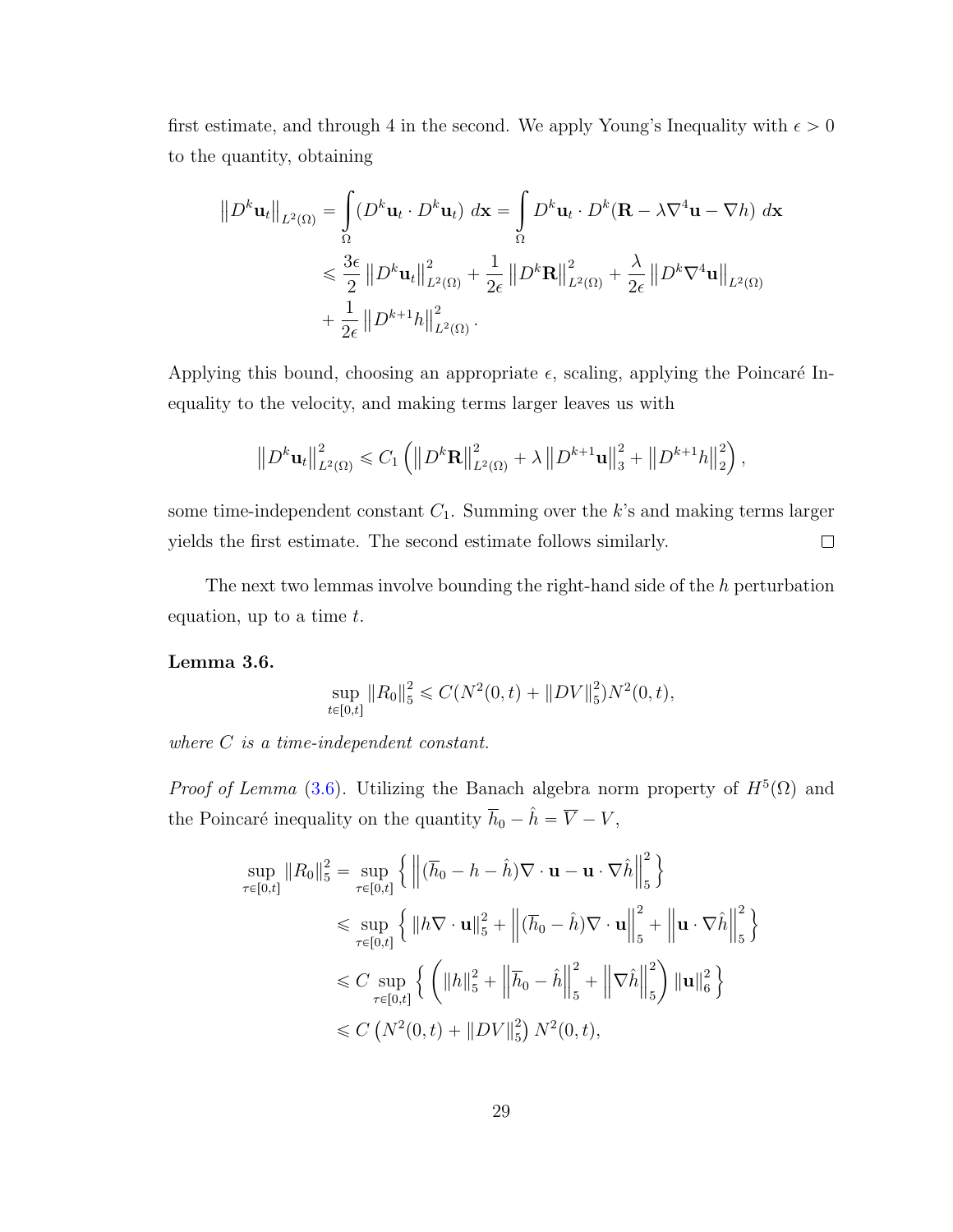where  $C$  is a time-independent constant dependent the parameters from the Banach Algebra norm property and the Poincaré Inequality.  $\Box$ 

#### <span id="page-35-0"></span>Lemma 3.7.

$$
\int_{0}^{t} \|R_0\|_5^2 d\tau \leq C(N^2(0,t) + \|DV\|_5^2)N^2(0,t),
$$

where  $C$  is a time-independent constant.

Proof of Lemma [\(3.7\)](#page-35-0). We follow a similar process to the above. Utilizing the Banach algebra property of  $H^5(\Omega)$  and the Poincaré Inequality on **u**,

$$
\int_{0}^{t} \|R_{0}\|_{5}^{2} d\tau = \int_{0}^{t} \left( \left\|(\overline{h}_{0} - h - \hat{h})\nabla \cdot \mathbf{u} - \mathbf{u} \cdot \nabla \hat{h} \right\|_{5}^{2} \right) d\tau
$$
\n
$$
\leq \int_{0}^{t} \left( \|h\nabla \cdot \mathbf{u}\|_{5}^{2} + \left\|(\overline{h}_{0} - \hat{h})\nabla \cdot \mathbf{u} \right\|_{5}^{2} + \left\| \mathbf{u} \cdot \nabla \hat{h} \right\|_{5}^{2} \right) d\tau
$$
\n
$$
\leq C \int_{0}^{t} \left( \left( \|h\|_{5}^{2} + \left\| \overline{h}_{0} - \hat{h} \right\|_{5}^{2} + \left\| \nabla \hat{h} \right\|_{5}^{2} \right) \|\mathbf{u}\|_{6}^{2} \right) d\tau
$$
\n
$$
\leq C \int_{0}^{t} \left( (\|h\|_{5}^{2} + \|DV\|_{5}^{2}) \|\mathbf{u}\|_{5}^{2} \right) d\tau
$$
\n
$$
\leq C \sup_{\tau \in [0,t]} \left\{ \|h\|_{5}^{2} + \|DV\|_{5}^{2} \right\} \int_{0}^{t} \|Du\|_{7}^{2} d\tau
$$
\n
$$
\leq C \left( N^{2}(0,t) + \|DV\|_{5}^{2} \right) N^{2}(0,t),
$$

where  $C$  is a time independent constant depending on parameters stemming from the Poincaré inequality on **u** and the Banach algebra norm property on  $H^5(\Omega)$ .

<span id="page-35-1"></span>Lemma 3.8.

$$
\sup_{\tau \in [0,t]} \|\mathbf{R}\|_5^2 \leqslant C N^4(0,t),
$$

where C is a time-independent constant.

*Proof of Lemma* [\(3.8\)](#page-35-1). Using the Banach algebra norm property of  $H^5(\Omega)$ , we com-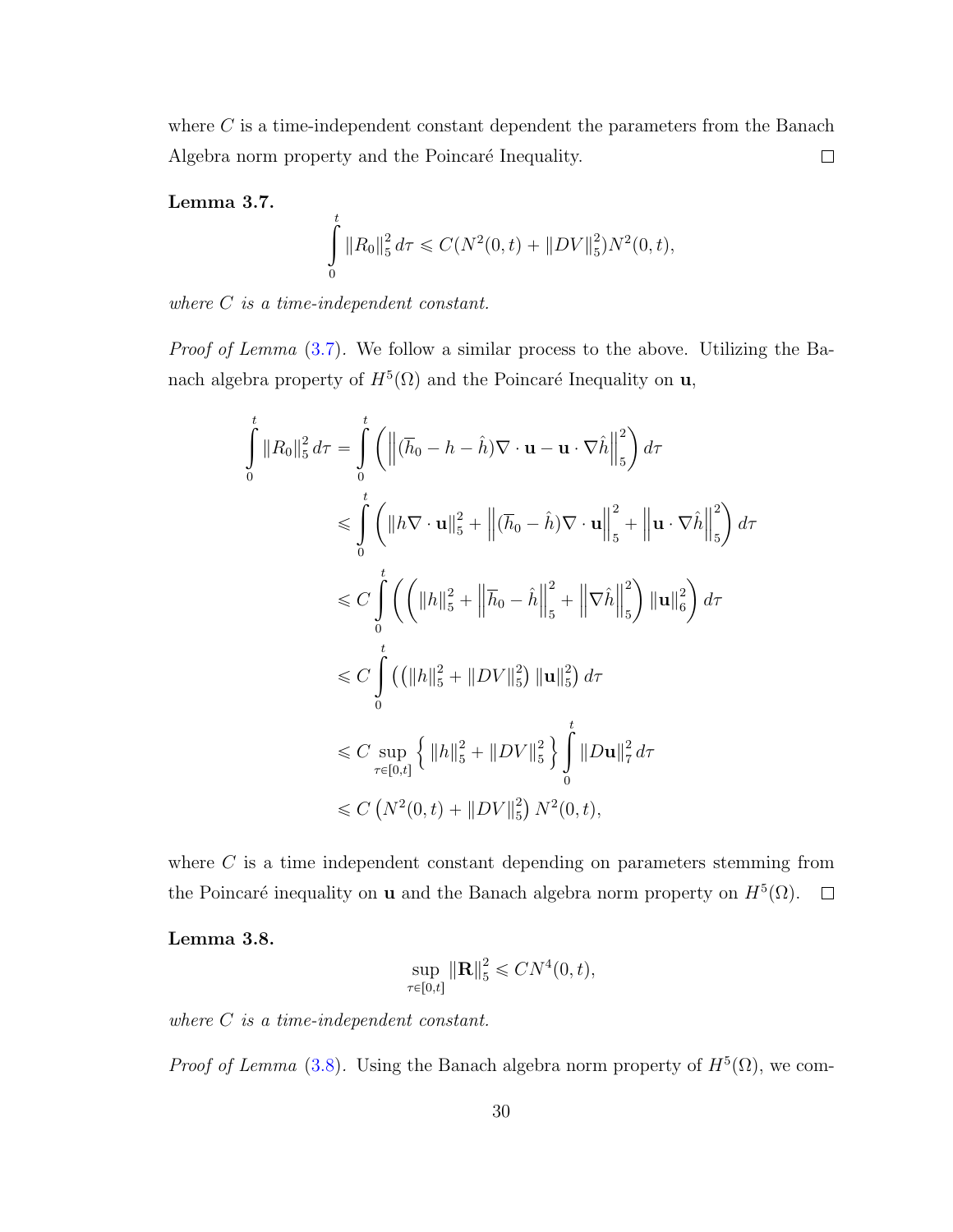pute that

$$
\sup_{\tau \in [0,t]} \|\mathbf{R}\|_{5}^{2} = \sup_{\tau \in [0,t]} \{ \|-(\mathbf{u} \cdot \nabla)\mathbf{u}\|_{5}^{2} \}
$$
  
\$\leq C \sup\_{\tau \in [0,t]} \{ \| \mathbf{u} \|\_{5}^{2} \| D\mathbf{u} \|\_{5}^{2} \}  
\$\leq C N^{4}(0,t).

where  $C$  is a time-independent constant depending on the parameters present in the conditions of the Banach algebra norm property of  $H^5(\Omega)$ , which proves the result.  $\Box$ 

<span id="page-36-0"></span>Lemma 3.9.

$$
\int\limits_0^t \|\mathbf{R}\|_6^2\,d\tau \leqslant CN^4(0,t),
$$

where C is a time-independent constant.

*Proof of Lemma* [\(3.9\)](#page-36-0). Utilizing the Banach algebra property of  $H^6(\Omega)$ ,

$$
\int_{0}^{t} \|\mathbf{R}\|_{6}^{2} d\tau = \int_{0}^{t} \|-(\mathbf{u} \cdot \nabla)\mathbf{u}\|_{6}^{2} d\tau
$$
\n
$$
\leq C \int_{0}^{t} \|\mathbf{u}\|_{6}^{2} \|D\mathbf{u}\|_{7}^{2} d\tau
$$
\n
$$
\leq C \sup_{\tau \in [0,t]} \|\mathbf{u}\|_{6}^{2} \int_{0}^{t} \|D\mathbf{u}\|_{7}^{2} d\tau
$$
\n
$$
\leq C N^{4}(0,t),
$$

where  $C$  is a time-independent constant that depends on the parameters present in the conditions of the Banach algebra norm property of  $H^6(\Omega)$ .  $\Box$ 

We are ready to prove Proposition  $(3.3)$ .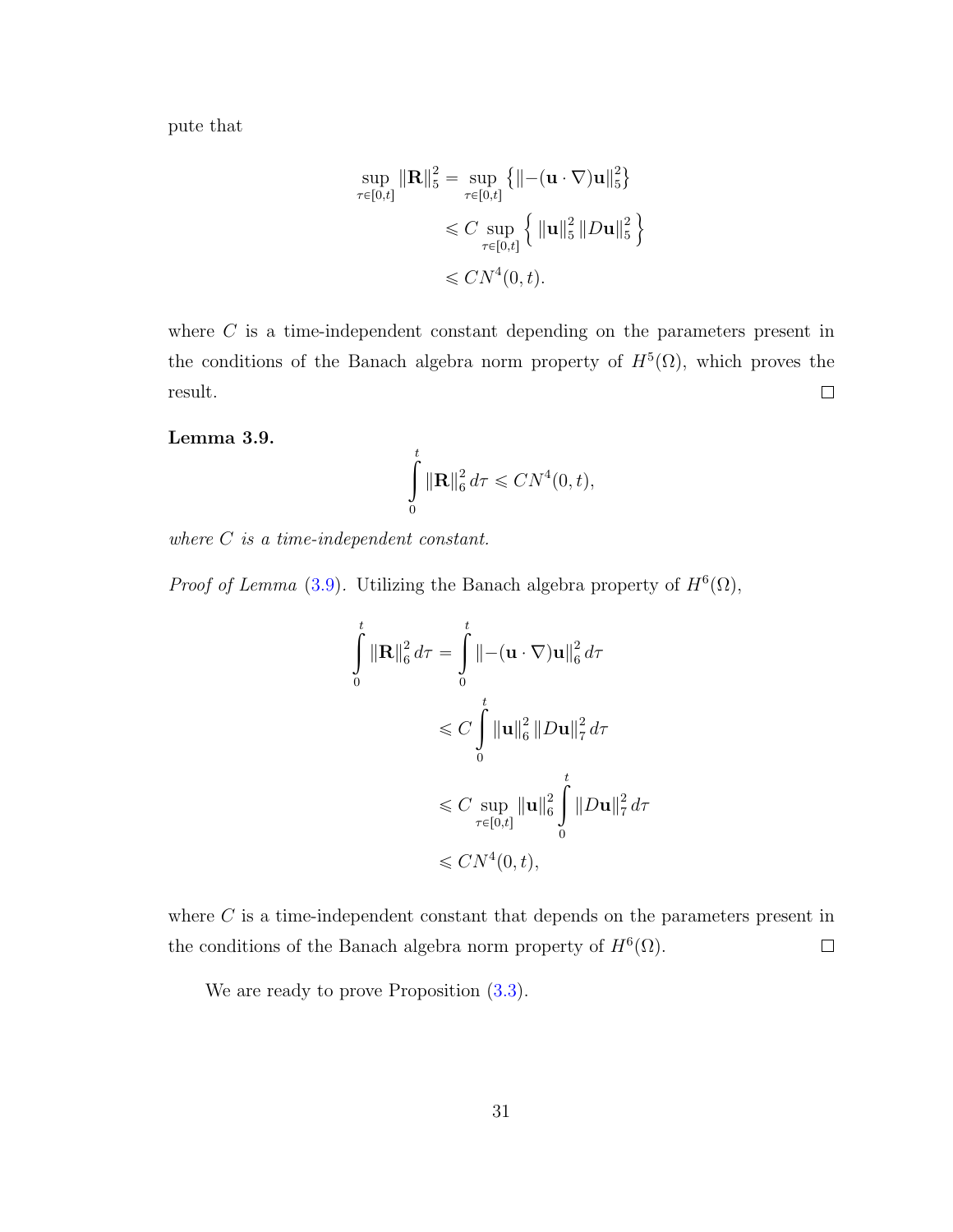Proof of Proposition [\(3.3\)](#page-20-0). Consider the quantity

$$
E(t) = ||h||_5^2 + ||h_t||_5^2 + ||\mathbf{u}||_6^2 + ||\mathbf{u}_t||_2^2 + \int_0^t (||Dh(\tau)||_4^2 + ||h_\tau(\tau)||_5^2 + ||D\mathbf{u}(\tau)||_7^2 + ||\mathbf{u}_\tau(\tau)||_4^2) d\tau.
$$

Applying, in order, Lemmas [\(3.4\)](#page-32-0), [\(3.5\)](#page-33-0), [\(3.2\)](#page-22-0), and [\(3.3\)](#page-29-0) (with Lemma [\(3.1\)](#page-21-0) used throughout) and making terms larger when necessary,

$$
E(t) \leq C \Big( ||Dh||_4^2 + ||h_t||_5^2 + ||\mathbf{u}||_6^2 + ||\mathbf{u}_t||_2^2
$$
  
+ 
$$
\int_0^t (||Dh(\tau)||_4^2 + ||h_\tau(\tau)||_5^2 + ||D\mathbf{u}(\tau)||_7^2 + ||\mathbf{u}_\tau(\tau)||_4^2) d\tau \Big)
$$
  

$$
\leq C \Big( ||Dh||_4^2 + ||R_0||_5^2 + ||\mathbf{u}||_6^2 + ||\mathbf{u}_t||_2^2 + N^3(0, t)
$$
  
+ 
$$
\int_0^t (||Dh(\tau)||_4^2 + ||R_0(\tau)||_5^2 + ||D\mathbf{u}(\tau)||_7^2 + ||\mathbf{u}_\tau(\tau)||_4^2) d\tau \Big)
$$
  

$$
\leq C \Big( ||Dh||_4^2 + ||R_0||_5^2 + ||D\mathbf{u}||_5^2 + ||\mathbf{R}||_5^2 + N^3(0, t)
$$
  
+ 
$$
\int_0^t (||Dh(\tau)||_4^2 + ||R_0(\tau)||_5^2 + ||D\mathbf{u}(\tau)||_7^2 + ||\mathbf{R}(\tau)||_6^2) d\tau \Big)
$$
  

$$
\leq C \Big( ||h||_5^2 + ||Dh_0||_4^2 + ||D\mathbf{u}_0||_5^2 + ||R_0||_5^2 + ||D\mathbf{u}||_5^2 + ||\mathbf{R}||_5^2 + N^3(0, t)
$$
  
+ 
$$
\int_0^t (||R_0(\tau)||_5^2 + ||D\mathbf{u}(\tau)||_7^2 + ||\mathbf{R}(\tau)||_6^2) d\tau \Big)
$$
  

$$
\leq C \Big( ||Dh_0||_4^2 + ||D\mathbf{u}_0||_5^2 + ||R_0||_5^2 + ||\mathbf{R}||_5^2 + N^3(0, t)
$$
  
+ 
$$
\int_0^t (||R_0(\tau)||_4^2 + ||D\mathbf{u}_0||_5^2 + ||R_0||_5^2 + ||\mathbf{R}||_5^2 + N^3(0, t)
$$
  
+ 
$$
\int_0^t (||R_0(\tau)||_4^2 + ||
$$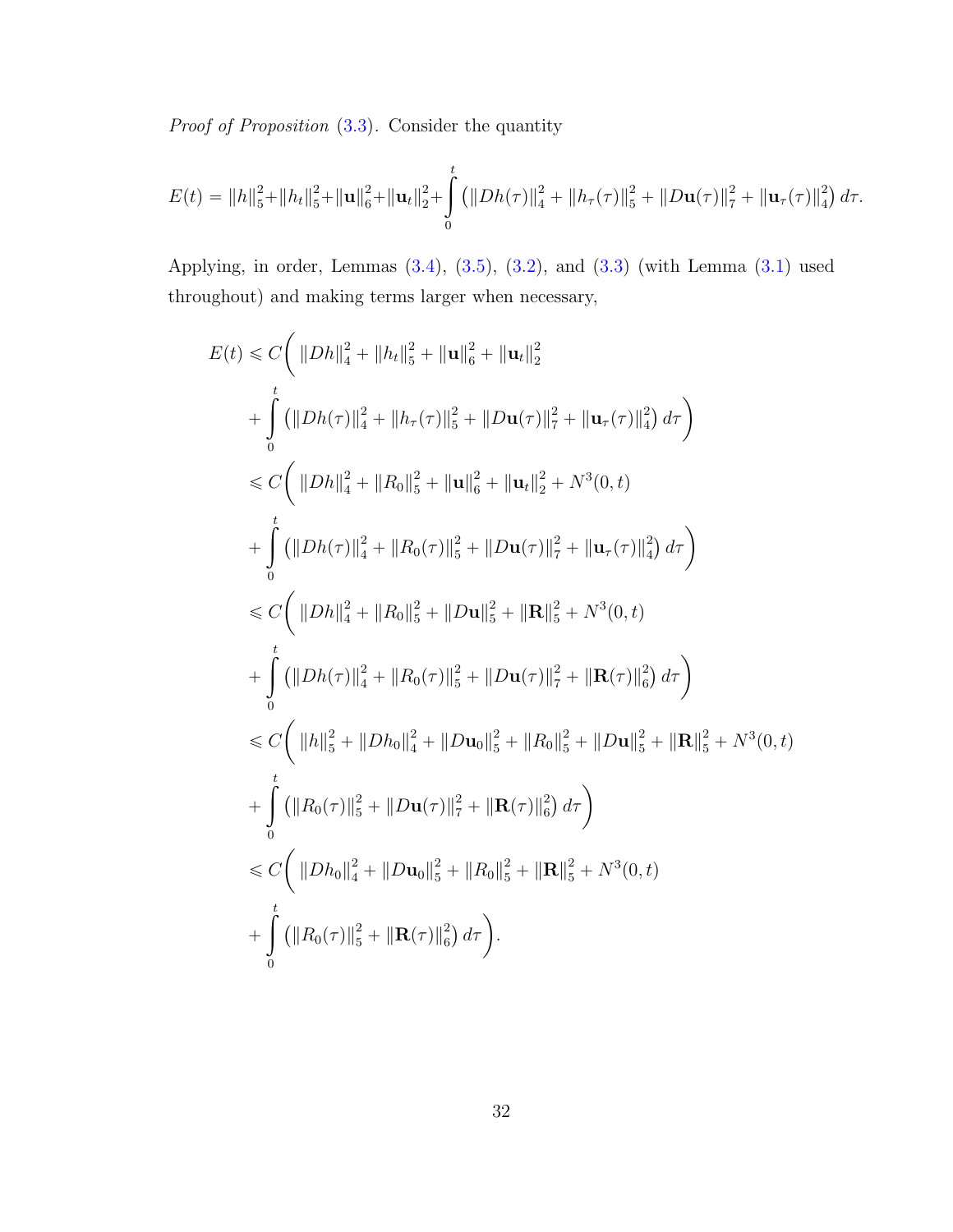Taking the supremum over the interval  $[0, T]$  yields that

$$
N^{2}(0,T) \leq C \bigg( \|Dh_{0}\|_{4}^{2} + \|D\mathbf{u}_{0}\|_{5}^{2} + \sup_{t \in [0,T]} \{ \|R_{0}(t)\|_{5}^{2} + \| \mathbf{R}(t) \|_{5}^{2} \} + N^{3}(0,T) + \int_{0}^{T} ( \|R_{0}(\tau)\|_{5}^{2} + \| \mathbf{R}(\tau) \|_{6}^{2} ) d\tau \bigg)
$$

From Lemmas  $(3.6)-(3.9)$  $(3.6)-(3.9)$  $(3.6)-(3.9)$ ,

$$
N^2(0,T) \leq C \bigg( \|Dh_0\|_4^2 + \|D\mathbf{u}_0\|_5^2 + N^3(0,T) + N^2(0,T) \left(N^2(0,T) + \|DV\|_5^2\right) \bigg)
$$
  
= C \bigg( \|Dh\_0\|\_4^2 + \|D\mathbf{u}\_0\|\_5^2 \bigg) + CN^2(0,T) \left(N(0,T) + N^2(0,T) + \|DV\|\_5^2\right)

Take  $\epsilon_1 = \inf \{ E_1(\bar{h}_0), E_2(\bar{h}_0), \{z : C(z + 2z^2) < 1/2\} \}$  (i.e. making the initial data small enough) and  $C_1 =$  $\frac{1}{2}$  $\mathcal{C}_{0}^{(n)}$  $1 - C(\epsilon_1 + 2\epsilon_1^2)$ . Hence, by re-arranging terms and letting  $N(0, T) \le \epsilon_1$  and  $||DV||_5 \le \epsilon_1$  yields that

$$
N^2(0,T) \leq C_1^2 \left( \| Dh_0 \|_{4}^2 + \| Du_0 \|_{5}^2 \right) \leq C_1^2 N^2(0,0).
$$

Squaring both sides yields the desired result.

Now, we are ready to prove the main theorem.

Proof of Theorem  $(2.1)$ . First, we show that the energy norm is bounded for all time. Take the initial data to be small enough so that

$$
N(0,0) \leqslant \min\left\{\epsilon_1, \frac{\epsilon_1}{C_0}, \frac{\epsilon_1}{C_1\sqrt{1+C_0^2}}\right\} = \delta
$$

and

$$
||DV||_5 \le \delta \le \epsilon_1.
$$

We will demonstrate that  $N(0, n\tau) \leq \epsilon_1$  for all  $n \in \mathbb{N}$ . We proceed inductively. We start with the base case. Let  $T = 0$  in Proposition [\(3.2\)](#page-19-0). Then,  $C_0$ ,  $\epsilon_0$ ,  $\tau$  exist so that

$$
N(0, \tau) \le C_0 N(0, 0) \le \epsilon_0 \sqrt{1 + C_0^2} \le E_2(\overline{h}_0).
$$

 $\Box$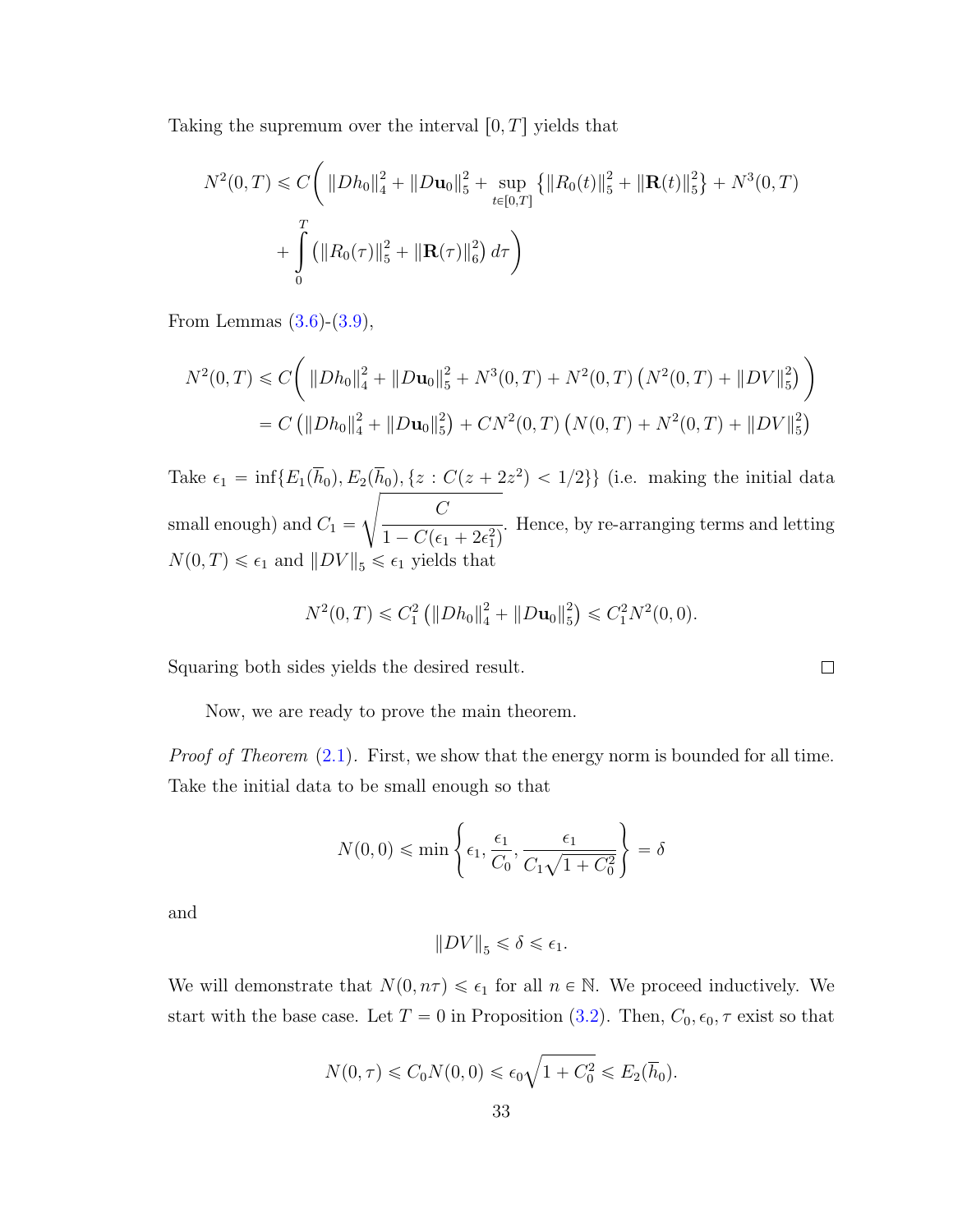Hence, Proposition [\(3.3\)](#page-20-0) applies with  $T = \tau$ , providing us with the constants  $\epsilon_1$  and  $C_1$  so that

$$
N(0, \tau) \leq C_0 N(0, 0) \leq \epsilon_1.
$$

This proves the base case.

Inductively, suppose that  $N(0, n\tau) \leq \epsilon_1$  for  $n \in \mathbb{N}$ . We wish to apply Proposition [\(3.3\)](#page-20-0) with  $T = n\tau$ . Note that

$$
N(n\tau, n\tau) \leq N(0, n\tau) \leq \epsilon_1 \leq \epsilon_0 \leq \epsilon_0 \sqrt{1 + C_0^2} \leq E_2(\overline{h}_0).
$$

Since everything is still sufficiently small (by assumption), we can apply Proposition [\(3.3\)](#page-20-0) to conclude that

$$
N(0, n\tau) \leqslant C_1 N(0, 0).
$$

By inductive hypothesis, we can now apply Proposition [\(3.2\)](#page-19-0) with  $T = n\tau$ , which yields that  $(h, u)$  as a doubly-periodic solution up to time  $(n + 1)\tau$  so that

$$
N(n\tau, (n+1)\tau) \leq C_0 N(n\tau, n\tau).
$$

Now, we have that

$$
N^2(0, (n+1)\tau) \le N^2(0, n\tau) + N^2(n\tau, (n+1)\tau) \le (1 + C_0^2)N^2(0, n\tau).
$$

In particular,

$$
N(0, (n+1), \tau) \le \sqrt{1 + C_0^2} N(0, n\tau) \le C_1 \sqrt{1 + C_0^2} N(0, 0) \le \epsilon_1,
$$

which proves the result by induction.

Taking the limit as  $n \to \infty$  returns that  $N(0, \infty) \leq \epsilon_1$ . Hence, the energy norm is bounded for all time by  $\epsilon_1$ . Applying Proposition [\(A.3\)](#page-47-0) yields that

$$
\lim_{t \to \infty} \|h(t)\|_5 = 0
$$

and

$$
\lim_{t \to \infty} \|\mathbf{u}(t)\|_2 = 0.
$$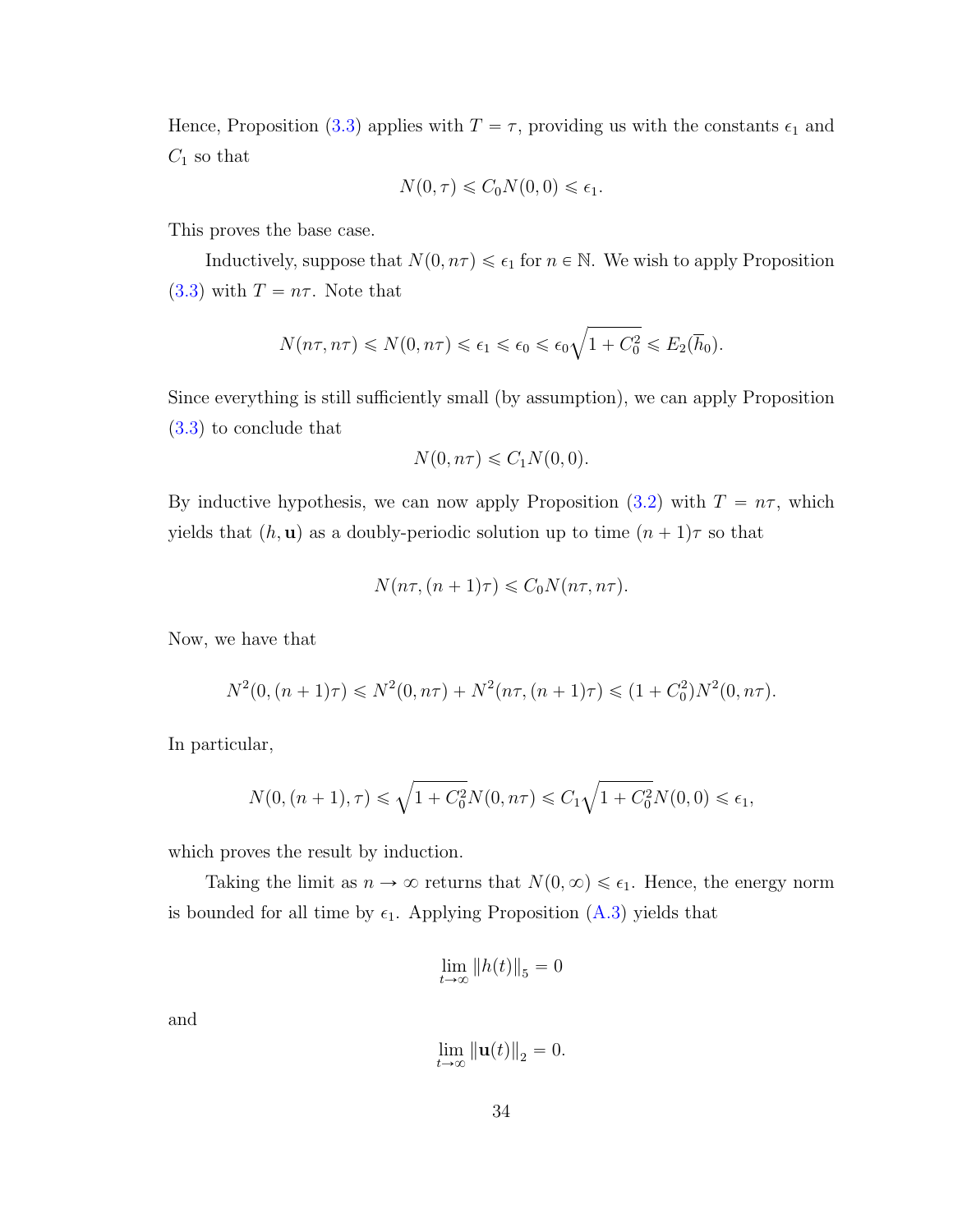The asymptotic convergence now follows for  $h$  from the Poincaré Inequality and the  $\Box$ embedding  $H^5(\Omega) \hookrightarrow C^{3,\alpha}(\overline{\Omega})$  and for **u** from the embedding  $H^2(\Omega) \hookrightarrow C^{\alpha}(\overline{\Omega})$ .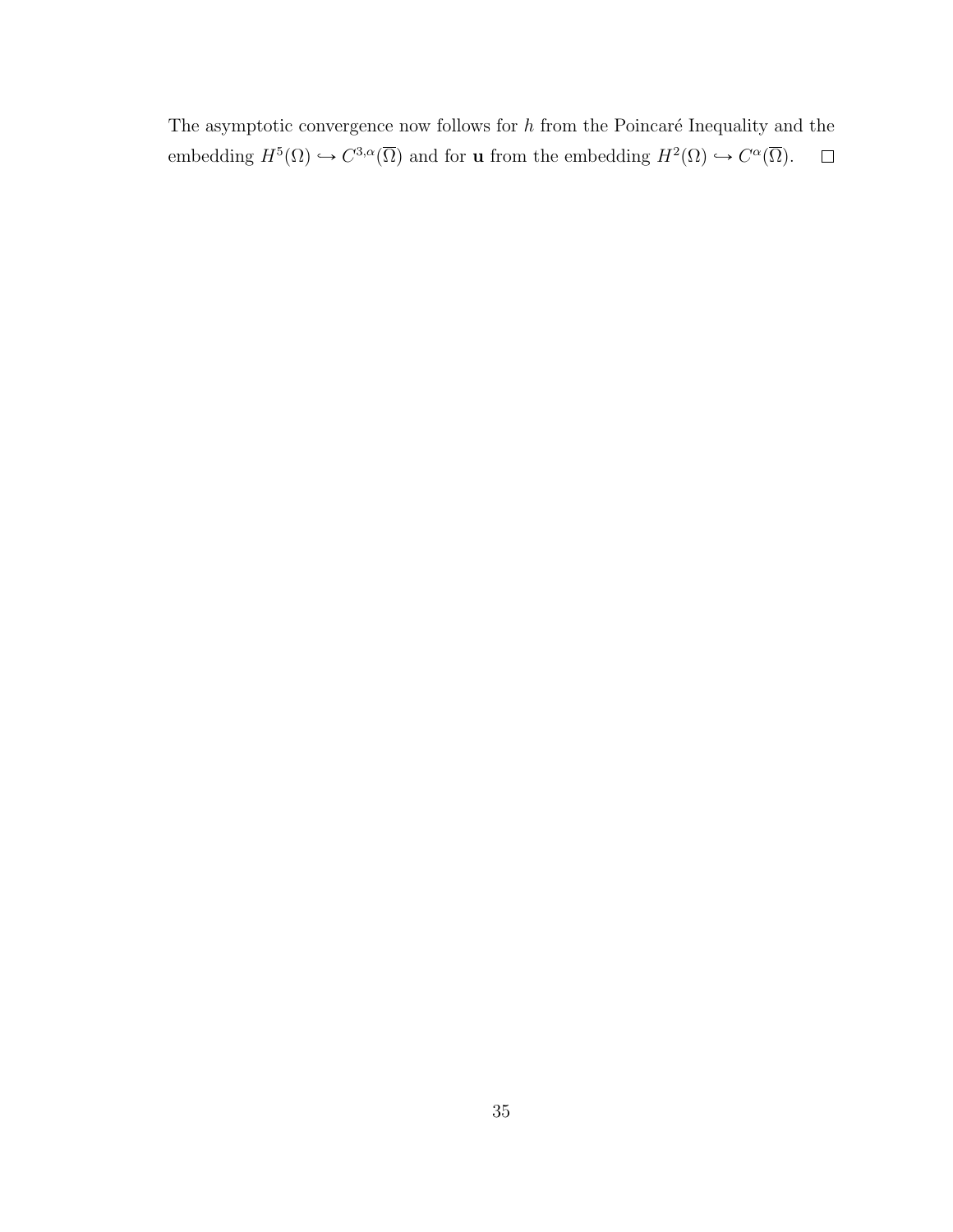### <span id="page-41-0"></span>Conclusions and Future Work

4

We have shown that, given the local existence of a solution to the biharmonic SWE, we can extend the interval of existence infinitely via a priori estimates on the growth of the energy norm, allowing us to conclude that our solution pair converges to its steady-state. This helps provide justification for numerical simulations of the biharmonic shallow water equations under appropriately-small initial data and forcing considerations.

There is a myriad of potential future work. Completing the local existence argument is the most immediate follow-up. Another clear extension to this work is to prove the analogous result for the operator  $\nabla^2(h\nabla^2\mathbf{u})$ , some of which has been included in this paper. One could also study domain generalizations, in which case boundary estimates, such as those contained in  $|6|$  and  $|7|$ , are required. This would also allow considerations of more interesting boundary conditions. Forcing generalizations are also viable extensions. One could study if a similar result could be obtained exclusively through appropriate control of the viscosity parameter (with reasonable data assumptions). We neglected to drop the viscosity parameter through many lemmas for this particular purpose. A final extension to our work is to investigate a similar result using the  $\alpha$ -model.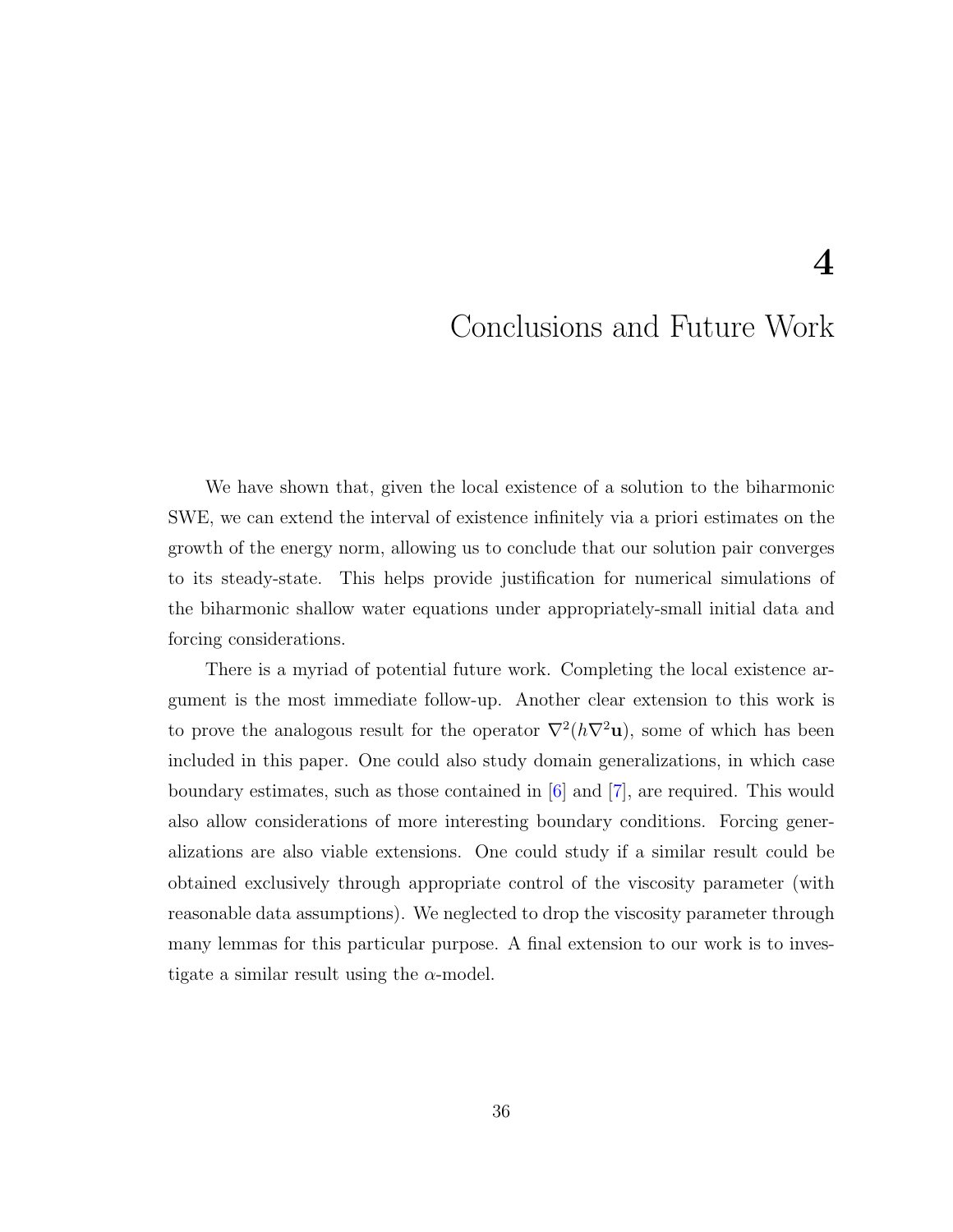## Appendix A

## Appendix

<span id="page-42-0"></span>We need an appropriate elliptic estimate for the proof of Lemma  $(3.3)$ . This proposition is a modification of Theroem 8.3 in [\[8\]](#page-49-9). Here, we see a significant benefit of working with doubly-periodic functions defined over  $L^2$ -Sobolev spaces; Fourier analysis becomes a viable mechanism. Noting that  $\nabla^2$  clearly satisfies the ellipticity condition, we have the following proposition.

<span id="page-42-1"></span>**Proposition A.1.** For all  $k \geq 0$ ,

$$
||D\mathbf{u}||_{k+1} \leqslant ||\nabla^2 \mathbf{u}||_k
$$

for all  $\mathbf{u} \in H^{k+2}(\mathbb{T}^n)$ .

*Proof of Proposition*  $(A.1)$ . Without loss of generality, we will only consider the case when  $\mathbf{u} \in H^2(\mathbb{T}^n)$  (otherwise, we will follow a similar process, with application of the binomial theorem). Letting  $\mathbf{k} = (k_1, k_2)$ , we can write

$$
\mathbf{u} = \sum_{k_1} \sum_{k_2} c_{\mathbf{k}} e^{i\mathbf{k}\cdot\mathbf{x}},
$$

where  $c_{\mathbf{k}}$  denote the Fourier coefficients

$$
c_{\mathbf{k}} = \frac{1}{(2\pi)^n} \int_{\mathbb{T}^n} \mathbf{u}(\mathbf{x}') e^{-i\mathbf{k}\cdot\mathbf{x}'} d\mathbf{x}'.
$$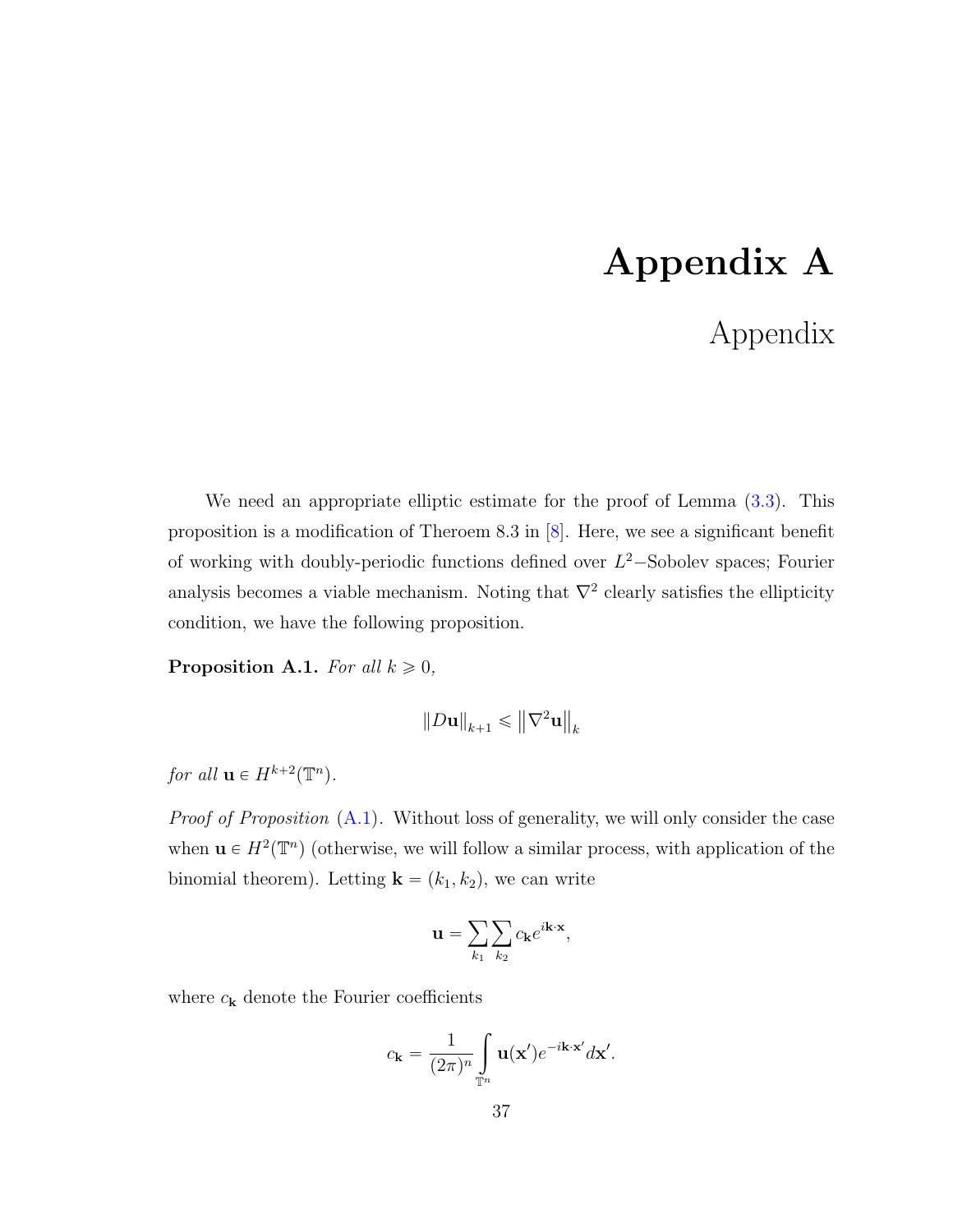Differentiating,

$$
D_j \mathbf{u} = \sum_{k_1} \sum_{k_2} c_{\mathbf{k}} k_j e^{i\mathbf{k} \cdot \mathbf{x}},
$$

so and  $\nabla^2$ **u** will be given by

$$
\nabla^2 \mathbf{u} = \sum_{k_1} \sum_{k_2} c_{\mathbf{k}} |\mathbf{k}|^2 e^{i\mathbf{k} \cdot \mathbf{x}}.
$$

Now, using equivalent norms,

$$
||D\mathbf{u}||_1^2 = (2\pi)^n \sum_{k_1} \sum_{k_2} |c_{\mathbf{k}}| (k_1 + k_2 + k_1^2 + k_2^2) \leq (2\pi)^n \sum_{k_1} \sum_{k_2} |c_{\mathbf{k}}| (k_1 + k_2 + k_1^2 + k_2^2 + 2k_1k_2)
$$
  
\n
$$
\leq C_1 \sum_{k_1} \sum_{k_2} |c_{\mathbf{k}}| (k_1 + k_2)^2 \leq C_2 \sum_{k_1} \sum_{k_2} |c_{\mathbf{k}}| (k_1^2 + k_2^2)
$$
  
\n
$$
= C_2 ||\nabla^2 \mathbf{u}||_{L^2(\Omega)}^2,
$$

where  $C_1, C_2 \in \mathbb{R}^+$  are constants, by using the simple fact that  $(x+y)^2 \leq K(x^2+y^2)$ (in fact,  $K = 2$ .) For higher k, one utilizes the same process, with the addition of an application of the binomial theorem, which we omit.  $\Box$ 

<span id="page-43-0"></span>Corollary A.1. Define  $\bf{u}$  as in  $(3.1)$ . Then,

$$
\int_{0}^{t} \|D\mathbf{u}\|_{7} d\tau \leq \int_{0}^{t} C \left\|\nabla^{2}\mathbf{u}\right\|_{6}^{2} d\tau
$$

some  $C \in \mathbb{R}^+$ .

*Proof.* Merely note that  $\Omega = (0, 1) \times (0, 1) \cong \mathbb{T}^2$ , apply Proposition [\(A.1\)](#page-42-1) with  $k = 6$ , then integrate in time. Note that this is true for all  $k$  from 0 through 6.  $\Box$ 

In order to encourage future work with the operator  $\nabla^2(h\nabla^2\mathbf{u})$ , we provide an important tool in estimating the right-hand side of the perturbed momentum equations, as well as an example estimate. Let h be defined as in  $(3.1)$ , with the constraint [\(3.6\)](#page-19-1) given in Proposition [\(3.3\)](#page-20-0). Then, we can obtain the following estimate.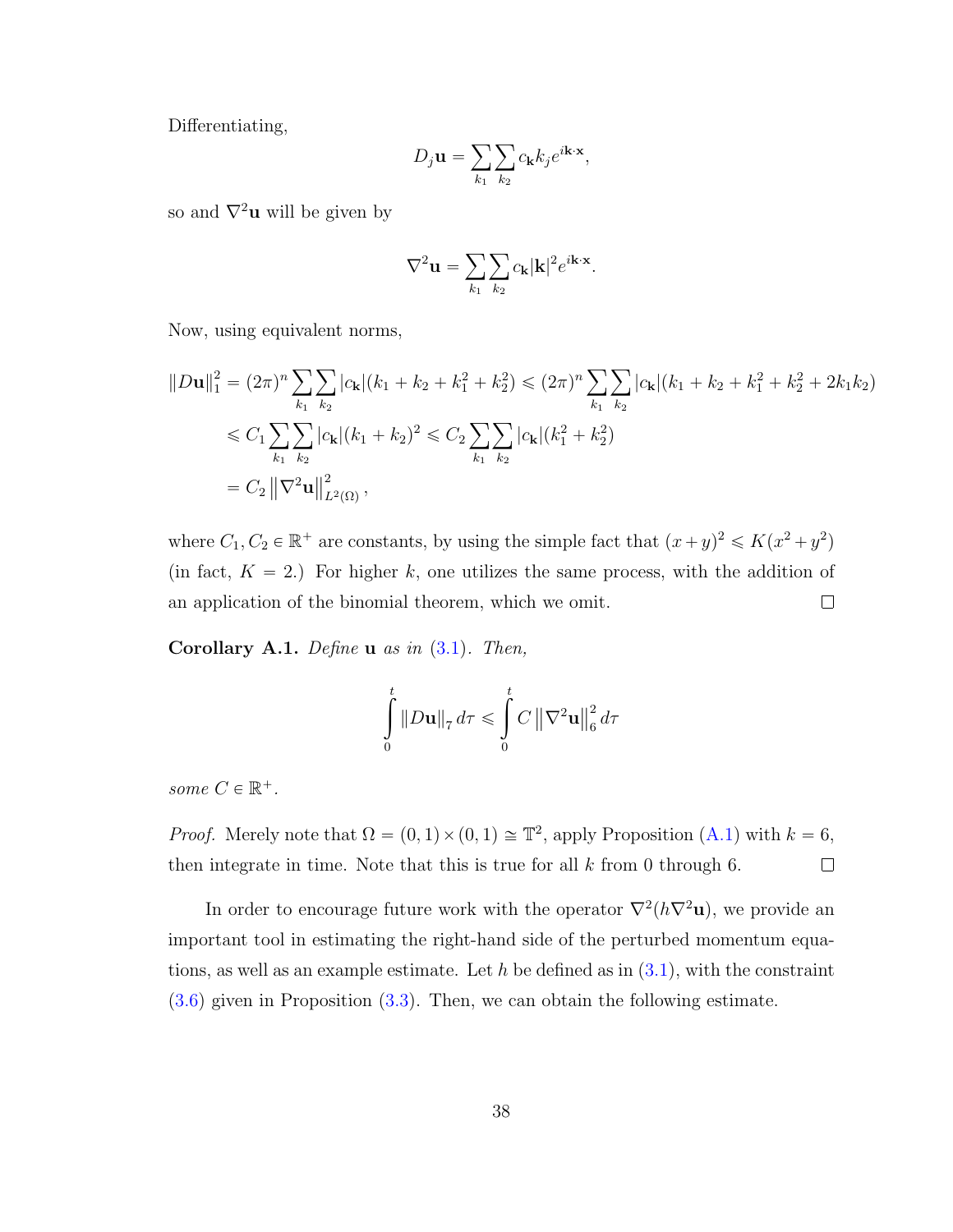<span id="page-44-0"></span>**Proposition A.2.** Let  $\tilde{h} = h + \hat{h}$  be defined as described above. Then, for  $k = 4$ ,

$$
\left\| \tilde{h}^{-1} \right\|_k^2 \leqslant C \sum_{l=0}^k \left\| D\tilde{h} \right\|_k^{2l},
$$

where C is a time-independent constant.

Recall that the notation  $\tilde{h}^{-1}$  is defined to be  $\frac{1}{\tilde{h}}$ .

*Proof of Proposition* [\(A.2\)](#page-44-0). We will only prove this for  $k = 0, 1, 2$ , since all cases after  $k = 2$  contain similar details. First, let  $k = 0$ . Then,

$$
\left\|\tilde{h}^{-1}\right\|_{L^2(\Omega)}^2 = \int\limits_{\Omega} (\tilde{h}^{-1})^2 \, d\mathbf{x} \leq C,
$$

using  $(3.5)$ .

Next, let  $k = 1$ . Then, again using  $(3.5)$ ,

$$
\left\|\tilde{h}^{-1}\right\|_{1}^{2} = \int_{\Omega} (\tilde{h}^{-1})^{2} d\mathbf{x} + \int_{\Omega} (D(\tilde{h}^{-1}))^{2} d\mathbf{x}
$$
  
\$\leq C + \int\_{\Omega} \left(\frac{D\tilde{h}}{\tilde{h}}\right)^{2} d\mathbf{x} \leq C(1 + \int\_{\Omega} (D\tilde{h})^{2} d\mathbf{x}\$  
= C\left(1 + \left\|D\tilde{h}\right\|\_{L^{2}(\Omega)}^{2}\right) \leq C\left(1 + \left\|D\tilde{h}\right\|\_{1}^{2}\right) = C\sum\_{l=0}^{1} \left\|D\tilde{h}\right\|\_{k}^{2l}.

Let  $k = 2$ . Once again, using  $(3.5)$ , we can establish that

$$
\left\|\tilde{h}^{-1}\right\|_{2}^{2} = \int_{\Omega} (\tilde{h}^{-1})^{2} d\mathbf{x} + \int_{\Omega} (D(\tilde{h}^{-1}))^{2} d\mathbf{x} + \int_{\Omega} (D^{2}(\tilde{h}^{-1}))^{2} d\mathbf{x}
$$
  
\n
$$
\leq C + C \left\|D\tilde{h}\right\|_{L^{2}(\Omega)}^{2} + \int_{\Omega} \left(\frac{\tilde{h}D^{2}\tilde{h} - (D\tilde{h})^{2}}{\tilde{h}^{2}}\right)^{2} d\mathbf{x}
$$
  
\n
$$
\leq C + C \left\|D\tilde{h}\right\|_{2}^{2} + \int_{\Omega} \left(\frac{D^{2}\tilde{h}}{\tilde{h}}\right)^{2} d\mathbf{x} + \int_{\Omega} \left(\frac{D\tilde{h}}{\tilde{h}}\right)^{4} d\mathbf{x} + \left\|2 \int_{\Omega} \frac{D^{2}\tilde{h}(D\tilde{h})^{2}}{\tilde{h}^{3}} d\mathbf{x}\right\|_{2}^{2}
$$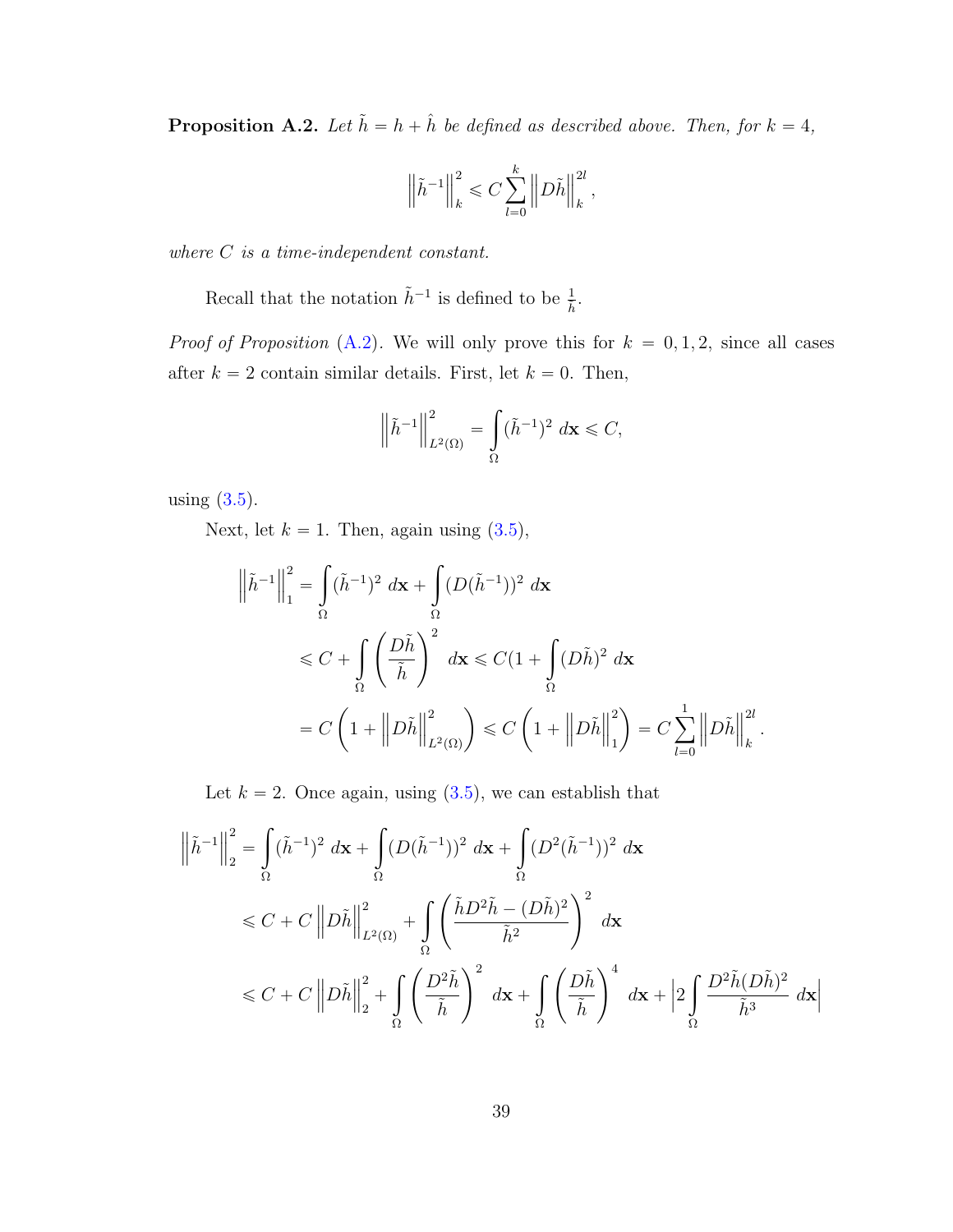$$
=C+C\left\Vert D\tilde{h}\right\Vert _{2}^{2}+\left\Vert D^{2}\tilde{h}\right\Vert _{L^{2}(\Omega)}^{2}+\int\limits_{\Omega}\left(\frac{D\tilde{h}}{\tilde{h}}\right)^{4}\; d\mathbf{x}+\Big|2\int\limits_{\Omega}\frac{D^{2}\tilde{h}(D\tilde{h})^{2}}{\tilde{h}^{3}}\; d\mathbf{x}\Big|.
$$

Call these last two integral terms  $I_1$  and  $I_2$ , respectively (from left to right). We will bound them separately, then apply them to the above.

Using that  $H^2(\Omega)$  is a Banach Algebra (see [\[1\]](#page-49-4), Theorem 5.23) and [\(3.5\)](#page-18-0), we have that

$$
I_1 = \int_{\Omega} \left( \frac{D\tilde{h}}{\tilde{h}} \right)^4 d\mathbf{x} = \int_{\Omega} \left( \left( \frac{D\tilde{h}}{\tilde{h}} \right)^2 \right)^2 d\mathbf{x} \le C \int_{\Omega} \left( \left( D\tilde{h} \right)^2 \right)^2 = C \left\| D\tilde{h} D\tilde{h} \right\|_{L^2(\Omega)}^2
$$
  

$$
\le C \left\| D\tilde{h} D\tilde{h} \right\|_2^2 \le C \left\| D\tilde{h} \right\|_2^2 \left\| D\tilde{h} \right\|_2^2 = C \left\| D\tilde{h} \right\|_2^4,
$$

where  $C$  is a time-independent constant on the parameters coming from the Banach algebra norm property on  $H^2(\Omega)$ .

For  $I_2$ , note that, using [\(3.5\)](#page-18-0), Young's Inequality (with, say  $\epsilon = 1$ ), Hölder's Inequality, and the Banach Algebra Property of  $H^2(\Omega)$  (in that order),

$$
I_2 = \left| 2 \int_{\Omega} \frac{D^2 \tilde{h}(D\tilde{h})^2}{\tilde{h}^3} d\mathbf{x} \right| \leq C \sup_{\mathbf{x} \in \Omega} |(D\tilde{h})^2| \int_{\Omega} |D^2 \tilde{h}| d\mathbf{x} \leq C \left\| (D\tilde{h})^2 \right\|_2 \left\| D^2 \tilde{h} \right\|_{L^1(\Omega)}
$$
  

$$
\leq C \left( \left\| (D\tilde{h})^2 \right\|_2^2 + \left\| D^2 \tilde{h} \right\|_{L^1(\Omega)}^2 \right) \leq C \left( \left\| D\tilde{h} \right\|_2^4 + \left\| D^2 \tilde{h} \right\|_{L^2(\Omega)}^2 \right)
$$
  

$$
\leq C \left( \left\| D\tilde{h} \right\|_2^4 + \left\| D\tilde{h} \right\|_2^2 \right),
$$

where C is a time-independent constant depending on our choice of  $\epsilon$  and the Banach algebra norm property.

Plugging in our estimates,

$$
\left\| \tilde{h}^{-1} \right\|_{2}^{2} \leq C + C \left\| D\tilde{h} \right\|_{2}^{2} + \left\| D^{2}\tilde{h} \right\|_{L^{2}(\Omega)}^{2} + C \left\| D\tilde{h} \right\|_{2}^{4} + C \left( \left\| D\tilde{h} \right\|_{2}^{2} + \left\| D\tilde{h} \right\|_{2}^{4} \right)
$$
  

$$
\leq C \left( 1 + \left\| D\tilde{h} \right\|_{2}^{2} + \left\| D\tilde{h} \right\|_{2}^{4} \right) = C \sum_{l=0}^{2} \left\| D\tilde{h} \right\|_{2}^{2l}.
$$

Following a similar process for  $k = 3, 4$  provides the desired result.

 $\Box$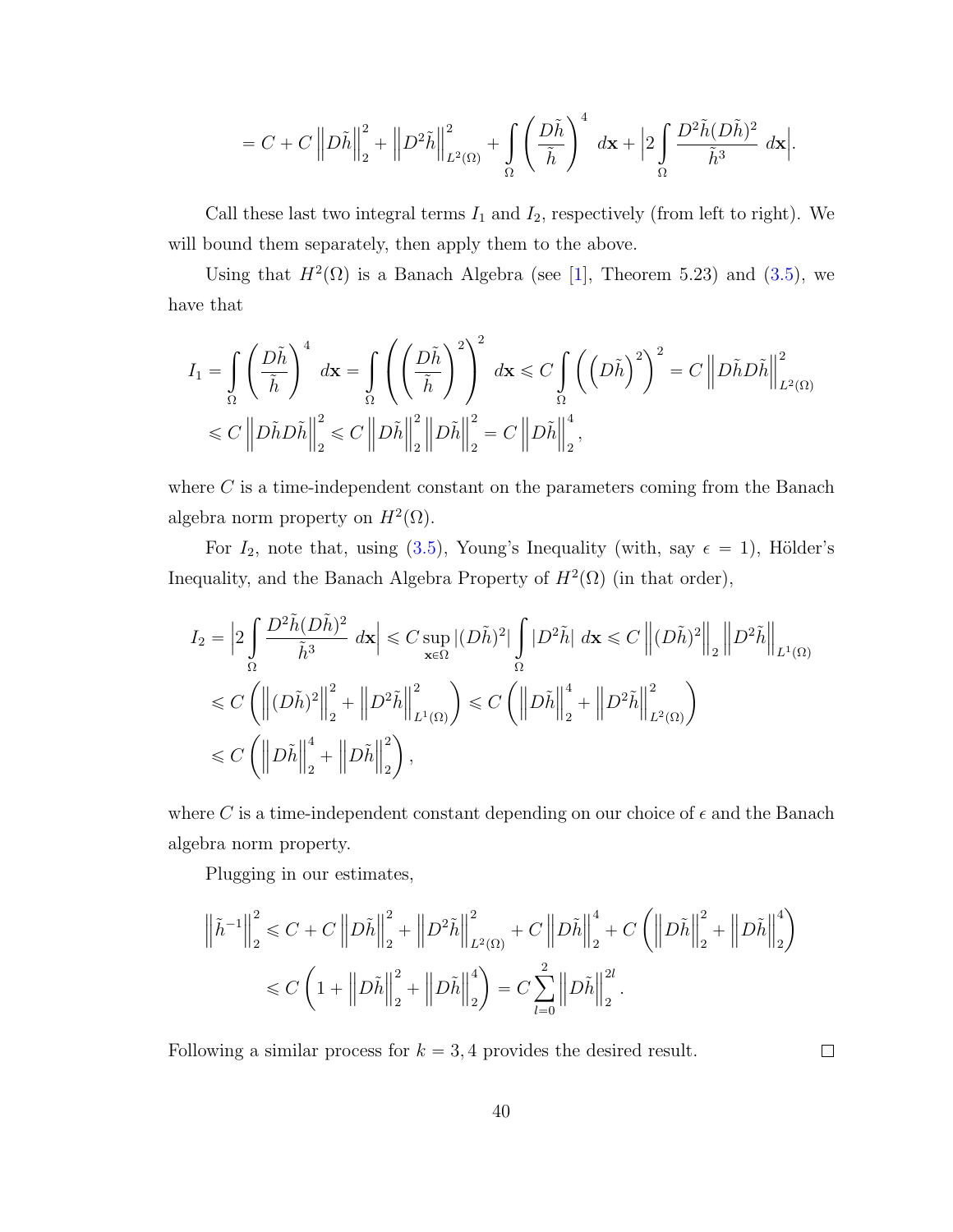Our example estimate will demonstrate how to utilize the above to obtain a bound on the **R** from  $(3.2)$  up to, say, the  $H^3$ -norm:

### <span id="page-46-0"></span>Lemma A.1.

$$
\sup_{\tau \in [0,t]} \|\mathbf{R}\|_3^2 \leqslant CN^2(0,t) \sum_{l=1}^4 \left(N^{2l}(0,t) + \|DV\|_5^{2l}\right),
$$

where *C* is a time-independent constant.

#

*Proof of Lemma* [\(A.1\)](#page-46-0). Using the Banach algebra norm property of  $H^3(\Omega)$ , Proposition [\(A.2\)](#page-44-0), and the triangle inequality, we compute that

 $\mathbb{R}^2$ 

$$
\sup_{\tau \in [0,t]} \|\mathbf{R}\|_{3}^{2} = \sup_{\tau \in [0,t]} \left\{ \left\| (\mathbf{u} \cdot \nabla) \mathbf{u} - \frac{\lambda}{h + \hat{h}} \nabla^{2}(h + \hat{h}) \nabla^{2} \mathbf{u} - \frac{2\lambda}{h + \hat{h}} \nabla^{3} \mathbf{u} \nabla (h + \hat{h}) \right\|_{3}^{2} \right\}
$$
  
\n
$$
\leq C \sup_{\tau \in [0,t]} \left\{ \|\mathbf{u}\|_{6}^{2} \|Du\|_{3}^{2} + \lambda \left\| \nabla^{2}(h + \hat{h}) \right\|_{3}^{2} \left\| (h + \hat{h})^{-1} \right\|_{3}^{2} \left\| \nabla^{2} \mathbf{u} \right\|_{3}^{2} \right\}
$$
  
\n
$$
+ 2\lambda \left\| \nabla^{3} \mathbf{u} \right\|_{3}^{2} \left\| \nabla (h + \hat{h}) \right\|_{3}^{2} \left\| (h + \hat{h})^{-1} \right\|_{3}^{2} \right\}
$$
  
\n
$$
\leq C \sup_{\tau \in [0,t]} \left\{ \left\| \nabla^{3} \mathbf{u} \right\|_{3}^{2} \left\| \mathbf{u} \right\|_{6}^{2} + \lambda \left\| \nabla^{2}(h + \hat{h}) \right\|_{3}^{2} \right\} \right\}
$$
  
\n
$$
+ 2\lambda \left\| \nabla^{3} \mathbf{u} \right\|_{3}^{2} \left\| \nabla (h + \hat{h}) \right\|_{3}^{2} \left\| (h + \hat{h})^{-1} \right\|_{3}^{2} \right\}
$$
  
\n
$$
\leq CN^{2}(0, t) \sup_{\tau \in [0,t]} \left\{ \left\| \mathbf{u} \right\|_{6}^{2} + \lambda \left\| \nabla^{2}(h + \hat{h}) \right\|_{3}^{2} \sum_{l=0}^{3} \left\| D(h + \hat{h}) \right\|_{3}^{2} \right\}
$$
  
\n
$$
+ 2\lambda \left\| \nabla (h + \
$$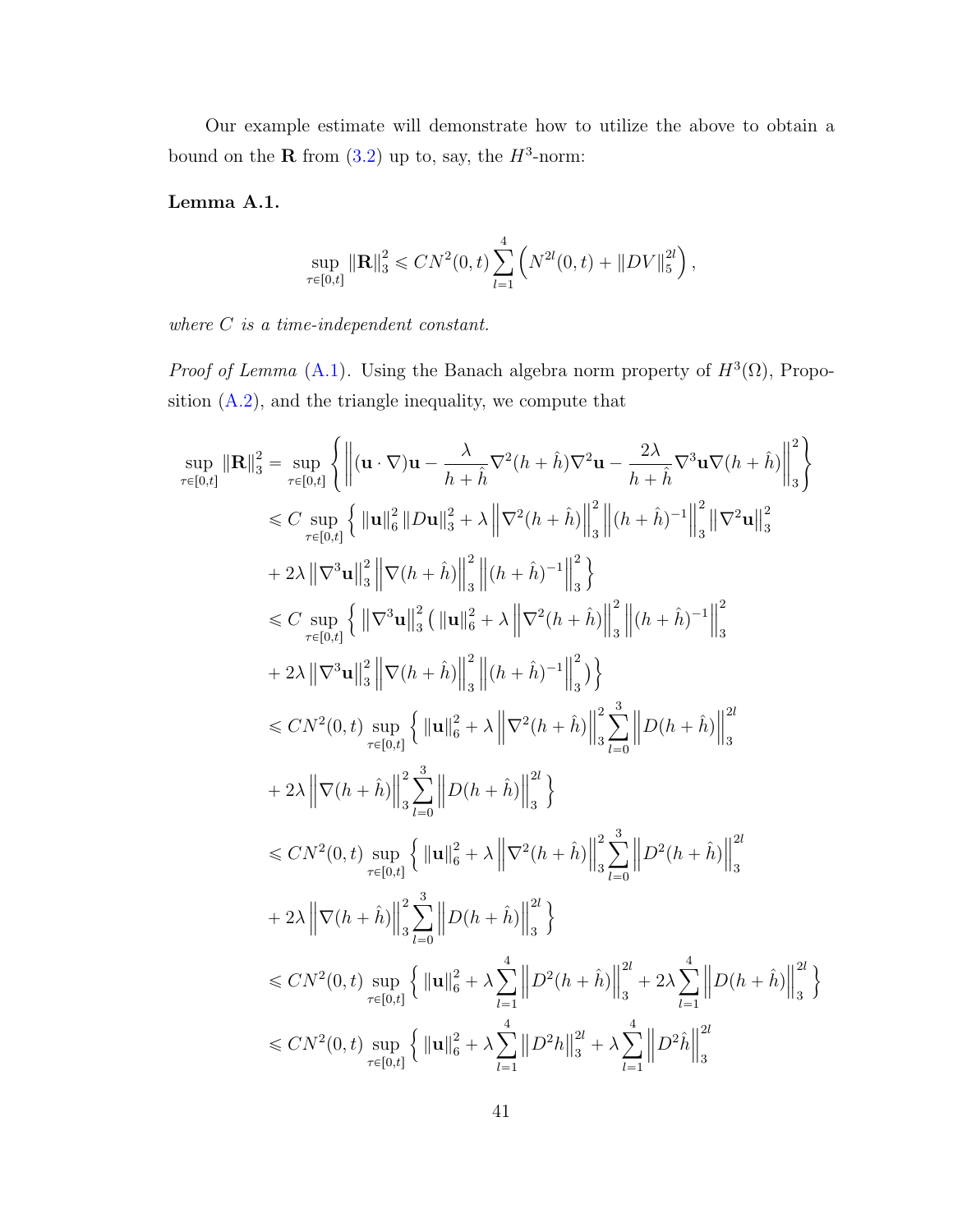$$
+ 2\lambda \sum_{l=1}^{4} ||Dh||_{3}^{2l} + 2\lambda \sum_{l=1}^{4} ||D\hat{h}||_{3}^{2l} \}
$$
  
\n
$$
\leq CN^{2}(0, t) \left( \lambda \sum_{l=1}^{4} N^{2l}(0, t) + \lambda \sum_{l=1}^{4} ||D^{2}V||_{3}^{2l} + 2\lambda \sum_{l=1}^{4} N^{2l}(0, t) + 2\lambda \sum_{l=1}^{4} ||DV||_{3}^{2l} \right)
$$
  
\n
$$
\leq CN^{2}(0, t) \sum_{l=1}^{4} \left( N^{2l}(0, t) + ||DV||_{5}^{2l} \right),
$$

where  $C$  is a time-independent constant depending on the parameters present in the conditions of the Banach algebra norm property of  $H^3(\Omega)$  and  $\lambda$ . which proves the result.  $\Box$ 

In the proof of the main theorem, we require a result from elementary real analysis.

<span id="page-47-0"></span>**Proposition A.3.** Let f be a differentiable function on  $[0, \infty)$  such that  $||f'(t)||_{L^2([0,\infty))} < \infty$ . Then,  $\lim_{t\to\infty} |f(t)| = 0$ .

*Proof of Proposition* [\(A.3\)](#page-47-0). Let  $(t_n)$  be a real-valued sequence so that  $t_n \to \infty$  as  $n \to \infty$ . Then, applying the Fundamental Theorem of Calculus and the Cauchy-Schwarz Inequality,

$$
f^{2}(t_{m}) - f^{2}(t_{n}) = \int_{t_{n}}^{t_{m}} (f^{2}(\tau))' d\tau
$$
  
\n
$$
\leq \int_{t_{n}}^{t_{m}} 2|f(\tau)||f'(\tau)| d\tau
$$
  
\n
$$
\leq 2 \left( \int_{t_{n}}^{t_{m}} |f(\tau)|^{2} d\tau \right)^{1/2} \left( \int_{t_{n}}^{t_{m}} |f'(\tau)|^{2} d\tau \right)^{1/2}
$$
  
\n
$$
\leq 2 \left( \int_{t_{n}}^{\infty} |f(\tau)|^{2} d\tau \right)^{1/2} \left( \int_{t_{n}}^{\infty} |f'(\tau)|^{2} d\tau \right)^{1/2},
$$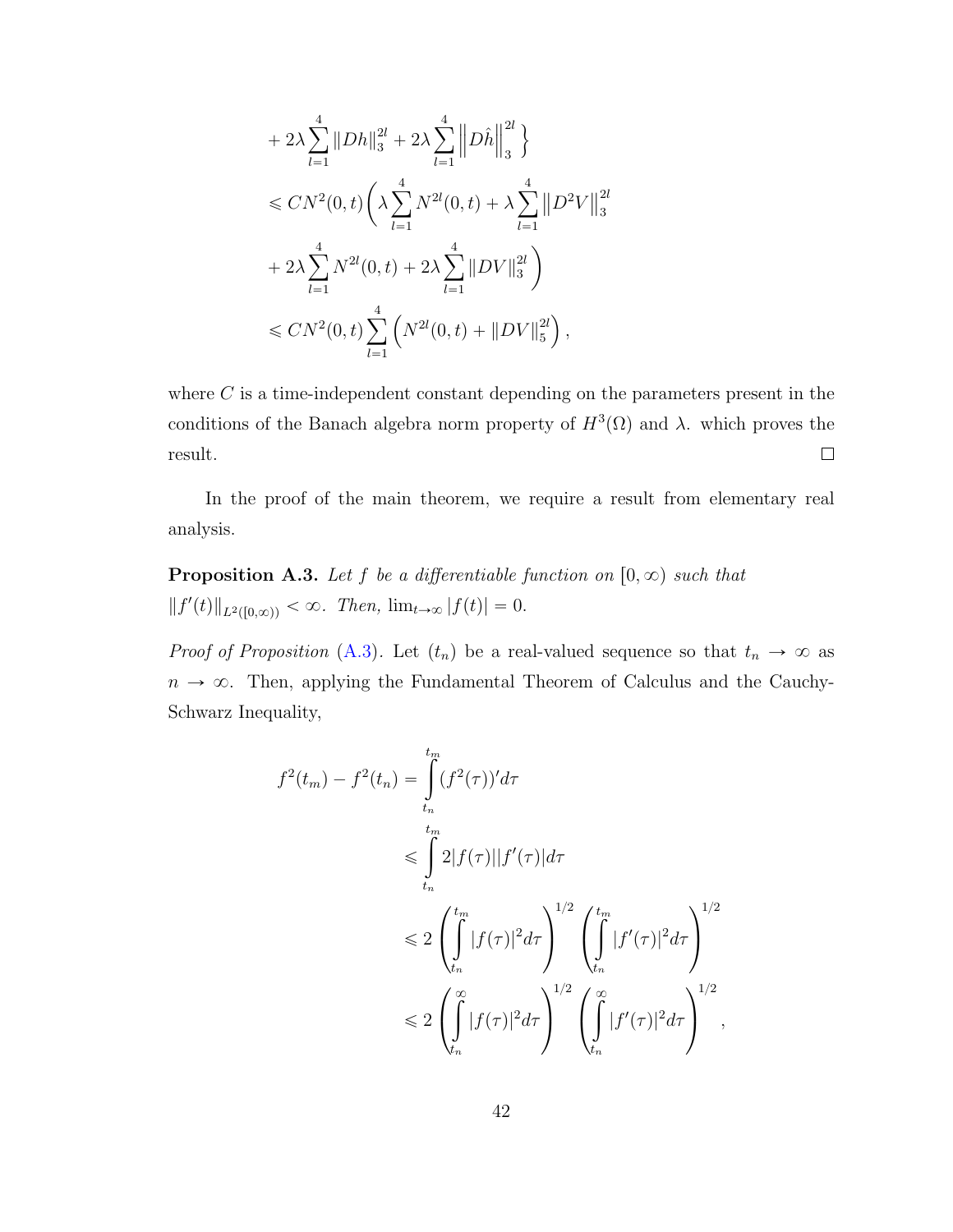for  $m > n$ . As  $n \to \infty$ ,  $t_n \to \infty$ , so the right-hand goes to zero. This proves that the sequence  $(f(x_n))$  is Cauchy, and it can be shown that it has a limit of 0. Now, the result follows directly from the sequential characterization of limits.  $\Box$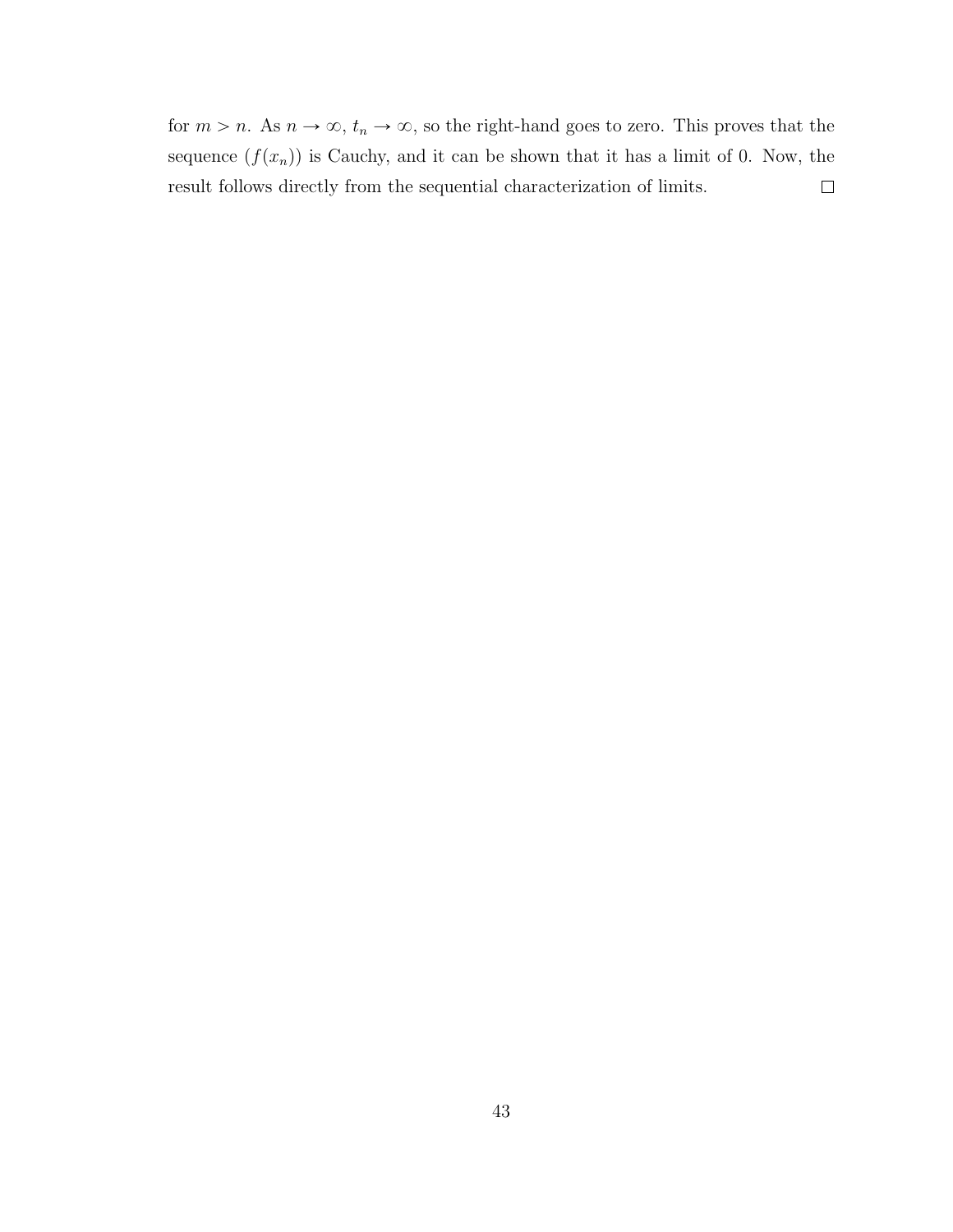## <span id="page-49-3"></span>Bibliography

- <span id="page-49-4"></span>[1] Adams, R. A. and Fournier, J. J. F., Sobolev Spaces, Academic Press, New York-London, 1975.
- <span id="page-49-6"></span>[2] Hunke, E. C., Lysne J. A., Hecht M. W., and Maltrud M. E., GM vs biharmonic ocean mixing in the Arctic, Journal of Physics: Conference Series 16, 348-352, 2005.
- <span id="page-49-5"></span>[3] Jones, D. A., Modified-truncation finite difference schemes, Journal of Computational Physics, 209(1), 322-339, 2005.
- <span id="page-49-2"></span>[4] Kloeden, P. E., Global Existence of Classical Solutions in the Dissipative Shallow Water Equations, SIAM Journal on Mathematical Analysis, 16, 301-315, 1985.
- <span id="page-49-7"></span>[5] Maltrud, M. and Holloway G., Implementing biharmonic neptune in a global eddying ocean model, Ocean Modelling, 21 (1-2), 22-34. 2008.
- <span id="page-49-0"></span>[6] Matsumura, A. and Nishida, T., The initial value problem for the equations of motion of compressible viscous and heat-conductive fluids, Proc. Japan Acad. Ser. A Math. Sci., 55(9), 337-342, 1979.
- <span id="page-49-1"></span>[7] Matsumura, A. and Nishida, T., The initial value problem for the equations of motion of viscous and heat-conductive gases, J. Math. Kyoto Univ.,  $20(1)$ ,  $67-104$ , 1980.
- <span id="page-49-9"></span>[8] McOwen, R., Partial Differential Equations: Methods and Applications, Prentice Hall, New Jersey, 2003.
- <span id="page-49-8"></span>[9] Salmon, R., Numerical solution of the two-layer shallow water equations with bottom topography, Journal of Marine Research, 60, 605-638, 2002.